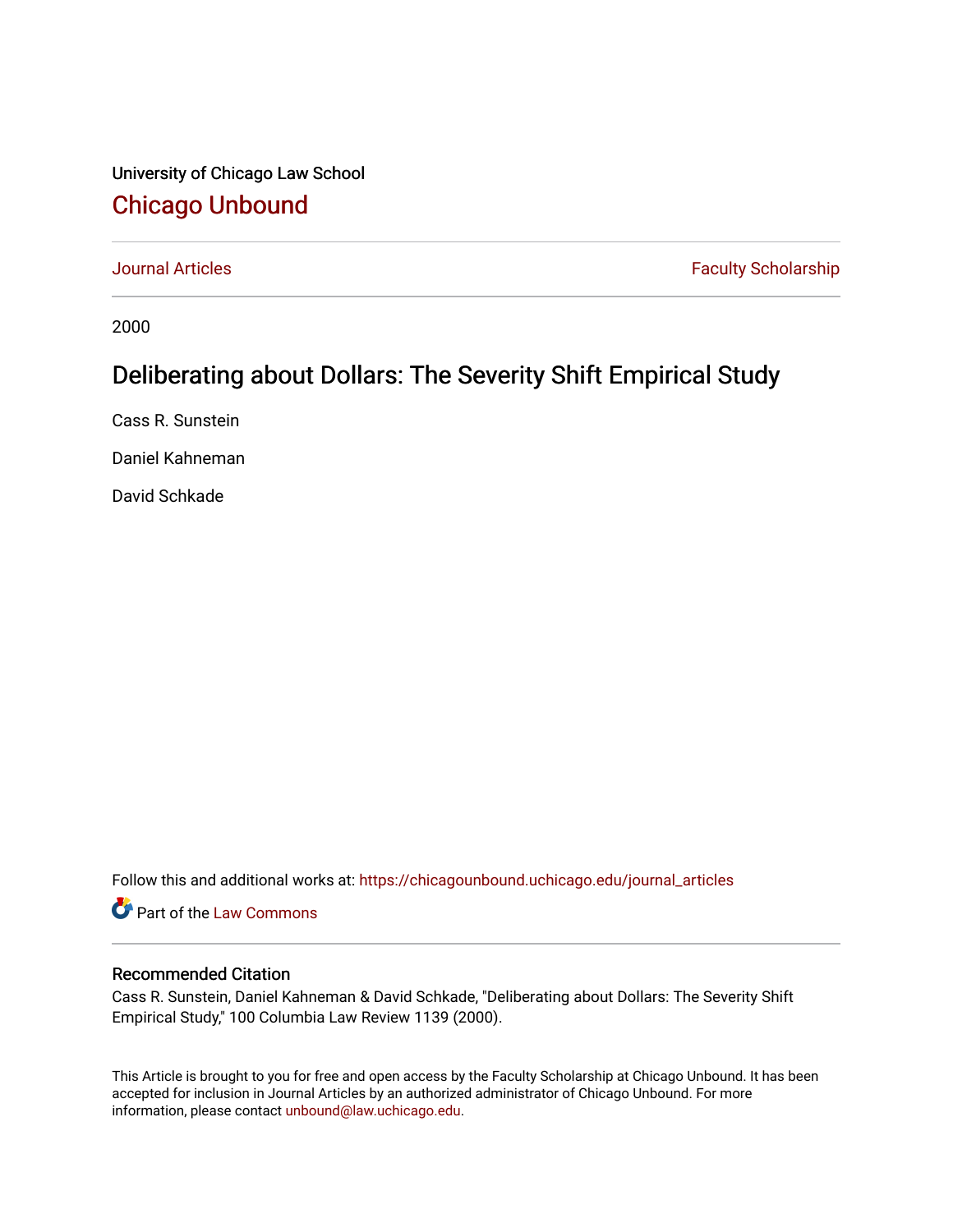# **EMPIRICAL STUDY**

# DELIBERATING ABOUT DOLLARS: THE SEVERITY SHIFT

*David Schkade,* **\*** *Cass* R- *Sunstein,\*\* and Daniel Kahneman\*\*\**

*How does juy deliberation affect the predeliberation judgments of* indi*vidual jurors? In this paper we make progress on that question by reporting the results of a study of over 500 mock juries composed of over 3000 juy* eligible citizens. Our principal finding is that with respect to dollars, deliber*ation produces a "severity shift," in which the jury's dollar verdict is systematically higher than that of the median of its jurors' predeliberation judgments. A "deliberation shift analysis" is introduced to measure the effect of deliberation. The severity* shift *is attributed to a "rhetorical asymmetry," in which arguments for higher awards are more persuasive than arguments for lower awards. When judgments are measured not in terms of dollars but on a rating scale of punishment severity, deliberation increased high ratings and decreased low ratings. We also find that deliberation does not alleviate the problem of erratic and unpredictable individual dollar awards, but in fact exacerbates it. Implications for punitive damage awards and deliberation generally are discussed.*

### **INTRODUCTION**

How, if at all, is the outcome of group deliberation different from a statistical aggregation of individual predeliberation judgments? How might jury deliberations depart from the median or mean of individual judgments? Speculation is not difficult. Perhaps juries converge toward the midpoint of individual judgments; perhaps juries move away from, or toward, the high or low of individual extremes. Perhaps juries produce an outcome that is more just or more accurate; perhaps juries generate more predictable and less erratic judgments, so that unpredictability at the individual level, or at the level of the mean or median of (six or twelve) individual judgments, is further reduced by deliberation at the

<sup>\*</sup> Herbert D. Kelleher/MCorp Professor of Business, Graduate School of Business, University of Texas, Austin.

<sup>\*\*</sup> Karl N. Llewellyn Distinguished Service Professor of Jurisprudence, Law School and Department of Political Science, University of Chicago.

<sup>\*\*\*</sup> Eugene Higgins Professor of Psychology and Professor of Public Affairs, Princeton University. The authors are grateful to Exxon Company, U.S.A. for support of the research in this Empirical Study. Exxon bears no responsibility for our analysis or our conclusions; the data reported and the opinions expressed here belong to the authors. For helpful comments we are grateful to participants in workshops at Harvard, Stanford, and the University of Chicago, and also to Robert MacCoun, Eric Posner, Richard Posner, Jeffrey Rachlinski, and Michael Saks.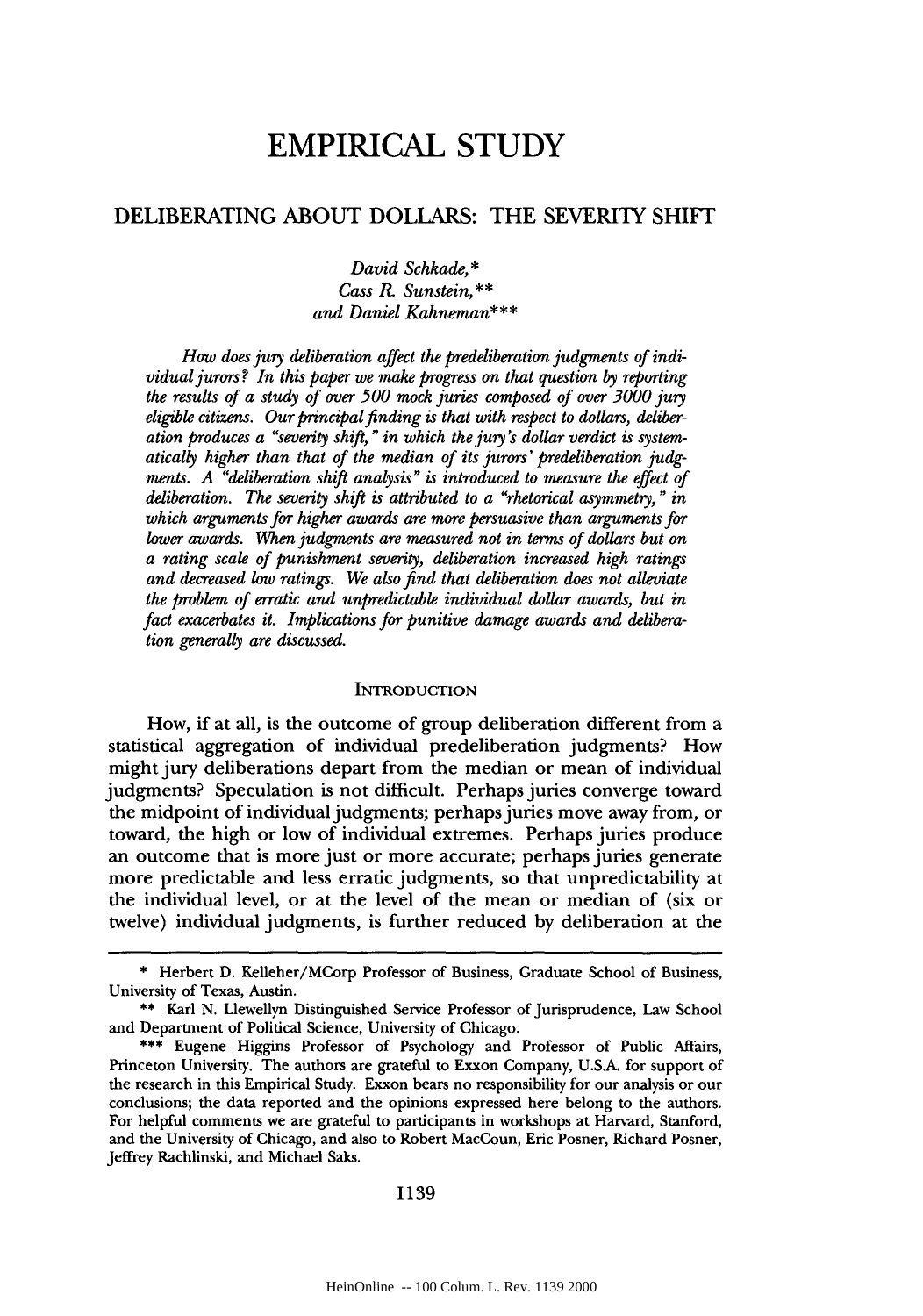jury level. A pervasive question is whether a deliberating jury has the effect of producing outcomes that treat the similarly situated similarlyperhaps in terms of civil or criminal liability (do people who have engaged in the same conduct receive the same verdict?), perhaps in the determination of appropriate damage awards, either compensatory or punitive (do similarly situated people receive the same awards?).<sup>1</sup>

In this Empirical Study, we attempt to make some progress on these questions. We do so principally by reporting the results of an extensive study of mock juries (over 3000 people and 500 juries in total). Six-person juries were asked to deliberate about the appropriate punishment in civil cases involving personal injury in two ways, by setting punitive awards in dollars and by indicating, on a rating scale, the severity of the punishment they wished to inflict on the defendant. Our most important and general finding is that with respect to dollar awards, deliberation produces a *severity shift*: The jury's dollar verdict is typically higher, and often far higher, than the median judgment of the same jury's individual members before deliberation began. <sup>2</sup>

To compress a long story, our specific findings are these:

- **"** Jurors followed a simple principle of majority rule in deciding whether to impose punitive damages at all; the decision to award damages was largely a function of the majority of individual predeliberation votes.
- **"** Where the median of individual predeliberation judgments favored a *high* punishment rating, deliberation typically *increased* the rating of the group.
- Where the median of individual predeliberation judgments favored a *low* punishment rating, deliberation typically *decreased* the rating of the group.
- Where the median of individual predeliberation judgments favored *large* dollar awards, deliberation typically *increased* the dollar award of the group, often dramatically so: *Among juries that voted to award punitive damages, 27% reached dollar verdicts that were as high as or higher than the highest predeliberation judgment of their individual members.*
- Where the median of individual predeliberation judgments favored small dollar awards, deliberation typically *increased*

<sup>1.</sup> For concerns along this line, see BMW of North America, Inc. v. Gore, 517 U.S. 559, 587 (1996) (Breyer, J., concurring) ("Requiring the application of law, rather than a decisionmaker's caprice, does more than simply provide citizens notice of what actions may subject them to punishment; it also helps to assure the uniform general treatment of similarly situated persons that is the essence of law itself.").

<sup>2.</sup> Compare the finding of a "leniency shift" in criminal juries and that this shift produces more accurate judgments, because juries are more likely than individual jurors to apply the reasonable doubt standard correctly. See RobertJ. MacCoun & Norbert L. Kerr, Asymmetric Influence in Mock Jury Deliberation: Jurors' Bias for Leniency, 54 J. Personality & Soc. Psychol. 21, 21-22 (1988) (reviewing literature and empirical findings regarding hypothesis that deliberation makes jurors more lenient).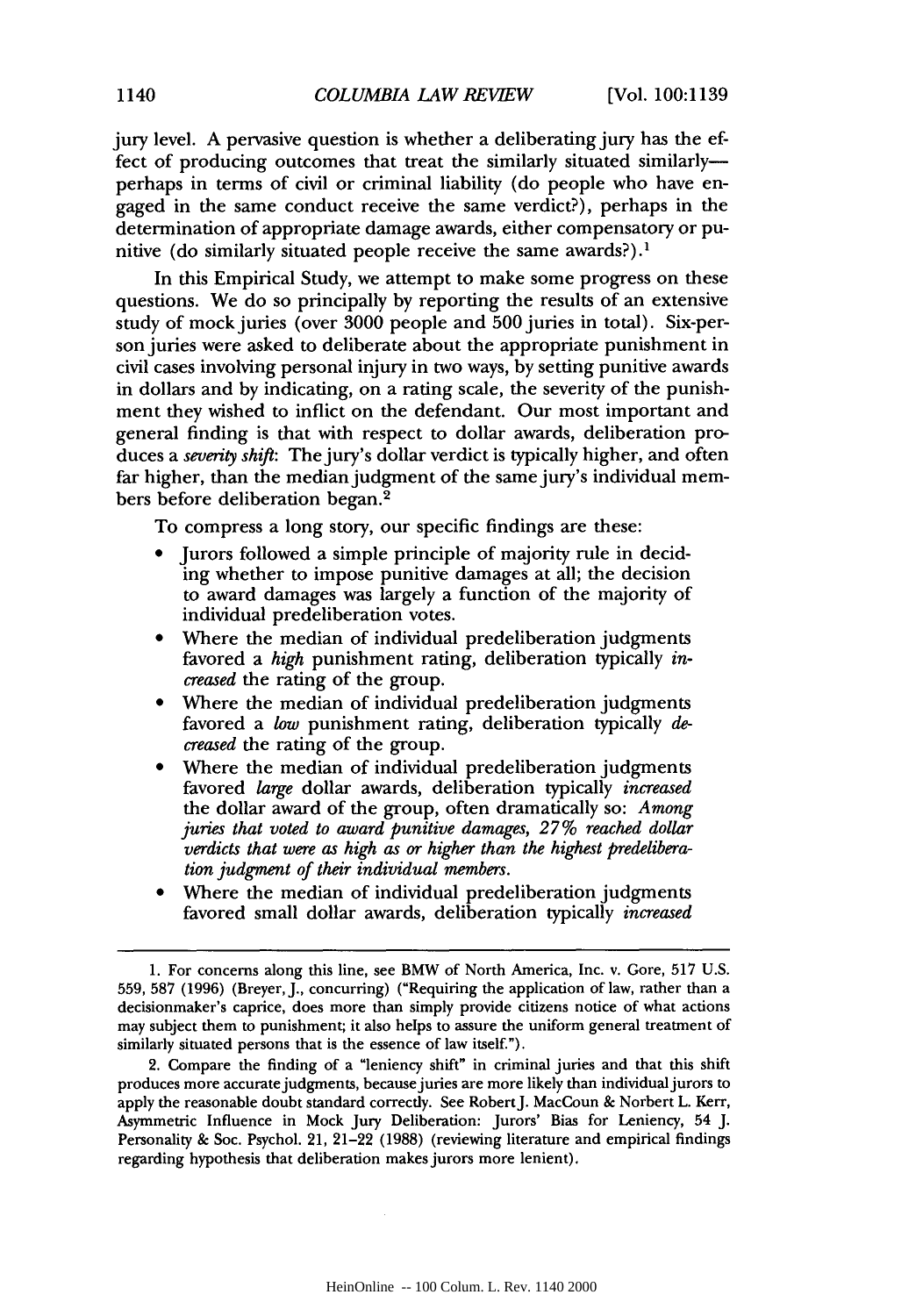the dollar award of the group, though the increase was smaller than for high dollar awards.

With respect to punishment ratings, juries were neither more nor less consistent and predictable than the mean or median juror. With respect to dollar awards, juries were less consistent and predictable than the mean or median juror. *With respect to dollar awards, jury deliberation substantially increased unpredictability.*

For punishment ratings, the principal effect of deliberation was thus to move group judgments toward a more extreme version of the original tendency (low or high) of individuals within that group. This effect is, we believe, closely related to phenomena frequently studied under the labels of "risky shifts," "choice shifts," and "group polarization."<sup>3</sup> For dollar awards—the more important issue—the effect of deliberation was to produce a severity shift, such that juries' dollar verdicts were systematically higher than the median predeliberation judgments of jurors. The severity shift stems, we believe, from a systematic *rhetorical advantage* held **by** those arguing for higher dollar awards, an advantage that operates independently of the particular case at issue.

The study reported here has the advantage of being extremely close to-in fact part of the design is based on-an earlier one involving not deliberating juries but responses of **899** individuals to punitive damage cases.4 Our earlier study focused on the question of predictability, which we understood to be a function of whether the judgment of one randomly selected jury is a good predictor of the judgment of other randomly selected juries judging the same case.<sup>5</sup> We found a remarkable consensus in the judgments of individual jurors, made on a rating scale, about a series of personal injury cases. That study therefore found that with respect to the underlying moral evaluation, groups of different (non-deliberat-

5. Thus variance among juries exposed to the same case is our basic measure of unpredictability. We use the term "erratic" as a synonym for unpredictable.

<sup>3.</sup> See, e.g., Daniel J. Isenberg, Group Polarization: A Critical Review and Meta-Analysis, 50 J. Personality & Soc. Psychol. 1141 (1986); Craig McGarty et al., Group Polarization as Conformity to the Prototypical Group Member, 31 Brit. J. Soc. Psychol. 1, 3 (1992); David G. Myers & Helmut Lamm, The Group Polarization Phenomenon, 83 Psychol. Bull. 602 (1976); Russell Spears et al., De-Individuation and Group Polarization in Computer-Mediated Communication, 29 Brit. J. Soc. Psychol. 121 (1990). More particularly, our data show a choice shift. See Johannes **A.** Zuber et al., Choice Shift and Group Polarization: An Analysis of the Status of Arguments and Social Decision Schemes, 62J. Personality and Soc. Psychol. 50, 50 (1992) (defining "choice shift" as "the difference between the arithmetic mean of the individual first preferences before discussion... and the group decision").

<sup>4.</sup> See Cass R. Sunstein, Daniel Kahneman, & David Schkade, Assessing Punitive Damages (with Notes on Cognition and Valuation in Law), 107 Yale L.J. 2071 (1998). This presentation is geared to analysis of the legal issues; the underlying data, and relevant psychological points, are presented in more detail in Daniel Kahneman, David Schkade, & Cass R. Sunstein, Shared Outrage and Erratic Awards: The Psychology of Punitive Damages, 16 J. Risk & Uncertainty 49 (1998).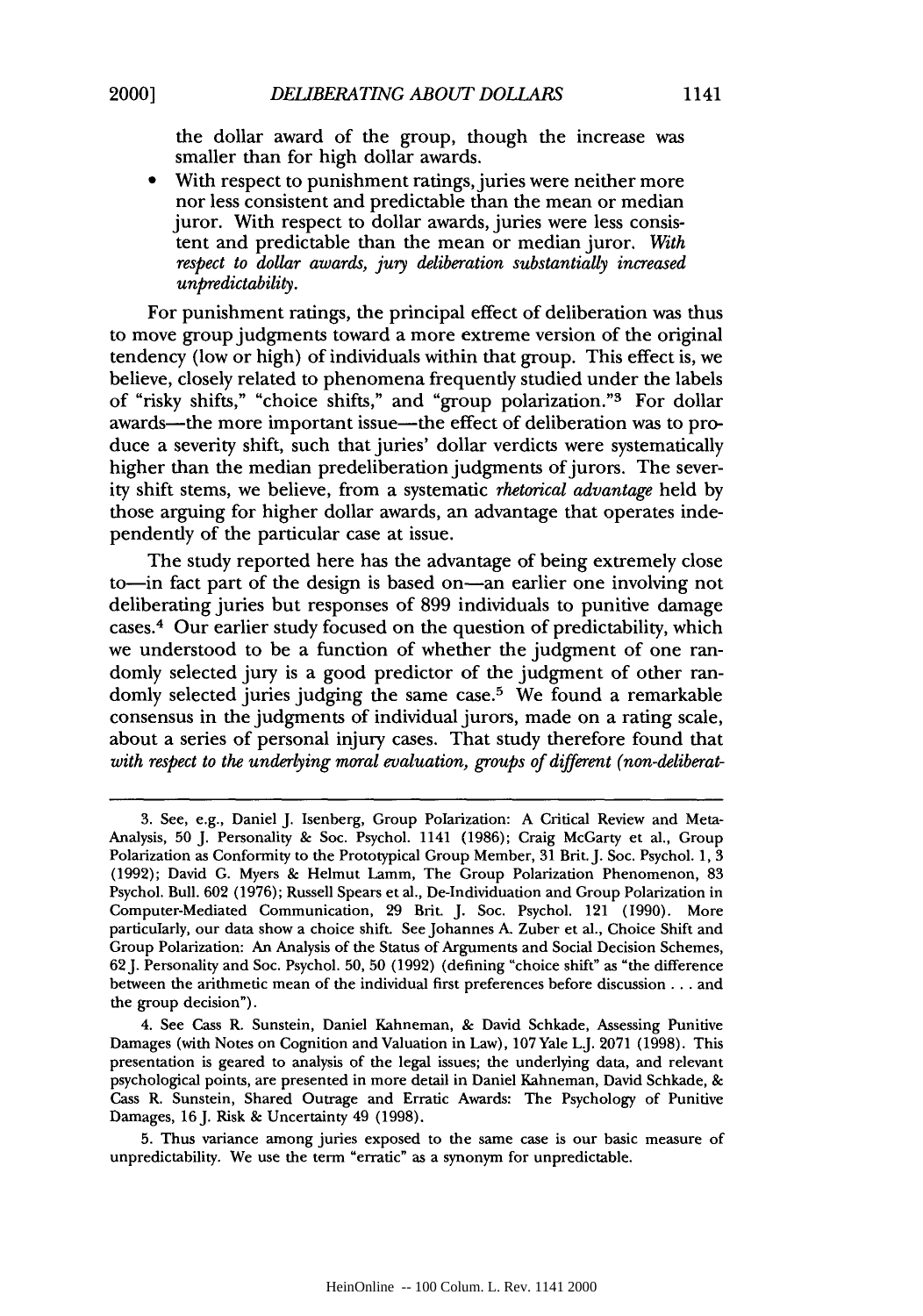*ing) jurors6 are likely to reach similar conclusions about the relative severity of different cases.7* Thus all-white, all-poor, all-rich, all-educated, all-poorlyeducated, all-male, all-female, all-young, and all-old juries would probably come to very similar rankings of a set of cases, at least in personal injury cases and very possibly elsewhere. 8 It follows that the median of the individual judgments of any random group of twelve people is likely to produce a moral judgment that predicts, with a reasonably high degree of accuracy, the judgment of any other group of twelve people (also defined by the median of the individual judgments of group members).

At the same time, the study found that *assessment of cases in terms of dollars produces great unpredictability.9* To be sure, ranking the cases by their aggregate dollar awards or by their aggregate punishment ratings produced very similar orderings of the cases from least to most severe. But dollar awards are unpredictable in the specific sense that punishment ratings are not: The judgment of any particular group of twelve (determined by taking the median judgment as that of the group) is a poor predictor of the judgment of other groups of twelve (determined in the same way).<sup>10</sup> We showed that the same case, presented to different jurors, will elicit similar ratings but quite different dollar awards, producing a situation where the similarly situated are not treated similarly. This unpredictability may well produce overdeterrence in risk-averse defendants or in any case muffled and confusing signals.<sup>11</sup> We concluded that the unbounded dollar scale contributes to evidently erratic monetary judgments in many areas of the law, including not only punitive damages but also compensatory awards in cases involving libel, sexual harassment,<sup>12</sup>

- 8. See id. at 2097-100.
- 9. See id. at 2100-04.

10. Note that we hold constant several factors that can be used to capture some of the variability in punitive damage awards, such as compensatory damages, case category, case particulars, and jurisdiction. It has been proposed by some authors that when analyzed using these factors, punitive awards are reasonably predictable. See Theodore Eisenberg et al., The Predictability of Punitive Damages, 26J. Legal Stud. 623, 644 (1997). Because we hold these factors constant, they cannot account for the unpredictability that we documented previously and that we document here.

11. See Paul H. Rubin et al., BMW v. Gore: Mitigating the Punitive Economics of Punitive Damages, 5 Sup. Ct. Econ. Rev. 179, 184 (1997).

12. See Judy Shih & Cass R. Sunstein, Damages in Sexual Harassment Cases 1-3, *in* Sexual Harassment (Catharine MacKinnon & Reva Siegel eds., forthcoming 2000) (manuscript on file with the *Columbia Law Review)* (finding that compensatory and punitive damage awards are random in sexual harassment cases).

<sup>6.</sup> As explained below, see infra text accompanying notes 15-16, we looked at "statistical juries" consisting of random groups of 12 individual judgments, with the mean or median judgment of each group of 12 reflecting the "verdict." See Sunstein, Kahneman, & Schkade, supra note 4, at 2100-01.

<sup>7.</sup> See id. at 2095-100.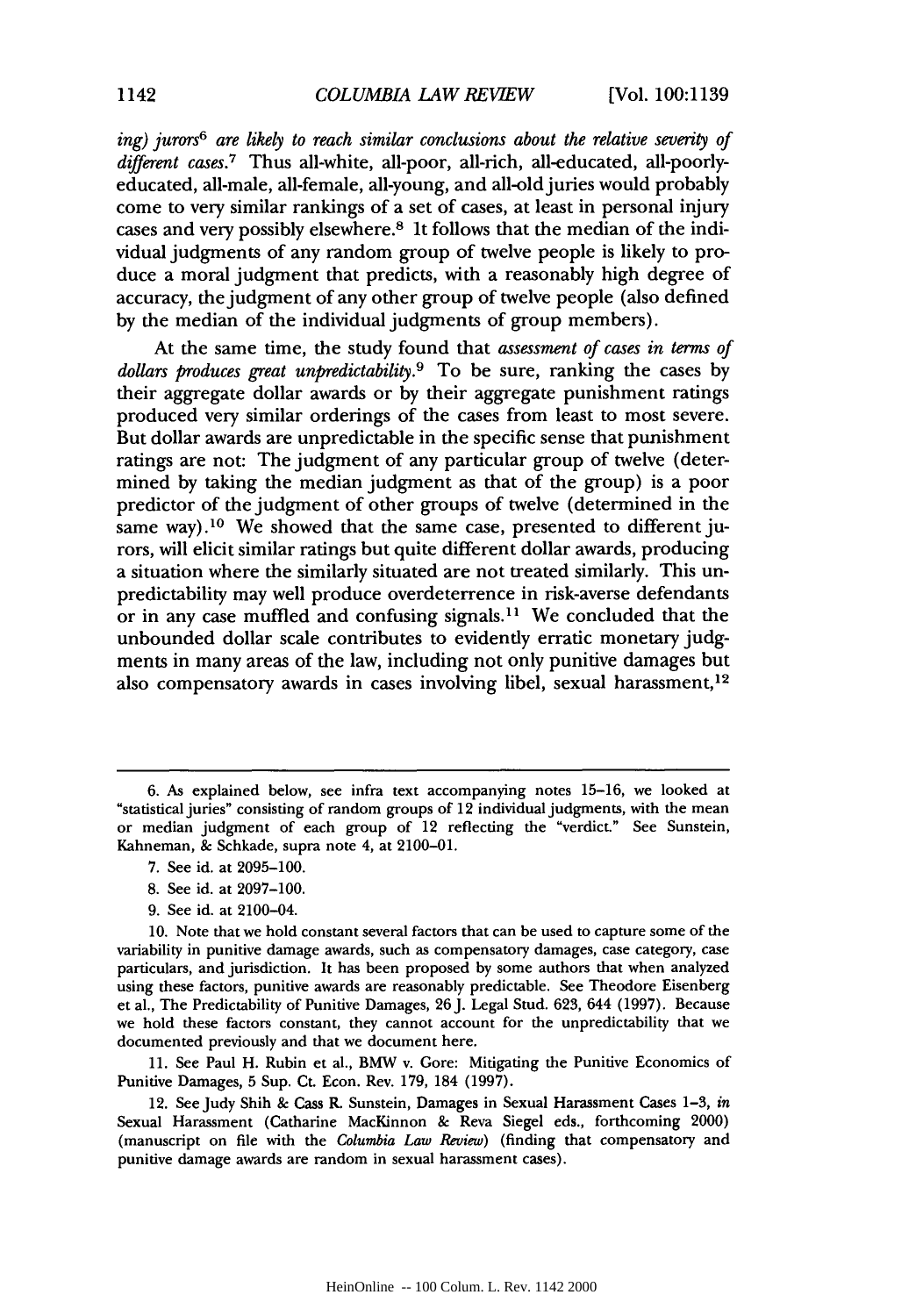pain and suffering, 13 and intentional infliction of emotional distress. 14

Our earlier study did not involve deliberating juries. In the absence of evidence about how deliberation would affect individual judgments, we analyzed statistical juries, by treating the median of a deliberating group as a good predictor of the ultimate judgment of the deliberating jury.15 We did so on the ground that the received wisdom seemed to support this approach. 16 In this Empirical Study, we investigate the received wisdom-and find overwhelming evidence that it is wrong. The dollar awards of deliberating groups were not close to any measure of central tendency; they were much higher. We also explore several questions of importance to those interested in damages, juries, and deliberative processes in general.<sup>17</sup> The answers have implications not only for punitive awards, but also for other damage judgments (certainly when these are hard to monetize), possibly for questions of civil and criminal liability as well, and even for deliberation generally.

As we have noted, the present study finds that as compared with the median of individual predeliberation judgments, deliberation significantly increases high dollar awards, increases high punishment ratings, decreases low punishment ratings, and modestly increases low dollar awards. To summarize a complex analysis, it follows that *deliberating juries produce even more unpredictability than was observed for statistical juries.* Moreover, dollar responses vary much more across juries than does punitive intent on a rating scale. Thus we find shared moral judgments but erratic dollar awards not only for individuals but for deliberative juries as well.

What follows at the normative level? Without an independent theory of what awards should be, the evidence found here does not show whether deliberation, and the resulting severity shift, make dollar awards better or worse. The safest and most cautious conclusion is that to the extent that unpredictable punitive damage awards raise a serious concern, the problem is not removed by deliberation. To the extent that unpredictability is a problem, our findings about the outcomes of jury deliberation-predictable moral judgments but unpredictable dollar awards-raise further questions about whether punitive awards should be made by juries, or instead by judges or some kind of administrative insti-

**<sup>13.</sup>** See David W. Leebron, Final Moments: Damages for Pain and Suffering Prior to Death, 64 N.Y.U. L. Rev. 256, 259 (1989) (arguing that tort awards for pain and suffering "vary significantly and that neither the specific facts of the case nor differing theoretical views on the functions of the awards can explain such variation").

<sup>14.</sup> See Sunstein, Kahneman, **&** Schkade, supra note 4, at 2131-40.

**<sup>15.</sup>** See id. at 2101.

**<sup>16.</sup>** See id.

**<sup>17.</sup>** On the latter topic, see Amy Gutmann & Dennis Thompson, Democracy and Disagreement **199-230 (1996)** (exploring how a deliberative perspective can provide guidance in dealing with moral disagreement in politics); our analysis of group polarization raises some questions for the deliberative conception of democracy, though we leave those questions largely implicit here.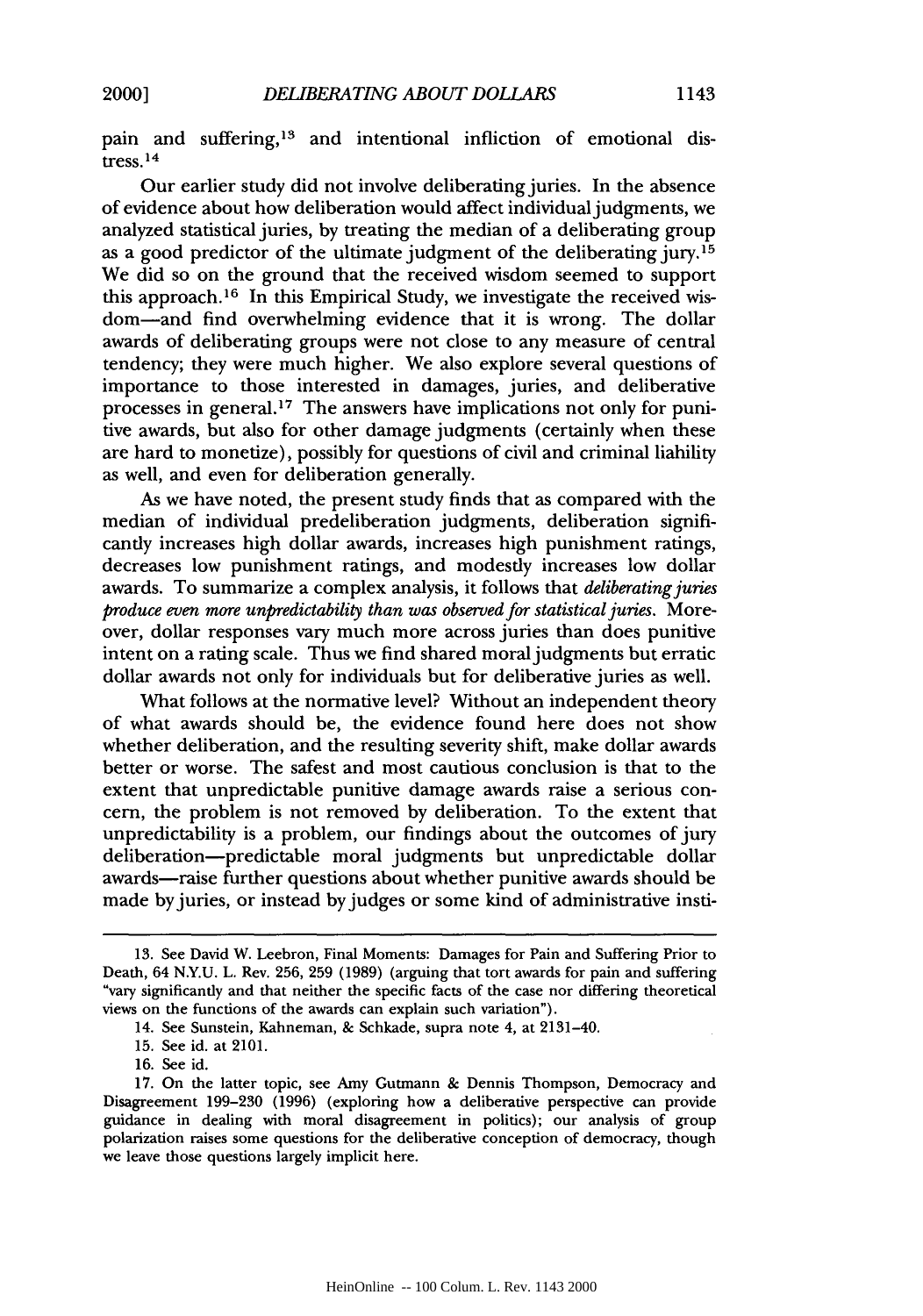tution.<sup>18</sup> Perhaps juries should be asked to come up with punishment ratings, not with dollar awards, and the legal system should "translate" jury ratings into dollar awards by some preset formula. Our findings also raise a set of novel issues about deliberation as a whole. Is deliberation anything to celebrate if groups tend to move further in the direction suggested by their original tendency-if (for example) high dollar awards go up, low punishment ratings go down, and groups opposed to gun control and in favor of affirmative action end up thinking a more extreme version of what individual group members originally thought? We offer a brief discussion of some of these issues, with particular reference to the effects of deliberation on punishment ratings and on dollar awards.

#### I. THEORETICAL PRELIMINARIES: OUTRAGE **AND** SCALES

Jury awards of punitive damages have become one of the most controversial topics in modem public law. 19 To take just one example, an award of \$4.9 billion against General Motors attracted a great deal of national attention in July of 1999.20 It is now clear that the Due Process Clause imposes constraints on permissible awards. 21 A number of statutes, enacted and proposed, create punitive damage "caps,"22 and high awards have become a primary impetus for tort reform in general.<sup>23</sup> There are also controversial issues about punitive damage awards in civil

21. See BMW of North America, Inc. v. Gore, 517 U.S. 559, 574-75 & n.22 (1996).

22. See generally Developments in the Law-The Civil Jury, **110** Harv. L. Rev. 1408, 1533 & n.158 (1997) (discussing actual and proposed caps). A number of state supreme courts have invalidated such measures. See, e.g., State ex rel. Ohio Academy of Trial Lawyers v. Sheward, 715 N.E.2d 1062, 1090-95 (Ohio 1999) (striking down caps on punitive and general damages as violating state constitutional provisions of right to jury trial and due process).

23. See, e.g., Product Liability Reform Act of 1997, S. 648, 105th Cong. § 2(a)(2) (1997) (listing "[e]xcessive, unpredictable, and often arbitrary damage awards" as a factor motivating the bill). For a general discussion skeptical of the attention paid to high awards, see Marc Galanter, Shadow Play: The Fabled Menace of Punitive Damages, 1998

<sup>18.</sup> See, e.g., W. Kip Viscusi, Corporate Risk Analysis: A Reckless Act?, 52 Stan. L. Rev. 547, 549-52 (2000) (challenging jury verdicts on ground that they are often irrational). The point is generally discussed in Sunstein, Kahneman, & Schkade, supra note 4, at 2126-30.

<sup>19.</sup> See, e.g., William M. Landes & Richard A. Posner, The Economic Structure of Tort Law 160-65, 184-85, 223-24 (1987) (developing economic model of damages); Marc Galanter & David Luban, Poetic Justice: Punitive Damages and Legal Pluralism, 42 Am. U. L. Rev. 1393, 1394-96 (1993) (defending punitive damages as a morally necessary part of a private law system); David **G.** Owen, The Moral Foundations of Punitive Damages, 40 Ala. L. Rev. 705, 705-08 (1989) (analyzing punitive damage rules in terms of moral theory and arguing that moral philosophy supports such rules); A. Mitchell Polinsky & Steven Shavell, Punitive Damages: An Economic Analysis, 111 Harv. L. Rev. 869, 870-76 (1998) (arguing that punitive damages should only be imposed if an injurer has a chance of escaping liability for an injury it caused, and claiming that current legal rules fall short of this goal); Symposium, The Future of Punitive Damages, 1998 Wis. L. Rev. 1, 1-426 (offering various assessments of the "future of punitive damages").

<sup>20.</sup> See General Motors Appeals Record Lawsuit Damages, N.Y. Times, July 31, 1999, at **A9.**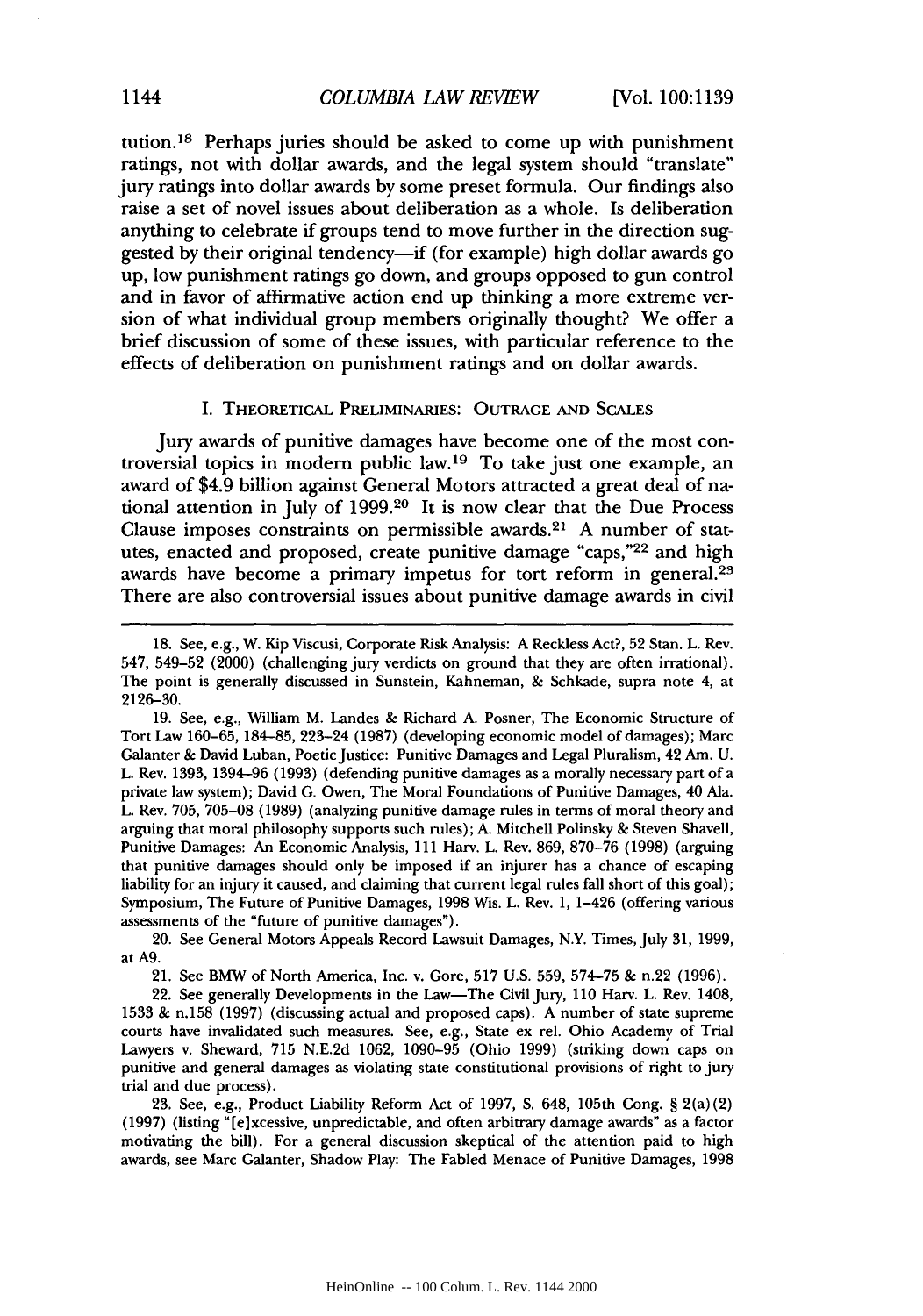rights cases, most notably in sexual harassment cases.<sup>24</sup> At the same time, the problems created by punitive awards bear on related questions in other areas of the law, involving, for example, compensatory damages for pain and suffering, libel, and intentional infliction of emotional distress. 25 Similar problems arise in the area of criminal sentencing whenever an administrative agency is asked to impose civil fines.<sup>26</sup>

Participants in the legal system are often asked to come up with some kind of judgment, factual or normative, and then to "translate" that judgment into a dollar award. In the area of punitive damages, it is necessary to make some assessment of the character of the defendant's behavior, and then to ascertain the appropriate dollar amount to be paid to the plaintiff by way of punishment. In many domains, compensatory judgments raise similar puzzles. While juries are nominally expected to find a "fact"—what amount of money would restore the plaintiff to the status quo ante?-it is often extremely difficult to monetize the relevant harm, and normative judgments undoubtedly play a significant role.<sup>27</sup> In the case of punitive damages, it is extremely difficult for even experts to agree on what dollar amount constitutes adequate "punishment" or produces an appropriate deterrent signal.

In all of these areas, the legal system is pervaded by a degree of unpredictability and variance, resulting in apparent arbitrariness, as the similarly situated are treated differently.<sup>28</sup> An extensive study of pain and suffering cases found that as much as 60% of the awards consists of

25. See, e.g., David Baldus et al., Improving Judicial Oversight of Jury Damages Assessments: A Proposal for the Comparative Additur/Remittitur Review of Awards for Nonpecuniary Harms and Punitive Damages, 80 Iowa L. Rev. 1109, 1112-13 (1995) (analyzing common law methods of valuing nonpecuniary harms and discussing additur/ remittitur review as a means to control outlying awards); Randall R. Bovbjerg et al., Valuing Life and Limb in Tort: Scheduling "Pain and Suffering," **83** Nw. U. L. Rev. **908, 909 (1989)** (proposing three alternative frameworks for valuing non-economic damages); Leebron, supra note 13, at **288-309** (reviewing the factors that cause variability in awards for pain and suffering prior to death).

26. See Edward L. Rubin, Punitive Damages: Reconceptualizing the Runcible Remedies of Common Law, 1998 Wis. L. Rev. 131, 132-33.

27. See generally Patrick Atiyah, The Damages Lottery 143-50 (1997) (describing the range of damage awards as a "lottery"); Michelle Chernikoff Anderson & Robert J. MacCoun, Goal Conflict in Juror Assessments of Compensatory and Punitive Damages, 23 Law & Hum. Behav. 313, 327-28 (1999) (discussing two studies that suggested jurors often fail to "compartmentalize" compensatory and punitive damages, leading to "leakage" between the two categories).

28. See, e.g., Jonathan M. Karpoff & John R. Lott, Jr., On the Determinants and Importance of Punitive Damages Awards, 42 J.L. & Econ. 527, 540-45 (1999) (suggesting that punitive damage awards vary in ways not explained by injury or defendant characteristics); Leebron, supra note 13, at 309-11 (discussing the implications of variability in awards).

Wis. L. Rev. 1, 5-11 (arguing that the concern over high awards is the result of exaggerations).

<sup>24.</sup> See Shih & Sunstein, supra note 12 (manuscript at 1-3) (concluding that both compensatory and punitive damage awards were "quite random" in sexual harassment cases).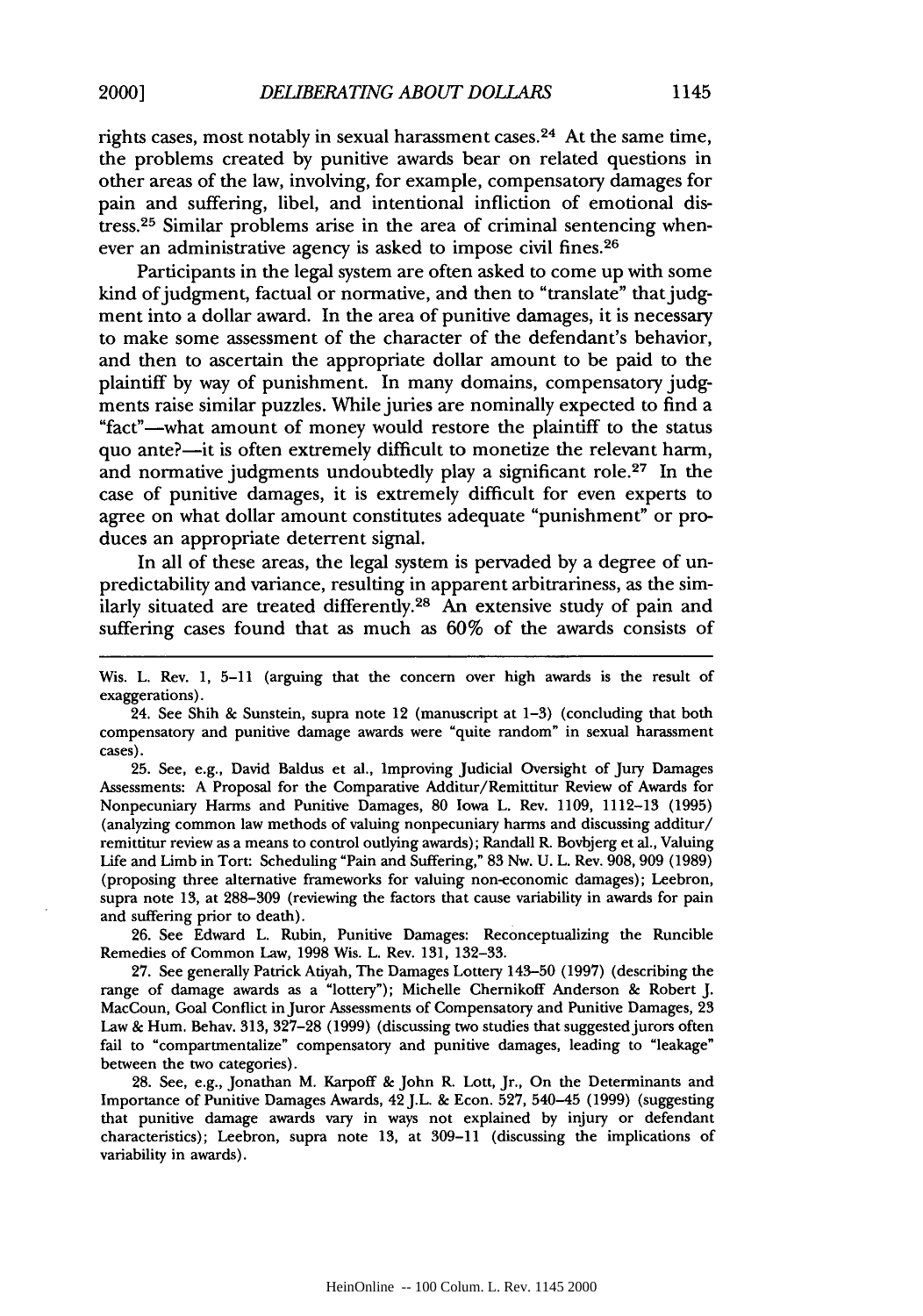"noise," unexplained **by** objective factors. 29 A study of all reported sexual harassment cases was unable to connect either compensatory or punitive awards to any case characteristics that might be thought to explain jury judgments. 30 The punitive damage area is more complicated-a point to which we will return shortly—but there is evidence of significant variability here as well.<sup>31</sup> The most ambitious claims to the contrary attempt to show that once the compensatory award has been made, the punitive award becomes predictable to a certain degree;<sup>32</sup> but the same data show that at the time a case is filed (before the amount of compensatory damages is known), it is very hard to know the expected punitive award, and that there is generally a great deal of "noise" in outcomes. <sup>33</sup>

To understand the current study, it is necessary to understand its predecessor **by** way of background. Our earlier study involved a demographically diverse set of jury-eligible citizens from Travis County, Texas. 34 The relevant experiment involved twenty-eight personal injury cases, which respondents were asked to assess in one of three ways: outrageousness, on a rating scale **(0** to **6);** intent to punish, on a rating scale (also **0** to **6);** and actual awards, on the unbounded scale of dollars. As noted, our principal findings were twofold. People's moral judgments are widely shared and predictable—in fact strikingly so—at least in the personal injury cases investigated in this study.35 But in spite of this point, and in the presence of shared moral judgments, people's **judg**ments on a dollar scale-the scale, or "response mode," favored **by** the legal system-are **highly** unpredictable, in the sense that the median

Note also that predictability can be understood in different ways: (a) predictability exists when case characteristics predict punitive awards; **(b)** predictability exists when the judgments of one group of six or twelve predicts the judgments of another group of six or twelve; (c) predictability exists when an actor can assess expected liability when something goes wrong. Our principal emphasis here is on (b); Eisenberg's emphasis is on (a); both<br>are relevant to (c). Of course the three are closely related in practice. We offer a more<br>detailed treatment of predictability below.

- 33. See Karpoff & Lott, supra note **28,** at 543.
- 34. See Sunstein, Kahneman, & Schkade, supra note 4, at 2094-108.
- 35. See id. at 2097-99.

**<sup>29.</sup>** See Leebron, supra note **13,** at **310.**

**<sup>30.</sup>** See Shih **&** Sunstein, supra note 12 (manuscript at **1-3).**

**<sup>31.</sup>** See Karpoff **&** Lott, supra note **28,** at 540-45. There is some dispute over the degree of unpredictability. Eisenberg et al., supra note **10,** show that the logarithm of punitive awards is predicted reasonably well from a set of objective characteristics of cases<br>in which awards were made; in particular, the authors show that the compensatory award is<br>a fairly good predictor of the punitiv note that the range of possible awards in regular (i.e., not logarithmic) dollars is still quite high even after controlling for the many factors in their regression model, including compensatory damages. For example, in their data, for a case with a **\$500,000** compensatory award, **5%** of punitive damage awards would be **\$10,000** or less, but another **5%** would be **\$6,500,000** or more. See id. at **657;** see also Karpoff& Lott, supra note **28,** at 540-45 (discussing the difficulty of predicting punitive damage awards and the consequences of that difficulty).

**<sup>32.</sup>** See Eisenberg et al., supra note **10,** at **637-39.**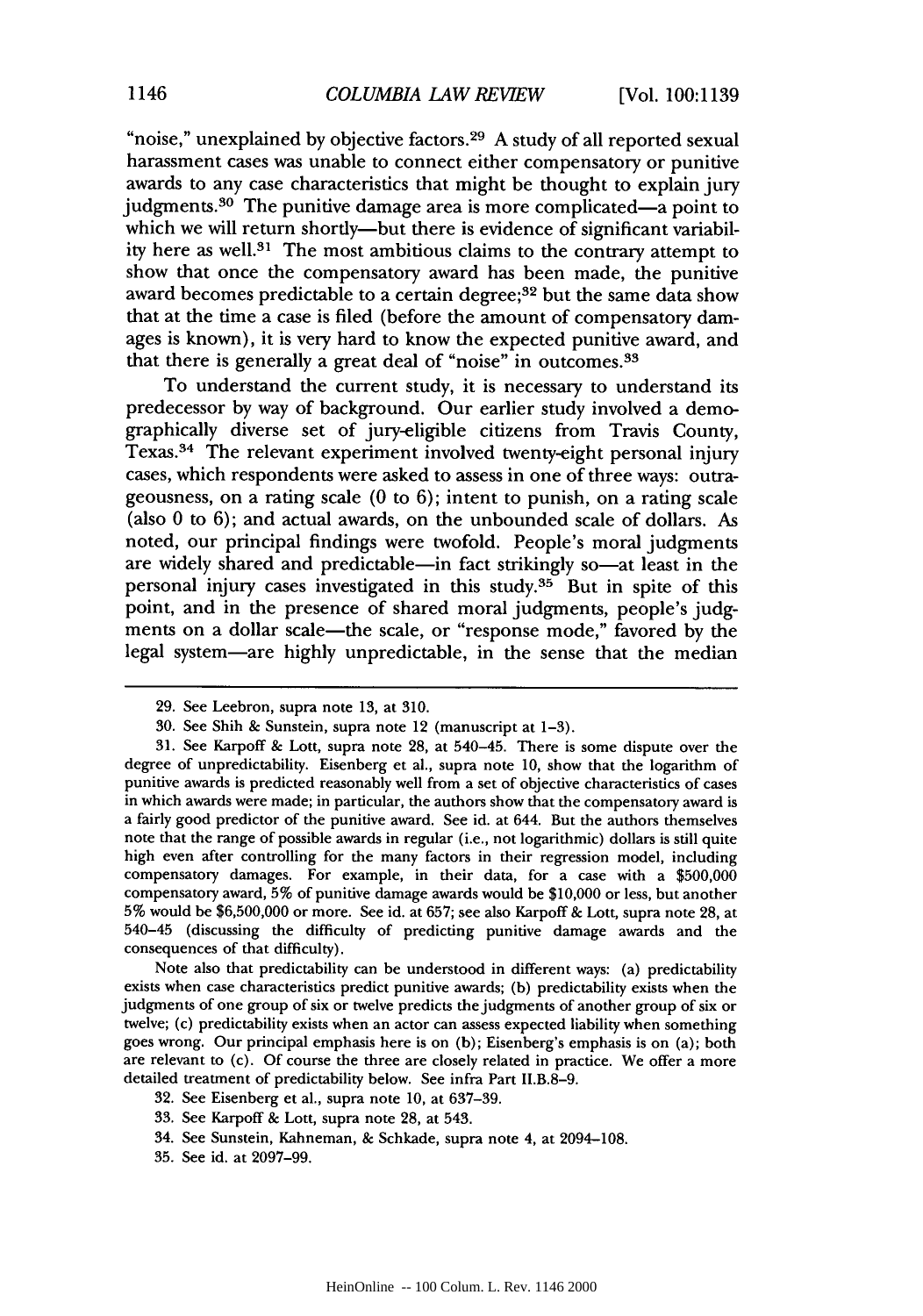judgment of any group of twelve people is an extremely poor predictor of the median judgment of any other group of twelve people. $36$  Lacking a reliable understanding of how deliberation would affect individual judgments, we used the median of groups of twelve individuals, randomly selected from our pool of 899 citizens and combined them into a large number of statistical juries.<sup>37</sup> At least in this setting, the primary identifiable source of the noise is the difficulty jurors have in translating their punitive intent into dollars. Dollar awards are highly variable despite the existence of shared moral judgments.

To explain why the use of the dollar scale would produce variability, we developed a theory of juror punitive damage judgments. The *outrage model* assumes that a juror's basic response to a defendant's behavior is a reaction of outrage, which in turn leads to an intent to punish, which can be expressed on different response scales (for example, a dollar amount or a rating from 0 to 6). These scales vary not only in their complexity, but also in the precision and consistency of the measurements that they provide: Some scales are less reliable than others, in the sense that they are less consistent at producing the same answer to the same question, or different answers to different questions. As we have already seen, the dollar scale is in this sense an extremely unreliable expression of punitive intent, and it produces a high degree of arbitrariness.

To understand the reasons for the noise in dollar damage judgments, we explored the close analogy between our findings with respect to the dollar scale and the outcome of psychological research on the problem of "magnitude scaling," which occurs when people are asked to indicate the intensity of their subjective responses to stimuli---the brightness of lights, the loudness of noise-along an unbounded numerical scale.38 In some of these experiments, the participants are given a "modulus," which specifies the number that is to be assigned to a particular standard stimulus. In other experiments, the participants are not given a modulus. In the absence of a modulus, variability increases dramatically; some participants assign high numbers, others assign low numbers. With the dollar scale, the underlying problem is that people are being asked to scale without a "modulus," that is, without a standard that would help give meaning to various numbers on the scale.<sup>39</sup>

<sup>36.</sup> See id. at 2100-03.

<sup>37.</sup> We relied on evidence suggesting that the median judgment of a group of predeliberative individuals is a good predictor of the judgment that group will reach as a result of deliberation. See id. at 2101 nn.127-28, citing James H. Davis, Group Decision Making and Quantitative Judgments: A Consensus Model, *in* 1 Understanding Group Behavior 35, 47 (Erich H. Witte & James H. Davis eds., 1996); Shari Diamond & Jonathan Casper, Blindfolding the jury to Verdict Consequences, 26 L. & Soc'y Rev. 513, 553 (1992). We noted, however, the possibility of effects of the sort we observed in the current study. See Sunstein, Kahneman, & Schkade, supra note 4, at 2101 n.128 (noting that deliberation may result in more extreme awards due to "amplification of bias").

<sup>38.</sup> See S.S. Stevens, Psychophysics 25-31 (1975).

<sup>39.</sup> See Sunstein, Kahneman, & Schkade, supra note 4, at 2106-07.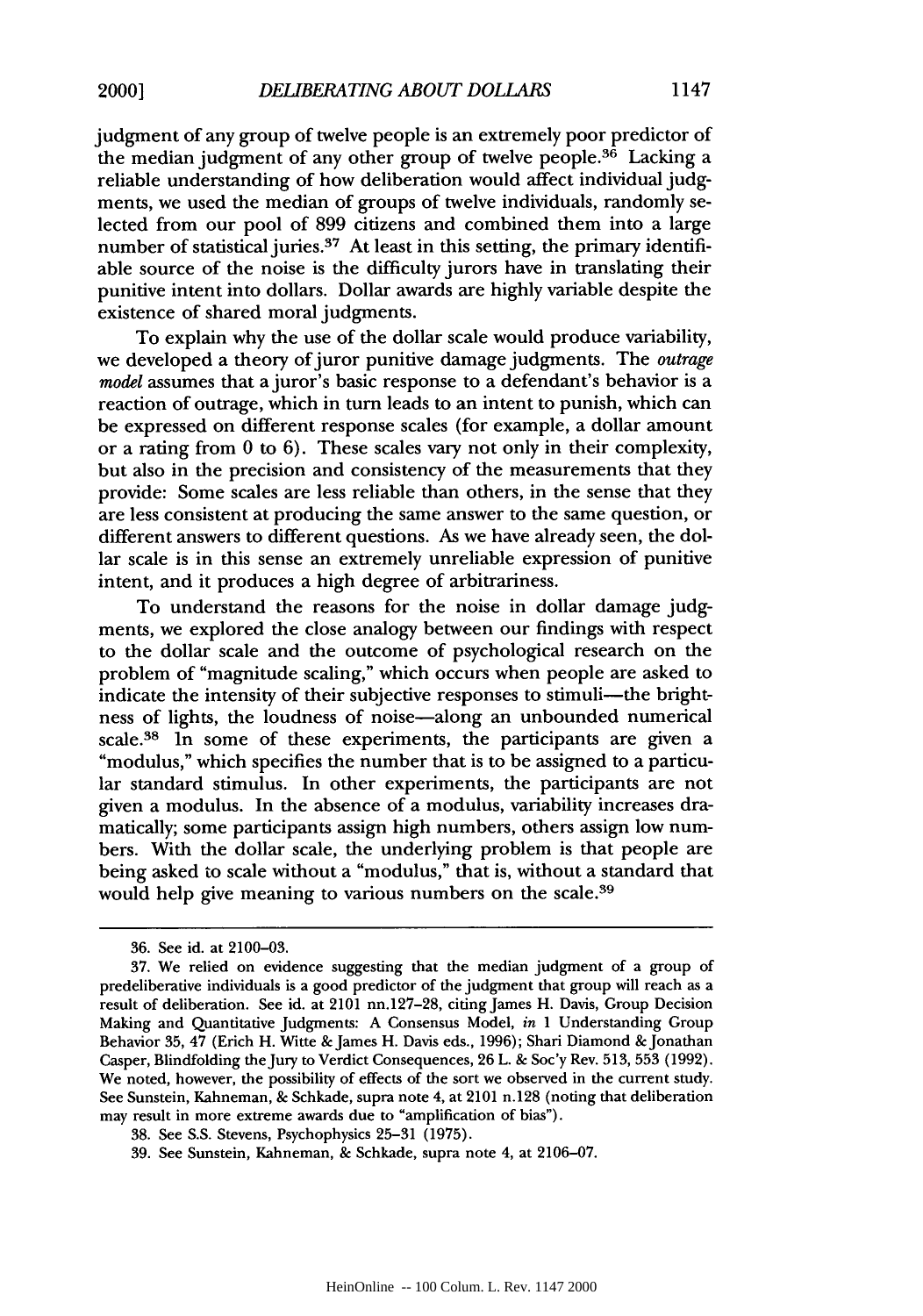The key point is that when a modulus is supplied, the variability greatly decreases; in its absence, respondents adopt their own moduli. Juries asked to assess punitive damage awards are in effect asked to scale without a modulus. Unpredictable judgments are a natural result even when people do not disagree about the significant issues<sup>40</sup>—even when, that is, there is a kind of "bedrock" moral judgment in place. 41 If this point is correct, it helps explain the observed variability in dollar awards in many areas of the law. It also helps explain the disparities that led to the enactment of the Sentencing Guidelines; 42 before the guidelines, judges were being asked, in effect, to scale without a modulus, since the relevant scale (years) has a great deal in common with the dollar scale (i.e., bounded below at zero, but with great discretion at the high end).

Our earlier study did not, however, involve deliberating juries, and a natural question was whether deliberating juries would produce similar or quite different results. Perhaps deliberation would reduce variability.<sup>43</sup> An alternative possibility was that the process of collective delibera-

42. See Sandra Shane-DuBow et al., U.S. Dep't of Justice, Sentencing Reform in the United States 7 (1985).

43. In a series of papers, Michael Saks has argued that juries actually reduce variability. Saks's early research compared twelve-person juries to six-person juries, see the overview in Michael J. Saks, Jury Verdicts, 61, 77-92 (1977)-a comparison on which our study here does not bear. Saks subsequently extended his research to include a comparison between juries and judges, with the suggestion that juries are likely to produce less variability by virtue of their numbers. See Michael J. Saks, Do We Really Know Anything About the Behavior of the Tort Litigation System-and Why Not?, 140 U. Pa. L. Rev. 1147, 1269, 1271-74 (1992) [hereinafter Saks, Tort Litigation System]; MichaelJ. Saks & Peter David Blanck, Justice Improved: The Unrecognized Benefits of Aggregation and Sampling in the Trial of Mass Torts, 44 Stan. L. Rev. 815, 850 & n.204 (1992); Saks et al., supra note 40, at 243-44, 246. This conclusion is briefly challenged in Robert MacCoun, Inside the Black Box: What Empirical Research Tells Us About Decisionmaking by Civil Juries, *in* Verdict: Assessing the Civil Jury System 137, 178 n.126 (Robert E. Litan ed., 1993) ("The argument is based on statistical sampling theory, but the analogy between empaneled juries and random samples is an imperfect one. Though it is a plausible hypothesis, it requires more rigorous testing than it has received to date."). We have attempted a more rigorous test here, finding that juries produce more variability as compared with the mean of individual predeliberation judgments. This finding suggests, though it certainly does not prove, the possibility that juries will produce more variability in awards than judges (a suggestion supported by the possibility that judicial experience with a wide range of cases will introduce the equivalent of a "modulus" by which to discipline dollar awards).

<sup>40.</sup> For similar results in the context of compensatory pain and suffering awards, see Michael J. Saks et al., Reducing Variability in Civil Jury Awards, 21 Law & Hum. Behav. 243, 243-44 (1997).

<sup>41.</sup> A similar point is made in Lane v. Hughes Aircraft Co., 93 Cal. Rptr. 2d 60, 72 (2000) (Brown, J., concurring in the result) (citation omitted):

Significantly, the variability in punitive damage awards does not flow so much from any inherent inability of different juries to agree on the wrongfulness of specific conduct. Rather, it results from the way courts ask juries to measure that wrongfulness.... The variability in punitive damage awards does not, therefore, reflect any inconsistency in jury factfinding, merely that awards are not calibrated to a common scale.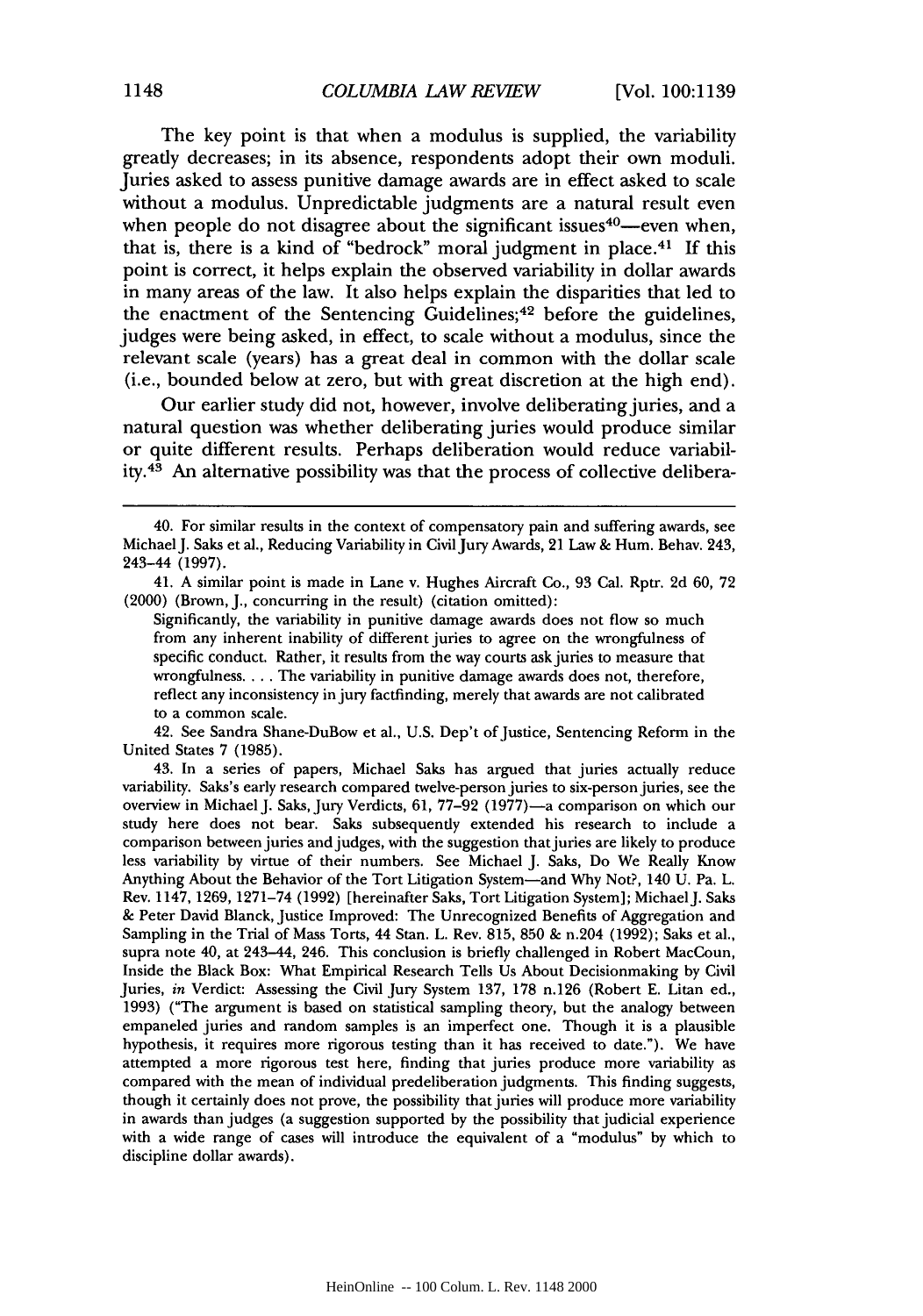tion would move the group further in the direction of the initial tendency suggested by the individual judgments. In any case, a test of deliberating juries would help to confirm or deny the wisdom of the decision to treat the median judgment of a group of twelve as the likely judgment of any deliberating group (for purposes of creating statistical juries). Hence our main purpose in this Empirical Study was to examine the effects of jury deliberation on dollar awards and, in particular, to see whether deliberation would increase or decrease predictability. In the process, we also hoped, as a secondary goal, to find out whether the original findingsshared moral judgments but erratic awards-would be replicated with a new sample of citizens from a different state, and with new and richer case materials.

## **II.** DELIBERATING **JURIES: AN EXPERIMENTAL INQUIRY**

#### *A. Method*

Jury-eligible citizens from Phoenix, Arizona were recruited **by** a survey firm and paid **\$35** for their participation. Each juror was randomly assigned to a six-person jury, and each jury was assigned to a response mode order; half of the juries judged dollar awards first and punishment ratings second, and the other half completed the tasks in the opposite order. Each jury judged only one case, which was the subject of both its punishment rating (on a scale of **0** to **8)** and its dollar award. Six juries (out of a total of 480) had only five members because an insufficient number of participants showed up at a given appointment time. **A** pilot test of twenty-nine juries was conducted in Phoenix to test the materials and procedure. Because adjustments were very minor, these juries were added to the main sample and the combined sample was analyzed together. Therefore, a total of 3048 citizens participated in **509** juries.

The procedure consisted of four parts. In Part **1,** all participants in a given session viewed a videotape for the case they would consider, read the corresponding written materials, and recorded their personal **judg**ment of the appropriate punitive damage award or punishment rating. In Part 2, participants were randomly assigned to juries of six members, which were given thirty minutes to deliberate on and reach a unanimous verdict on a punitive damage amount or a punishment rating. In Part **3,** a new individual response form was distributed, which asked participants to record a second personal judgment for the same case, using the type of verdict (punishment rating or dollar damages) complementary to the one they had already used. In Part 4, each jury again deliberated to reach a unanimous verdict on this second type of judgment for the same case. Thus, for each individual, and for each jury, we have *both* a dollar award *and* a punishment rating for the case they considered. We use the terms dollar and punishment *judgments* to refer to the dollar awards and punishment ratings made **by** individuals. For juries we will refer to these as dollar and punishment *verdicts.* For purposes of understanding realworld behavior, the dollar awards are most important. We inquire into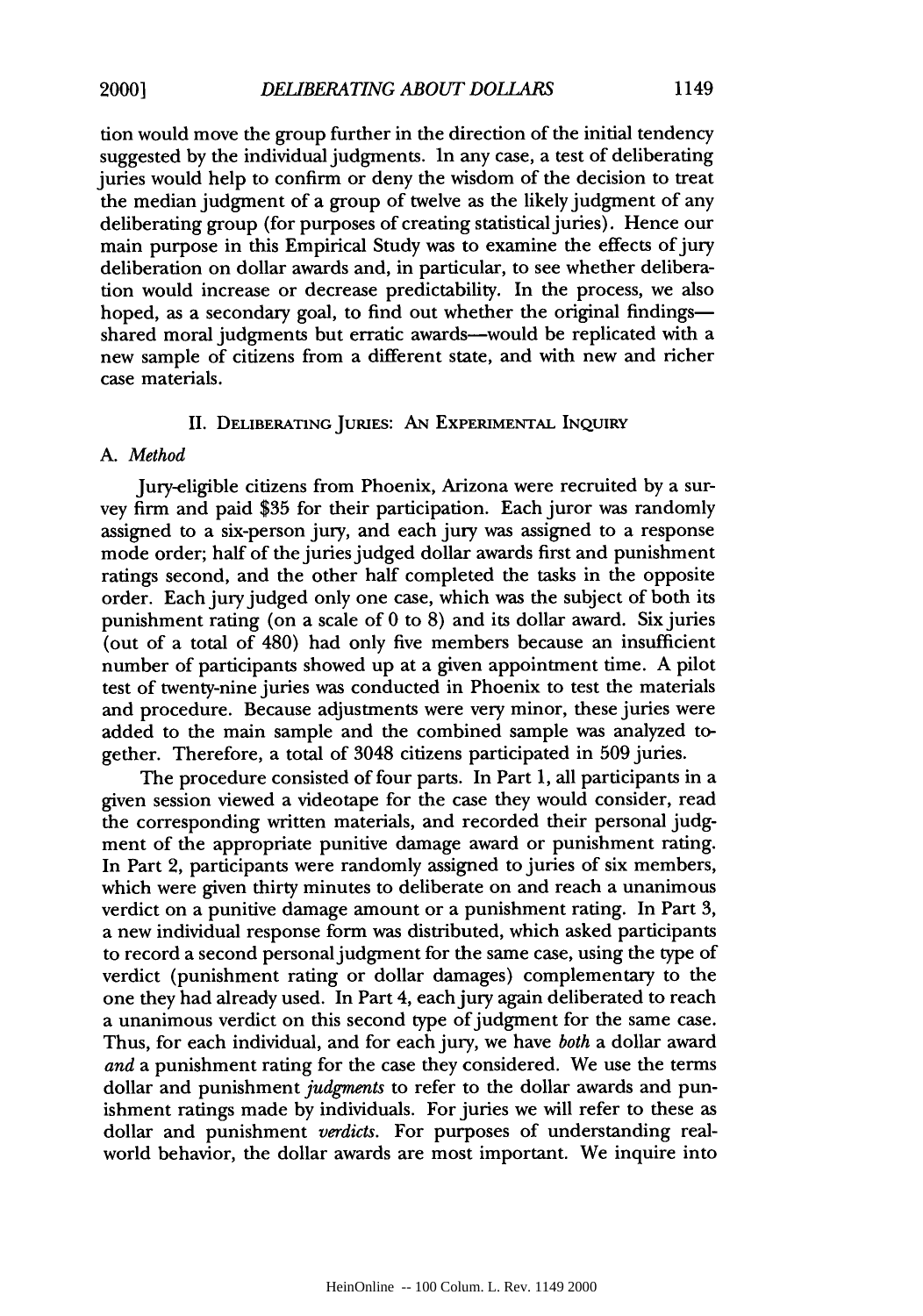punishment ratings both to understand the relation between punishment ratings and dollar awards, and to see the effect of deliberation on both of these.

## TABLE 1. RESPONSE MODE MANIPULATION

# *Punishment*

How much should the defendant be punished because of their actions, and to deter the defendant and others from similar actions in the future? Note that the compensatory damages that the defendant must pay do not count as part of the punishment. Please circle the number that best expresses the *jury's* judgment of the *appropriate level of punishment.*

|      |      |             |        | Extremely |
|------|------|-------------|--------|-----------|
| None | Mild | Substantial | Severe | Severe    |
|      |      |             |        |           |

## \$ *Damages*

\$

What amount of punitive damages (if any) should the defendant be required to pay as punishment and to deter the defendant and others from similar actions in the future? Note that the compensatory damages that the defendant must pay do not count as part of the punishment. Please write the *amount of punitive damages* that the *jury* agreed on in the blank below.

The case materials consisted of fifteen personal injury scenarios (summarized in Table 2).44 An example is provided in the Appendix. A videotape was prepared for each case, in which a professional actor read the text of the case and all instructions aloud. To maximize comprehension, participants were required both to view the videotape and to read the written version. The size of the defendant firm (annual profits of \$100-\$200 million) and compensatory damages (\$200,000) were the same for all cases. Thus, the variability we observe cannot be accounted for by a model that depends on variability in compensatory damage awards or in the defendant's ability to pay.

## *B. Results*

*1. Preliminaries.* **-** Notwithstanding the half-hour time limit for deliberation, 91% of juries reached a unanimous verdict on a punishment rating (a total of 461 verdicts) and 82% of juries reached a unanimous

<sup>44.</sup> Of these, 10 were more elaborate versions of the same scenarios used in Kahneman, Schkade, & Sunstein, supra note 4, at 79-84, and five were completely new scenarios which, like the first 10, were based on real cases (Table 2). The main substantive elaboration on the original scenarios was the addition of a paragraph of closing arguments by the attorneys for each side.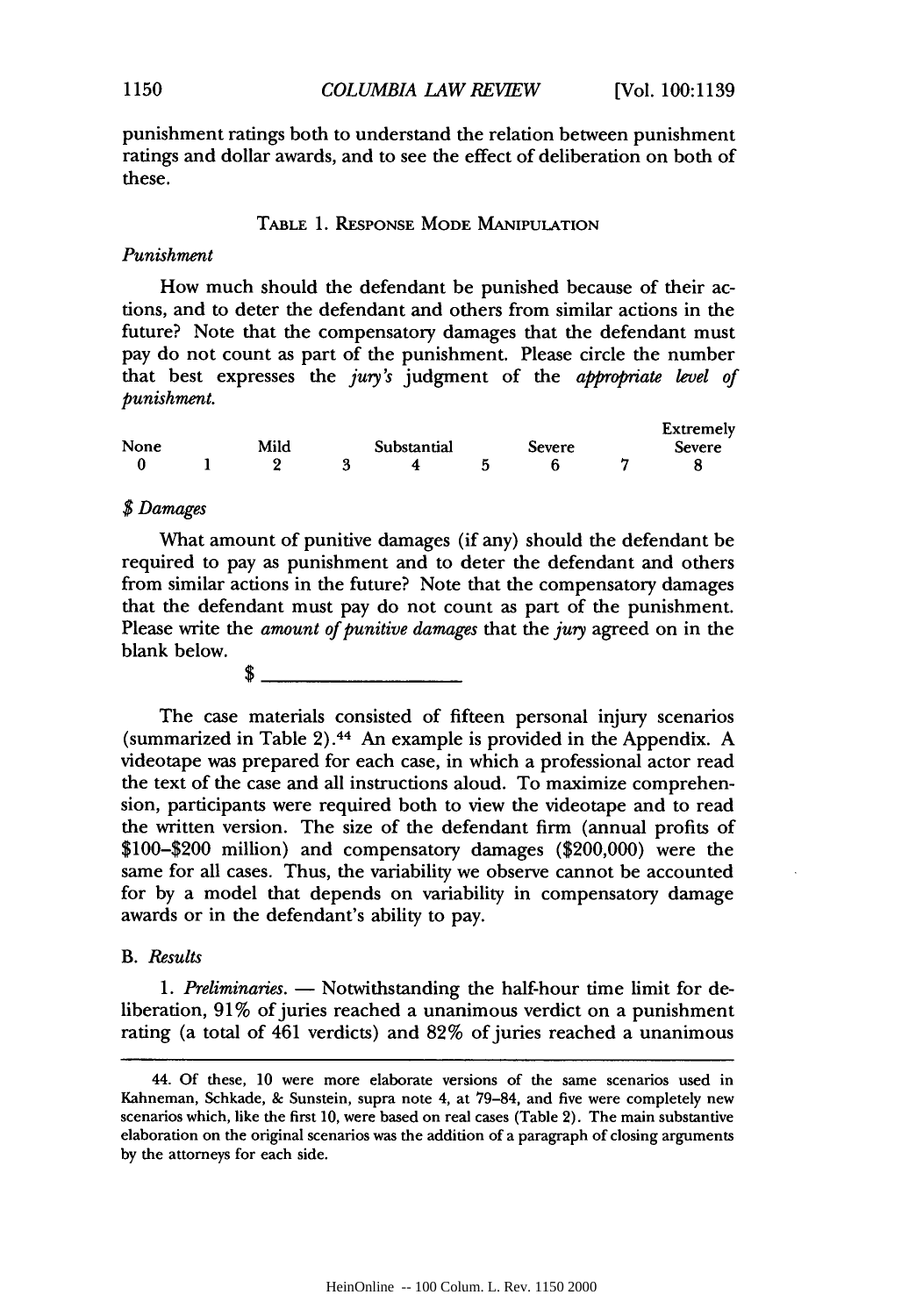**Case** 

| OF PERSONAL INJURY SCENARIOS                         |  |  |  |  |  |  |
|------------------------------------------------------|--|--|--|--|--|--|
| Description                                          |  |  |  |  |  |  |
| Motorcycle driver injured when brakes fail           |  |  |  |  |  |  |
| Circus patron shot in arm by drunk security<br>guard |  |  |  |  |  |  |
| .                                                    |  |  |  |  |  |  |

TABLE 2. SUMMARY OF PERSON

| Williams v. National Motors           | Motorcycle driver injured when brakes fail                               |
|---------------------------------------|--------------------------------------------------------------------------|
| Smith v. Public Entertainment         | Circus patron shot in arm by drunk security<br>guard                     |
| Douglas v. Coastal Industries         | Auto airbag opens unexpectedly, injuring driver                          |
| Sanders v. A&G Cosmetics              | Man suffers skin damage from using baldness<br>cure                      |
| <b>Stanley v. Gersten Productions</b> | Elderly woman suffers back injuries from using<br>exercise video         |
| Glover v. General Assistance          | Child ingests large quantity of allergy medicine,<br>needs hospital stay |
| Lawson v. TG1 International           | Employee suffers anemia due to benzene<br>exposure on the job            |
| Newton v. Novel Clothing              | Small child playing with matches burned when<br>pajamas catch fire       |
| West v. MedTech                       | Disabled man injured when wheelchair lift<br>malfunctions                |
| Windsor v. Int'l Computers            | Secretary chronically ill due to radiation from<br>computer monitor      |
| Reynolds v. Marine Sulfur             | Seaman injured when molten sulfur container<br>fails                     |
| Crandall v. C&S Railroad              | Train hits car at crossing, injuring driver                              |
| Dulworth v. Global Elevator           | Shopper injured in fall when escalator suddenly<br>stops                 |
| Hughes v. Jardel                      | Store employee raped in mall parking lot                                 |
| Nelson v. Trojan Yachts               | Man nearly drowns when defective boat sinks                              |

verdict on a dollar award (a total of 416 verdicts). The remainder had not reached a verdict when the time limit expired; these were treated as hung. **All** further analyses were conducted on the 401 juries that reached *both* a punishment verdict *and* a dollar verdict.45 Because there were no statistically significant differences between the verdicts of juries that judged dollars first and those that judged punishment first, we analyzed together the verdicts made **by** dollar-first juries and punishment-first juries.

2. Overview: How Do the Verdicts of Deliberating Juries Compare to Those of *Statistical Juries?* **-** We assessed the effect of deliberation on juror **judg**ments **by** comparing each jury's verdict to the median predeliberation

<sup>45.</sup> We chose the more conservative path of focusing on juries with complete responses to ensure that comparisons between punishment and dollar verdicts, and between individuals and juries, were based on the same set of respondents. Recreating our Tables and Figures with all available responses produces the same pattern of results, with some slight differences in exact numbers.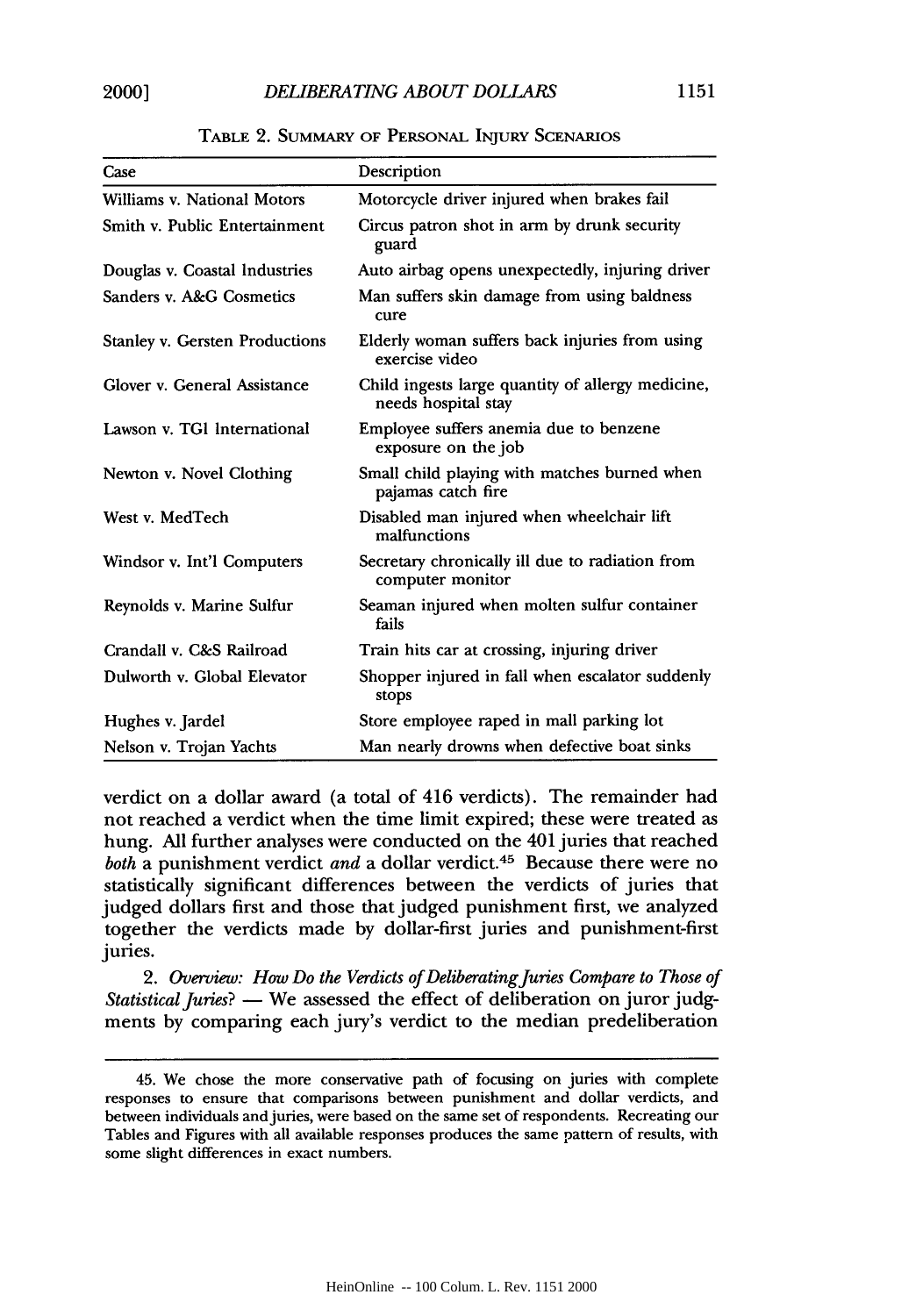|                  |                       | <b>Punishment Verdicts</b> | <b>Dollar Verdicts</b> |                       |                        |                       |
|------------------|-----------------------|----------------------------|------------------------|-----------------------|------------------------|-----------------------|
| Case             | Statistical<br>Juries | Deliberating<br>Juries     | Average<br><b>DSM</b>  | Statistical<br>Juries | Deliberating<br>Juries | Average<br><b>DSM</b> |
| Reynolds         | 5.5                   | 6.0                        | 15%                    | 1,875,000             | 10,000,000             | 54%                   |
| Glover           | 5.0                   | 5.0                        | $1\%$                  | 1,000,000             | 4,000,000              | 52%                   |
| Lawson           | 4.3                   | 4.5                        | 4%                     | 475,000               | 2,000,000              | 53%                   |
| Williams         | 5.0                   | 5.0                        | 14%                    | 550,000               | 1,500,000              | 46%                   |
| Smith            | 5.5                   | 6.0                        | 19%                    | 325,000               | 1,000,000              | 52%                   |
| Nelson           | 5.0                   | 5.0                        | 20%                    | 450,000               | 1,000,000              | 48%                   |
| Hughes           | 5.0                   | 5.0                        | 12%                    | 450,000               | 1,000,000              | 45%                   |
| West             | 4.5                   | 5.0                        | 9%                     | 500,000               | 1,000,000              | 34%                   |
| Douglas          | 4.0                   | 4.0                        | 11%                    | 225,000               | 500,000                | 40%                   |
| Crandall         | 4.0                   | 4.0                        | -8%                    | 200,000               | 500,000                | 35%                   |
| Sanders          | 3.5                   | 3.0                        | -8%                    | 50,500                | 100,000                | 25%                   |
| Windsor          | 3.0                   | 2.0                        | -26%                   | 37,500                | 50,000                 | 38%                   |
| Stanley          | 1.0                   | 1.5                        | 0%                     | 0                     | 0                      | 0%                    |
| Dulworth         | 0.3                   | 0.0                        | -15%                   | 0                     | 0                      | 17%                   |
| Newton           | 0.0                   | 0.0                        | 3%                     | $\bf{0}$              | 0                      | 23%                   |
| Mean of Top 5    | 5.1                   | 5.3                        | 11%                    | 845,000               | 3,700,000              | 51%                   |
| Mean of Middle 5 | 4.5                   | 4.6                        | 9%                     | 365,000               | 800,000                | 40%                   |
| Mean of Bottom 5 | 1.6                   | 1.3                        | -9%                    | 17,600                | 30,000                 | 21%                   |
| Overall Mean     | 3.7                   | 3.7                        | 3%                     | 409,200               | 1,510,000              | 37%                   |

TABLE 3. MEDIAN VERDICTS FOR DELIBERATING AND STATISTICAL JURIES

judgment of the individuals who composed that jury. We will refer to the median predeliberation judgment of the individuals in a jury as the verdict of the *statistical jury.* To evaluate the effects of deliberation, we compare the verdicts of *deliberating juries* with those of statistical juries.

The results observed for the fifteen cases are shown in Table 3.46 The cases are arranged in the Table in descending order of the median dollar verdict of deliberating juries. Note first that the median verdicts of deliberating and statistical juries produce very similar *rankings* of the cases. For dollars, there is a Spearman rank correlation 47 of .88 between the deliberating and statistical jury verdicts in Table 3; for punishment verdicts the average rank correlation is even higher, at .98. The correlation between punishment verdicts and dollar verdicts is also high, at .87. These results confirm the finding of earlier research that, in the aggregate, judgments of punitive intent and of dollar awards share the same core of moral outrage, and therefore produce the same ordering of cases.

While there is agreement on the ordering of cases, the level of verdicts tells a different tale. Punishment verdicts are, on average, quite close for statistical and deliberating juries, but dollar verdicts show a dra-

<sup>46.</sup> The columns labeled DSM are explained below, at Part II.B.4.

<sup>47.</sup> The Spearman rank correlation is an index of agreement between rankings that is analogous to first converting each column to ranks (from **I** to 15 in this case) and then computing the correlation between the two sets of ranks.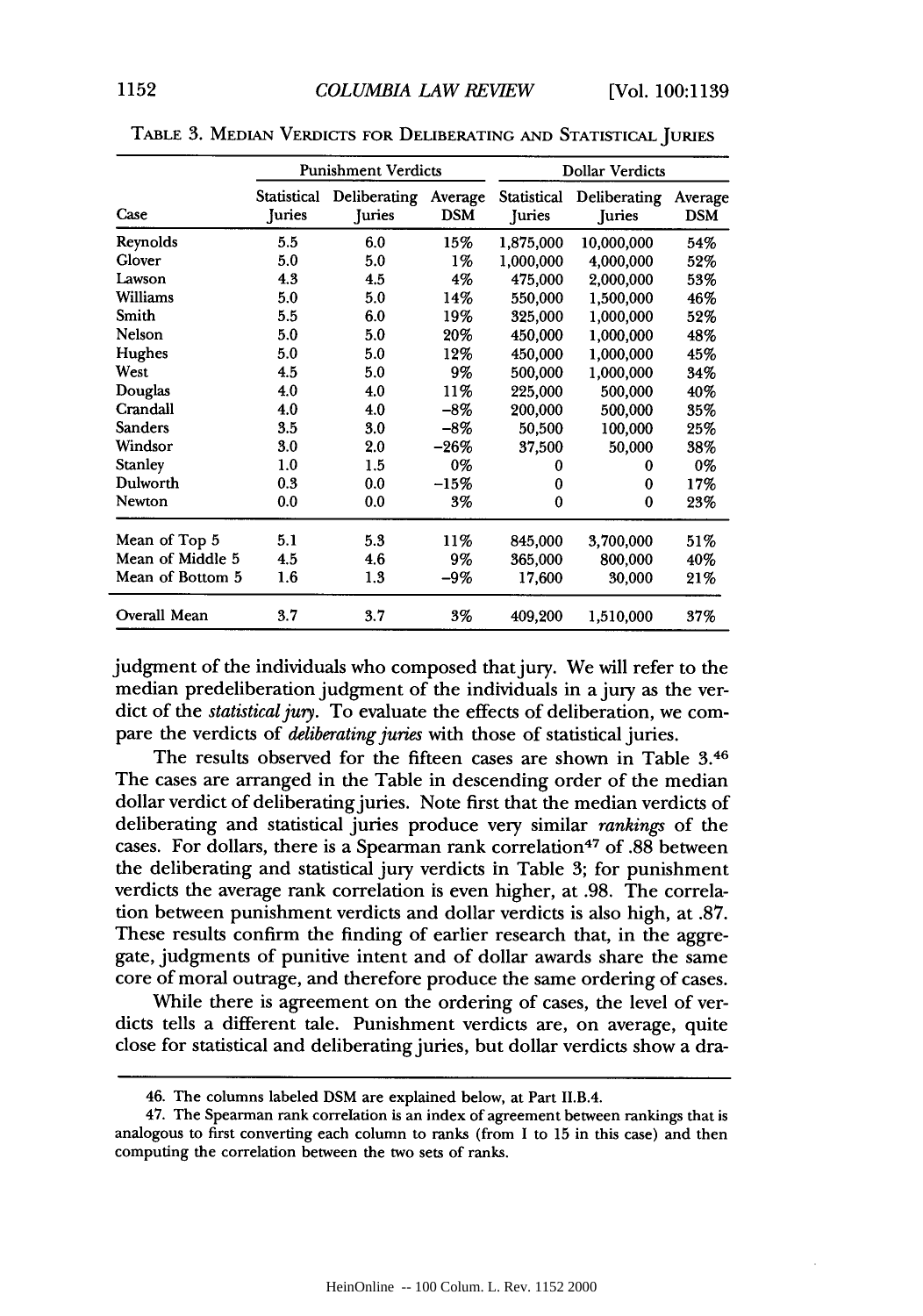matic difference: Deliberating juries produce much higher awards, especially but not only at the high end. Indeed, 83% of the 330 non-zero dollar verdicts were above the median individual judgment for that jury. This is the most important finding in the study: the severity shift in dollar verdicts.

In summary, then, aggregate verdicts from deliberating and statistical juries show strong agreement on the relative egregiousness of the cases, and for punishment verdicts, they do not dramatically diverge. Deliberating juries, however, produce dollar verdicts that far exceed the median judgments of the jurors that compose them. We now try to understand how this pattern might occur. To do so, we divide verdicts into three decisions: (1) the decision about whether to punish at all; (2) the decision about the appropriate punishment verdict; and (3) the decision about the appropriate dollar verdict. As we shall see, the effects of deliberation are quite different for each decision.

3. *Punish or Not Punish: A Majority Model.* **-** The first decision for a jury is, presumably, whether to punish or to reject punishment by a verdict of \$0 in damages or a 0 punishment rating. Table 4 shows the percentage of non-zero verdicts that were made by juries, in relation to the initial distribution of judgments among the jurors. The pattern is identical for punishment and dollar verdicts: When a majority of juror judgments (i.e., four or more) are 0, the jury verdict is virtually certain to itself be 0. When a majority of jurors have non-zero judgments, the jury verdict is virtually certain not to be 0. Finally, if the jury is evenly split, the chance of a 0 verdict is about 50-50.

Without detailed analysis of the deliberation transcripts, we do not know whether juries actually voted or explicitly agreed to adopt a majority decision rule. We observe only that the pattern of results is consistent with the adoption of such a rule. In contrast to other phases of the jury decision that we consider later, there is no evidence of any systematic effect of deliberation on outcomes (i.e., juries were neither more nor less likely to punish than their jurors). Thus, for the decision of whether or not to impose punitive damages, there is no indication of any asymmetry of power or influence between jurors who were initially inclined to say yes and those who were inclined to say no.

| PREDELIBERATION JUDGMENTS |  |  |                              |  |  |  |
|---------------------------|--|--|------------------------------|--|--|--|
|                           |  |  |                              |  |  |  |
|                           |  |  | $T_{22} = 5T_{22} + 4T_{22}$ |  |  |  |

TABLE 4. **PERCENTAGE** OF NON-ZERO VERDICTS **AS A FUNCTION** OF

|                                         | <b>Jury Verdicts</b>                  |                       |  |
|-----------------------------------------|---------------------------------------|-----------------------|--|
| Individual Predeliberation<br>Judgments | Non-Zero<br><b>Punishment Ratings</b> | Non-Zerc<br>\$ Awards |  |
| Majority non-zero                       | 99%                                   | 98%                   |  |
| Even split                              | 48%                                   | 45%                   |  |
| Majority zero                           | 8%                                    | 4%                    |  |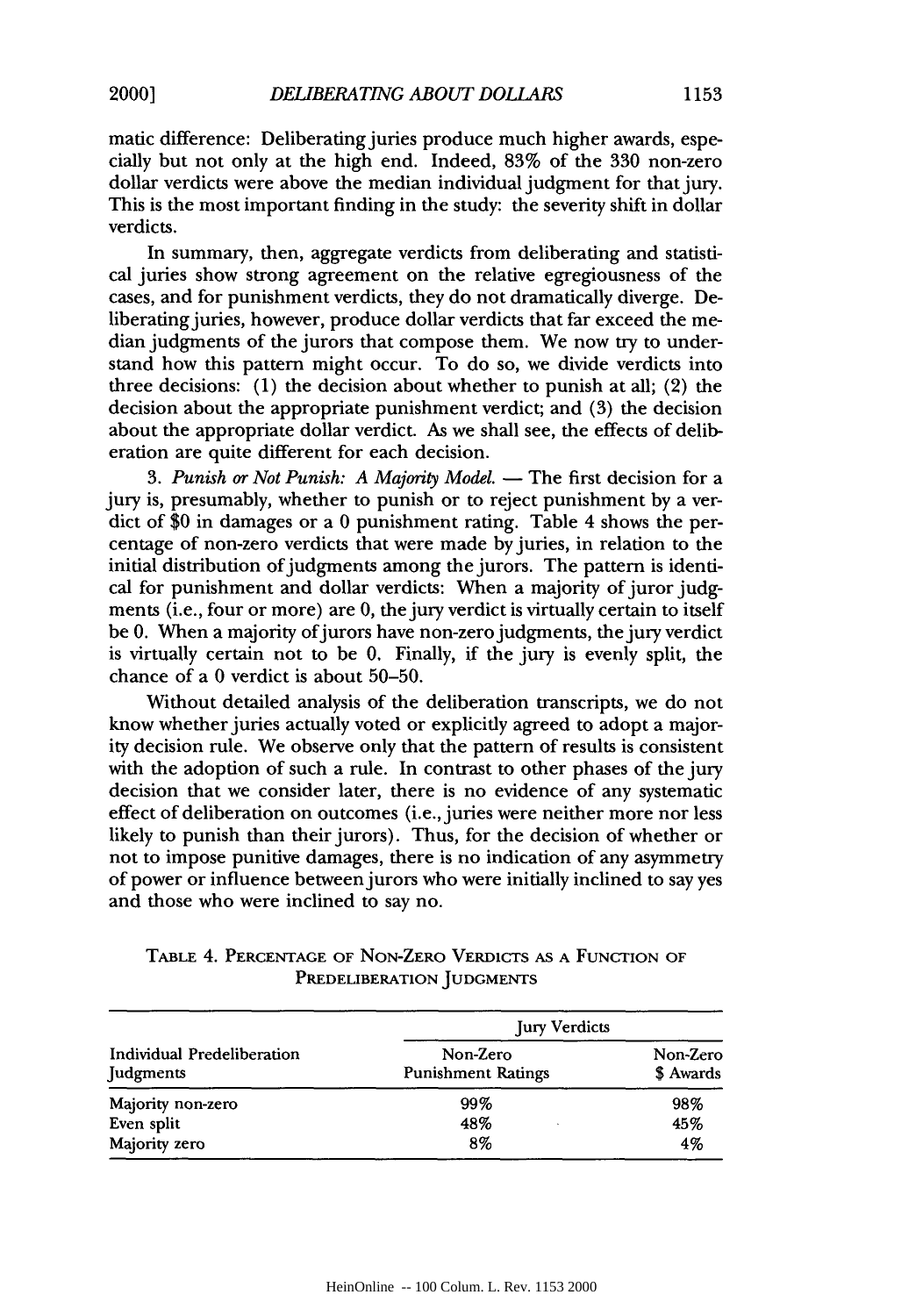4. *Deliberation Shift Analysis.* — We now turn to the severity of punishment verdicts chosen by the juries that determined that some punishment was appropriate. We wish to examine the relationship between the postdeliberation verdict of a jury and the predeliberation distribution of judgments among its members. For this purpose we introduce a *deliberation shift analysis,* which we will apply to both punishment ratings and dollar awards. The predeliberation judgments of jurors are first ranked, from the most lenient to the most severe; the eventual verdict of the jury is then inserted in that ordering, and its rank is computed. For example, suppose that the individual jurors had predeliberation judgments of \$0, \$200,000, \$300,000, \$500,000, \$1,000,000, and \$5,000,000, and that the jury verdict was \$750,000. The jury verdict ranks fifth in the distribution of individual judgments of its members. In this instance, the jury was more severe than four of its original members, and less severe than two of its members, indicating that, overall, deliberation made judgments more severe.

If the outcomes of deliberation were determined by a simple voting model, the jury verdict would always be in the middle of the distribution of initial judgments, at the median. There would be no shift, either toward greater leniency or toward more punishment. With no shift, for a jury of six (with the jury verdict added as the seventh member), the predicted position of the jury in the distribution of the opinions of its members is always fourth.48 The *deliberation shift measure (DSM)* is the *difference* between the observed and the predicted rank of the jury verdict, as a percentage of the maximum possible shift in the direction taken. To continue our dollar example above, since the jury verdict ranks fifth among its jurors' predeliberation judgments, the difference would be  $5 - 4 = 1$ . For a jury of six, the maximum possible upward shift is  $7 - 4 = 3$ , and the DSM would be 1/3, or 33%. This means that the rank of the jury verdict was 33% of the way from the rank of the median juror (4) to the rank of the maximum juror  $(7).49$  The DSM is positive if the jury is more severe than its median member; it is negative if the jury is more lenient than its median member. If the jury verdict was higher than the judgment of the maximum juror, the DSM would be 100%; if it was lower than the judgment of the minimum juror, the DSM would be -100%. To study the systematic effects of deliberation, we computed the DSM for every nonhung jury, separately for punishment verdicts and for dollar verdicts. Table 3 shows the mean values of the DSM for each of the fifteen cases, for both punishment and dollar verdicts.

5. *Punishment Ratings Either Up or Down*. **-** For punishment verdicts there is a clear pattern in the results, which can be observed both in the column of DSM values and by comparing the statistical and deliberated

<sup>48.</sup> For a jury of 12, the expected rank would be 7; for a jury of nine, the expected rank would be 5.5; and so forth.

<sup>49.</sup> Because the DSM is formulated as a percentage, it can be computed for, and has the same interpretation for, a jury of any size.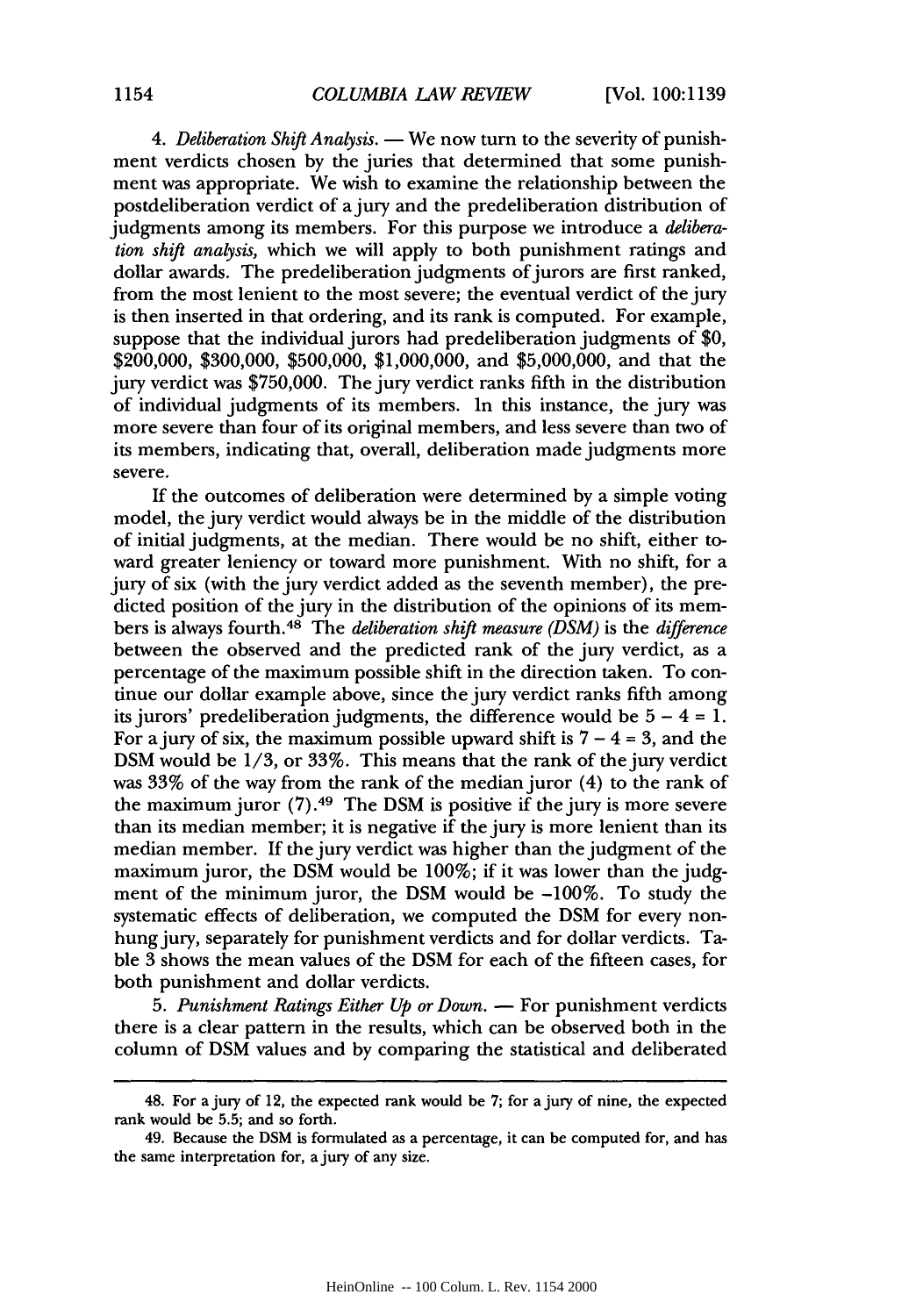verdicts: Deliberation increased the severity of punishment for high-punishment cases and reduced it for low-punishment cases. Reading down the table, the DSM is positive for nine of the top ten cases, and negative for four of the bottom five cases. There was a severity shift for the highpunishment cases, and a leniency shift for the low-punishment cases.

Because the table is arranged roughly in decreasing order of punitive intent, we can see that the DSM is positive for high-punishment cases (average for the top ten cases is 10%) and negative for low-punishment cases (average for the bottom five cases is  $-9\%$ ). Further, the correlation between the DSM and the median statistical jury verdicts is .67, which means that the more severe the individual predeliberation judgments, the greater the shift. In the language of the group polarization literature, we observe systematic *choice shifts,* in which deliberation generally increases differences among cases, by making severe verdicts more severe and lenient verdicts more lenient, relative to the predeliberation judgments of jurors.

6. *Dollar Awards and the Severity Shift: Deliberation Increases Punitive Damages.* **-** We now turn to the task of understanding the remarkable difference between the dollar awards obtained from deliberating juries and those obtained from a statistical pooling of the predeliberation opinions of jury members. The basic result is that deliberation causes awards to increase, and it causes high awards to increase a great deal. As extreme but actual illustrations of the severity shift, consider a few examples from the raw data:

- **"** A jury whose predeliberation judgments were \$200,000, \$300,000, \$2 million, \$10 million, \$10 million, and \$10 million reached a verdict of \$15 million.
- **"** A jury whose predeliberation judgments were \$200,000, \$500,000, \$2 million, \$5 million, and \$10 million reached a verdict of \$50 million.
- **"** A jury whose predeliberation judgments were \$2 million, \$2 million, \$2.5 million, \$50 million, and \$100 million reached a verdict of \$100 million.

Now consider the DSM column for dollar verdicts in Table 3. Recall that the value of the DSM is positive if the jury verdict is more severe than the median judgment of its jurors and negative if the jury is more lenient. The pattern of results is clear: The DSM is generally positive, indicating that deliberation generally produced a severity shift. Furthermore, the DSM for dollar verdicts is much higher for high-punishment cases than for low-punishment cases: The correlation between the median punishment verdict and the DSM for dollar verdicts is .95.

The difference between deliberating and statistical juries is very large, especially for the high-punishment cases: For the top ten cases in Table 3, the average DSM of 46% means that the jury verdict is about halfway between the second-highest and third-highest individual judgments. Even more surprising, for the ten high-punishment cases, 10% of jury verdicts were *even higher* than the highest individual judgment (i.e.,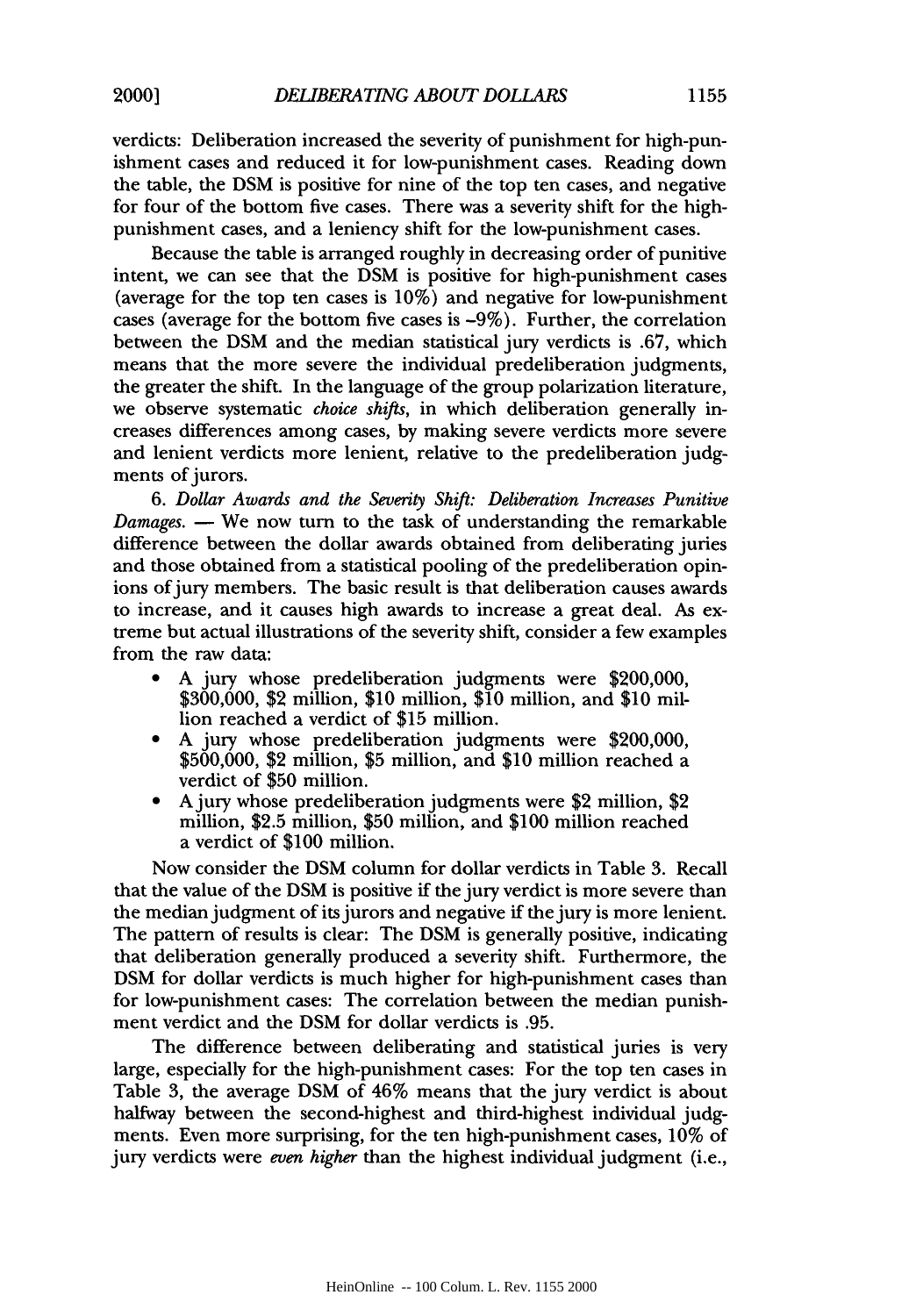the **DSM** was 100% for thesejuries). **A** further **17%** of verdicts were equal to the highest individual judgment (i.e., a DSM of 83%). These extreme verdicts were less common for the five low-punishment cases, in which 15% of verdicts equaled the highest individual judgment, and none exceeded this maximum. The pattern is clear: Deliberation made dollar verdicts more severe, especially for high-punishment cases.

Notably, we did not find that the degree of dispersion between individual predeliberation judgments contributed to greater or lesser shifts as a result of deliberation. For example, for juries with non-zero verdicts for the same case, the average correlation between the standard deviation of individual judgments (a measure of dispersion) and the DSM was -. 05 for dollars and .08 for punishment (neither correlation is statistically different from 0). In other words, juries whose members were in rough agreement (i.e., had a low standard deviation) about dollars or punishment did not show a different shift from groups whose members were in substantial disagreement about dollars or punishment.

7. *Do People from Arizona Agree with People from Texas? The Effects of Geography, Race, Gender, Education, Age, and Wealth.* - A subsidiary but nonetheless important question is whether the findings of the earlier study were replicated under the current study's changes in stimuli, procedure, and sample. The answer is that the previous results were replicated in every essential respect. The findings in the Texas study were replicated in Arizona, and despite evident differences between the two regions, people from the two areas evaluated cases in the same way. As before, dollars and ratings produced very similar rankings of the cases (a rank correlation of .90 compared to .91 for the comparable condition in the previous study<sup>50</sup>). Different demographic groups again produced very similar average evaluations, as indicated by the extremely high correlations in Table 5.

In addition, the ordering of case evaluations closely matched that in our previous study. There are ten cases common to both studies, and evaluations made by Texans in the previous study were highly predictive of those made by Arizonans in the current study-the rank correlation between the two samples was .90 for punishment ratings and .98 for dollar awards. Thus, the current, larger study, with several nontrivial changes, confirmed the conclusion of our previous study that individual moral judgments are predictable and shared, but expressing them in dollars produces unpredictability and confusion.

**<sup>50.</sup>** This correlation was computed for the condition in the previous study, see Sunstein, Kahneman, & Schkade, supra note 4, that is directly comparable to the current study, which contained cases with large companies and high harm.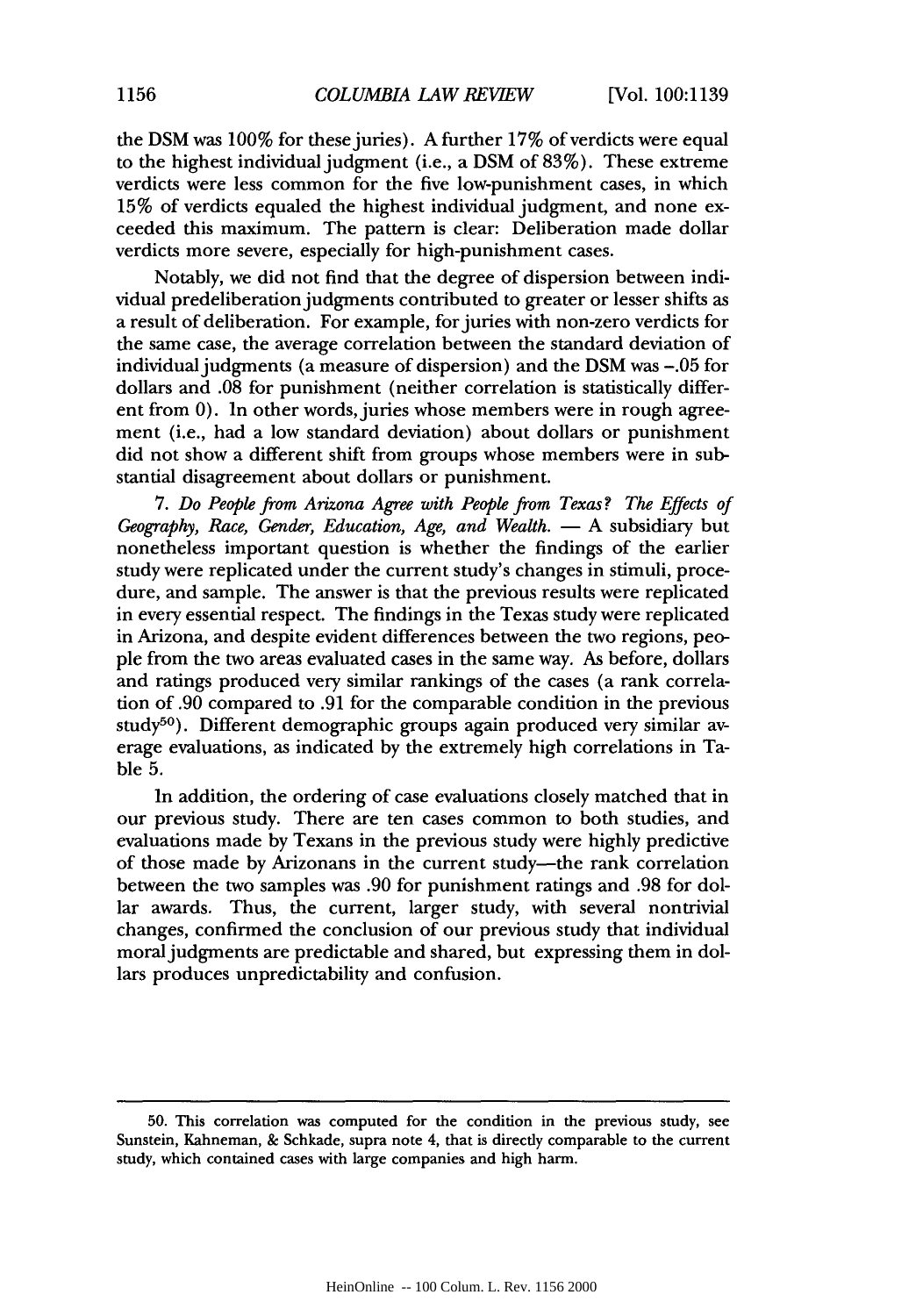|           |             | Men     |             |           |
|-----------|-------------|---------|-------------|-----------|
| Gender    | Women       | .99     |             |           |
|           |             | White   | Hispanic    |           |
| Ethnicity | Hispanic    | .92     |             |           |
|           | Other       | .88     | .81         |           |
|           |             | < \$30K | $$30 - 50K$ |           |
| Household | $$30 - 50K$ | .98     |             |           |
| Income    | > \$50K     | .99     | .99         |           |
|           |             | 50      | $30 - 39$   | $40 - 49$ |
| Age       | $30 - 39$   | .97     |             |           |
|           | $40 - 49$   | .96     | .97         |           |
|           | >50         | .96     | .97         | .97       |

# TABLE 5. CORRELATION BETWEEN DEMOGRAPHIC GROUPS ON INTENDED SEVERITY OF PUNISHMENT\*

\* Entries are correlations between mean responses to scenarios by respondents in the indicated demographic categories.

*8. With Respect to Dollars, How Predictable Are Jury Verdicts?* **-** An important goal of the legal system is to treat the similarly situated similarly. Our previous study showed that both the dollar judgments of individuals and the dollar verdicts of statistical juries would probably fail this test of procedural justice, because of a high degree of unpredictability in damage awards for the same case, as well as inconsistency in distinguishing between cases of more and less egregious conduct.<sup>51</sup> Among many in the legal community there is the hope, and indeed the conviction, that deliberation by a group of jurors will overcome individual biases and produce more just and more predictable verdicts. As will be seen, our findings lend no support to this view.

The simplest and most practical criterion for predictability is reflected in the distribution of possible verdicts for a given case (a criterion that asks the extent to which the *identically* situated are treated identically). This is of course a critical piece of information for a lawyer advising a client about whether or not to settle a dispute, or for an actor contemplating liability for a potentially tortious course of conduct. In our sample, we had multiple independent juries rendering punitive damage verdicts for the same case, and this information can be used to estimate verdict distributions. Table 6 presents selected distributional statistics for each case. The range of possible dollar verdicts is strikingly large. For example, each of the top five cases has a minimum award of \$500,000 or less, and yet the average maximum award for these cases is over

**<sup>51.</sup>** See id. at 2077-78, 2100-03.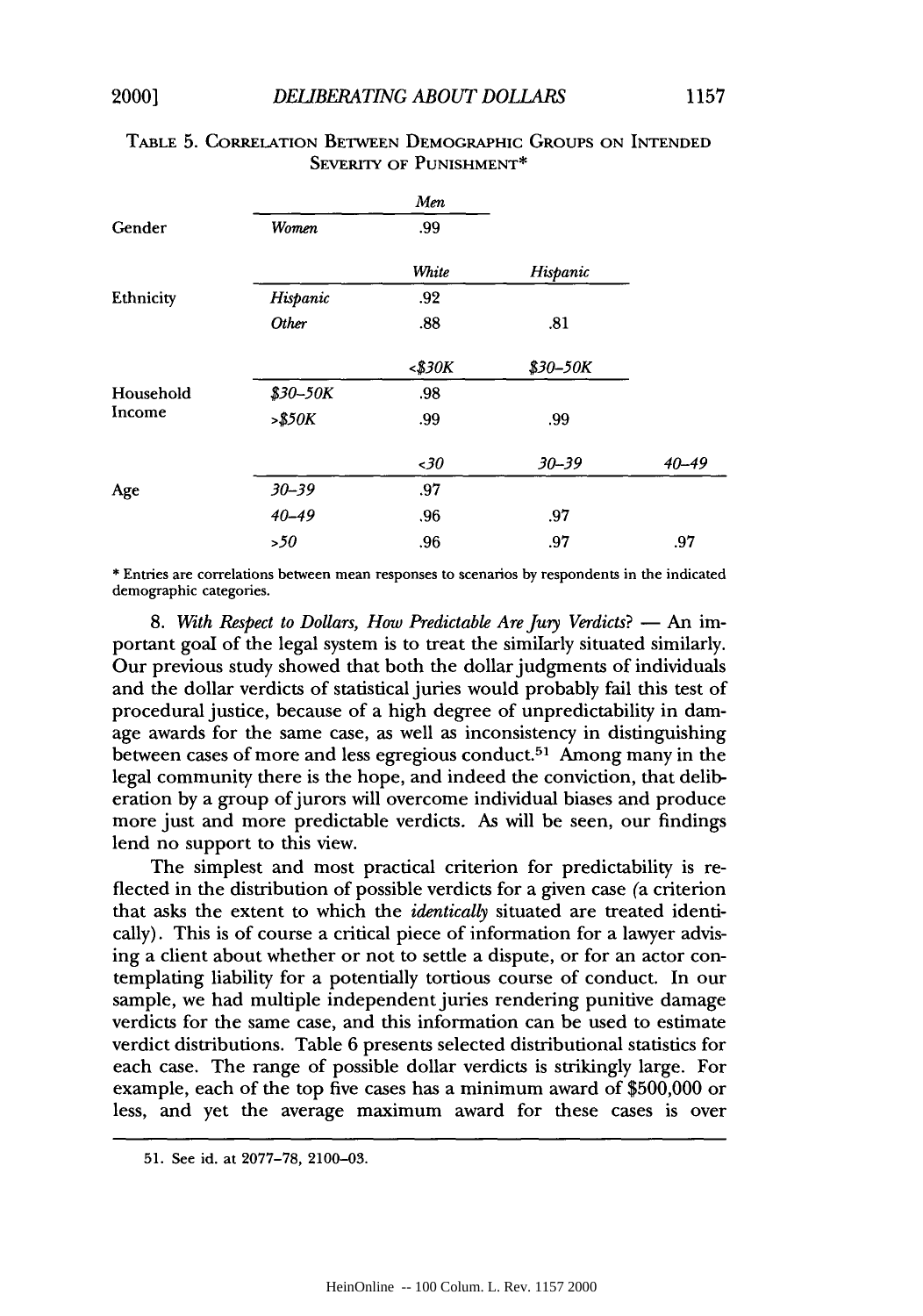\$83,000,000. Further, the maximum verdicts are 10 to **500** times as large as the median verdicts (for cases with non-zero medians). Even for the three cases at the bottom with zero medians (i.e., a majority of juries for that case awarded no punitive damages), plaintiffs could still be awarded \$500,000. Also, although there is considerable noise (in part because the number of juries for each case is relatively small), the range of verdicts for a given case tends to increase in proportion to the median verdict.<sup>52</sup> Note that these variations between juries occurred on identical presentations of identical facts, unaffected by differences in (for example) compensatory awards or lawyers' presentations.

To make the uncertainty of these dollar verdicts more concrete, imagine that a statistically sophisticated and greatly experienced lawyer is advising a defendant about a possible punitive damages award, on the basis of the data illustrated by Table 6. For the purpose of the illustration, assume that the lawyer is not only sophisticated but also wise, and able to make unbiased predictions of jury decisions: When she states that her best guess is an award of \$X, the actual award is equally likely to be above or below X (this is her estimate of the median award). On the basis of our data the lawyer would be able to provide the client with the following information:

"My best guess is that you will face a judgment of \$X. There are equal chances that it will be higher or lower than this amount. However, there is a lot of uncertainty about how much higher or lower it will be: There is a 10% chance that you will have to pay more than a times that amount, and there is a 10% chance that you will have to pay less than *1/b* of that amount."

Averaging across cases, the best estimates<sup>53</sup> of  $a$  and  $b$ , respectively, are 7.74 and 6.61. On the basis of these values, a lawyer who predicts a verdict of \$2 million should also estimate that there is a 10% chance that the actual verdict will be over \$15.48 million, and a 10% chance that it will be less than \$0.30 million. Because the range increases proportionately with the median (except for noise), the same values of a and *b* apply for any value of  $X<sup>54</sup>$  Finally, these estimates assume a jury of six. The uncertainty would very likely be reduced somewhat with a larger jury.55

55. Because statistical uncertainty is proportional to the size of the jury, we can approximate how much smaller  $a$  and  $b$  would be for a jury of 12, under the assumption that uncertainty in deliberating juries would diminish at the same rate as in a statistical

<sup>52.</sup> We observed a similar pattern in our previous study. See Kahneman, Schkade, & Sunstein, supra note 4, at 69.

<sup>53.</sup> To obtain these estimates, we computed the 90th percentile/median and median/10th percentile ratios for each case, and then computed the geometric mean across cases for each ratio. The estimates reported here are for the nine cases that have neither a median of zero nor a 10th percentile of zero (see Table 6).

<sup>54.</sup> To test for proportionality, we ran a regression of the difference between the 90th and 10th percentiles for a given case on the median for that case. If the range goes up proportionately with the median, then this regression should have a good fit, and the constant in the regression should be close to zero. In fact, the line fits quite well  $(R^2 = .66)$ and the constant is not significantly different from zero  $(p > .05)$ .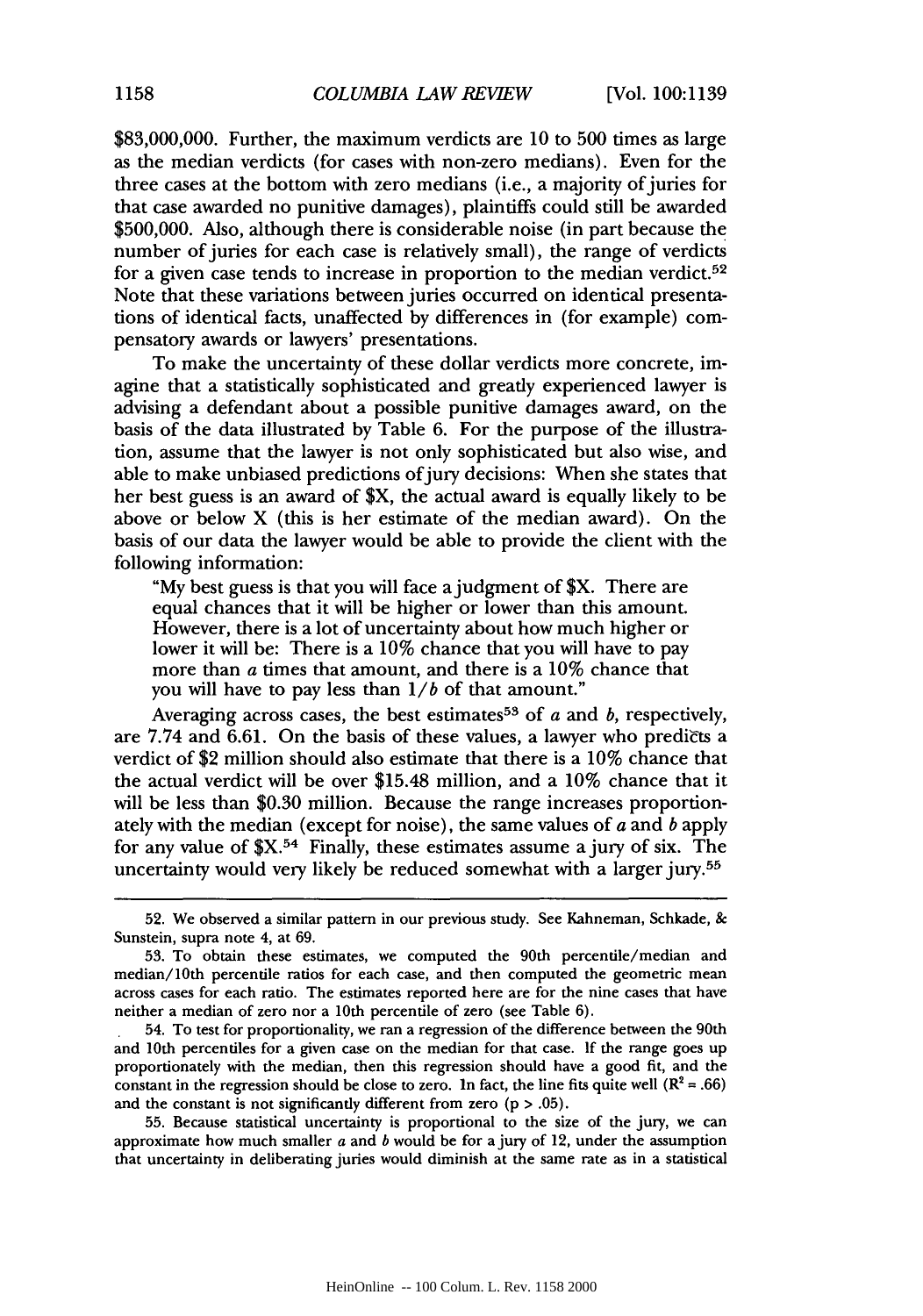|                  | Minimum |                  |      | Median           |        |        | Maximum |
|------------------|---------|------------------|------|------------------|--------|--------|---------|
| Case             | 0th     | 10 <sub>th</sub> | 25th | 50 <sub>th</sub> | 75th   | 90th   | 100th   |
| Reynolds         | 250     | 1000             | 3500 | 10,000           | 17,500 | 50,000 | 100,000 |
| Glover           | 500     | 1000             | 1250 | 4000             | 10,000 | 50,000 | 100,000 |
| Lawson           | 200     | 250              | 1000 | 2000             | 6000   | 15,000 | 100,000 |
| Williams         | 100     | 200              | 700  | 1500             | 5000   | 10.000 | 15,500  |
| Smith            | 0       | 100              | 300  | 1000             | 7000   | 20,000 | 100,000 |
| Nelson           | 100     | 250              | 500  | 1000             | 5000   | 5000   | 100,000 |
| Hughes           | 0       | 200              | 850  | 1000             | 2000   | 20,000 | 40,000  |
| West             | 1       | 200              | 500  | 1000             | 2000   | 4000   | 10,000  |
| Crandall         | 0       | 50               | 250  | 500              | 1450   | 2000   | 100,000 |
| Douglas          | 0       | 1                | 250  | 500              | 1000   | 25,000 | 50,000  |
| <b>Sanders</b>   | 0       | 0                | 0    | 100              | 500    | 1000   | 50,000  |
| Windsor          | 0       | 0                | 0    | 50               | 400    | 5000   | 25,000  |
| Newton           | 0       | 0                | 0    | 0                | 75     | 200    | 500     |
| Dulworth         | 0       | 0                | 0    | 0                | 40     | 300    | 500     |
| Stanley          | 0       | 0                | 0    | $\bf{0}$         | 25     | 250    | 500     |
| Mean of Top 5    | 210     | 510              | 1350 | 3700             | 9100   | 29,000 | 83,100  |
| Mean of Middle 5 | 20      | 140              | 470  | 800              | 2290   | 11,200 | 60,000  |
| Mean of Bottom 5 | 0       | 0                | 0    | 30               | 208    | 1350   | 15,300  |
| Overall Mean     | 77      | 217              | 607  | 1510             | 3866   | 13,850 | 52,800  |

# TABLE 6. PERCENTILES OF JURY DOLLAR VERDICTS, BY CASE **(IN** THOUSANDS OF DOLLARS)

*9. Are Deliberating Juries More Predictable Than Statistical Juries?* **-** In the Introduction, we asked whether deliberating juries would produce dollar verdicts that are more predictable than those of statistical juries. We can now use the *a* and *b* analysis set forth above<sup>56</sup> to answer this question. As with the verdicts of deliberating juries, variability in the verdicts of statistical juries is roughly proportional to the median verdict.57 We can apply the same procedure as before to estimate the factors *a* and *b,* which measure the estimated relationship of the 10th and 90th percentiles for each case to the median award for that case.

For statistical juries, our estimates of *a* and b are 2.88 and 4.11, which are both far lower than the corresponding figures of 6.61 and 7.74 for deliberating juries. In our example above, the lawyer's predicted range for a statistical jury verdict would be from \$0.69 to \$8.22 million compared to the range for a deliberating jury verdict of \$0.30 to \$15.48 mil-

jury. In this case, since the jury would be twice as large, we divide  $a$  and  $b$  by the square root of 2. The resulting estimates are  $a = 4.67$  and  $b = 5.47$ , which in the lawyer advice example would produce a predicted verdict range of \$0.43 million to \$10.94 million.

<sup>56.</sup> See supra Part II.B.8.

**<sup>57.</sup>** To test for proportionality, we ran a regression of the difference between the 90th and 10th percentiles of statistical **jury** verdicts for a given case on the median for that case, just as we did for deliberative **jury** verdicts, as discussed supra at note 54. Again, the line fits fairly well  $(R^2 = .56)$ , and the constant is not significantly different from zero  $(p > .05)$ .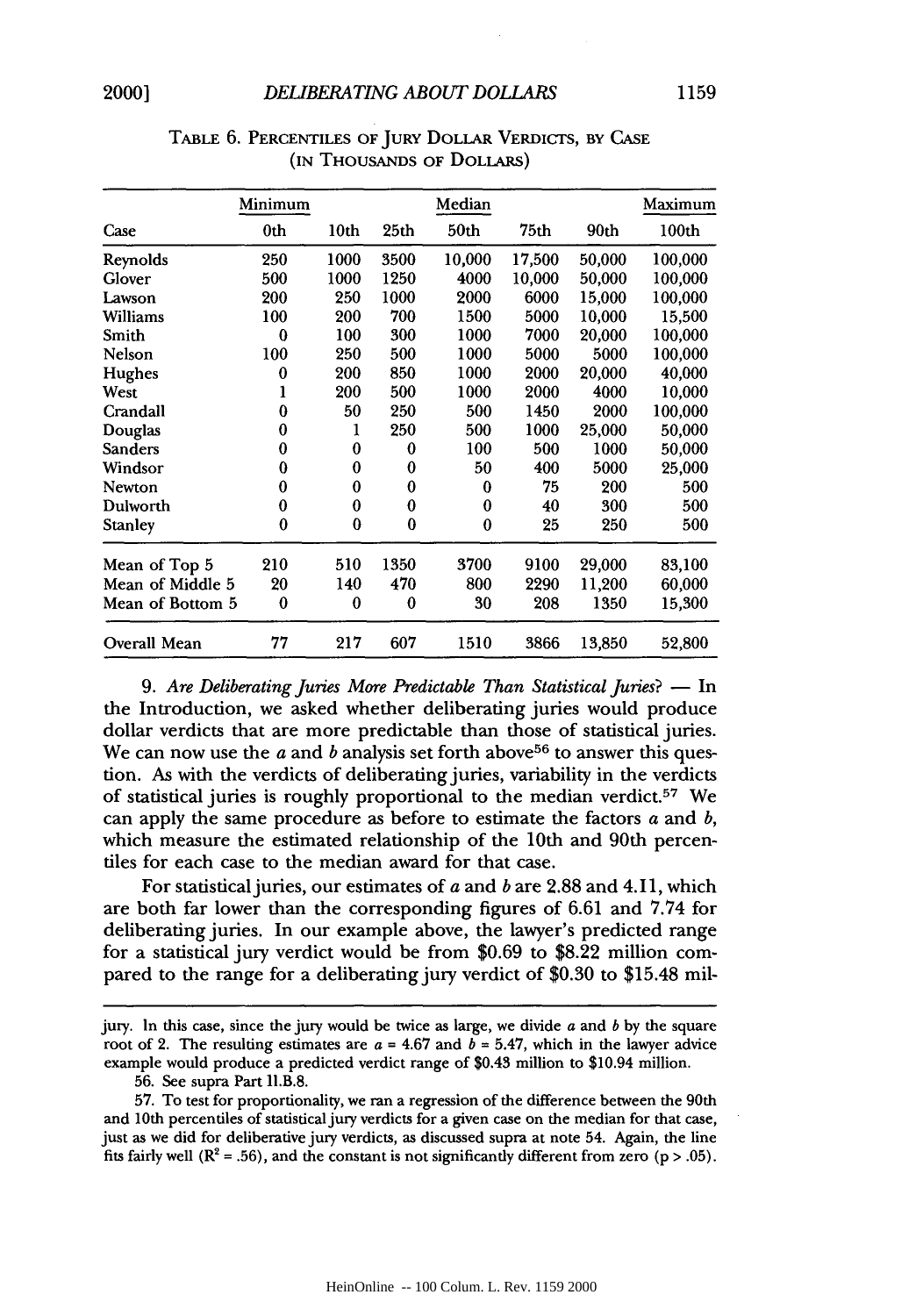lion. Obviously, there is far less uncertainty about the verdicts of statistical juries than about those of deliberating juries.

This pattern is remarkably consistent across cases. There is greater uncertainty in deliberating jury verdicts than in statistical jury verdicts for each of the ten cases for which a can be calculated (those with non-zero medians), and greater uncertainty for eleven of the twelve cases for which *b* can be calculated (those with non-zero 10th percentiles). It is important to note that this estimation procedure effectively controls for the severity shift, and therefore that these differences are not due merely to the generally higher level of verdicts by deliberatingjuries. We conclude, rather to our surprise, that deliberation is a significantly poorer way of aggregating opinions than is statistical pooling-at least if the goal is to decrease the arbitrary unpredictability of awards.

# III. WHAT HAPPENED? SEVERITY SHIFrs, RHETORICAL ASYMMETRY, AND RELATED PHENOMENA

We now turn to a discussion of these results. We emphasize three phenomena. The first is identified for the first time here, while the second and third have been studied in many previous experiments.

- The first and most important phenomenon is the severity shift. We believe that this occurred because of a *rhetorical asymmetry* that gives one set of arguments an automatic, other-things-equal upper hand in a group discussion, so that groups will typically shift in the direction holding that upper hand.
- The second phenomenon, described standardly though somewhat vaguely as a "choice shift," occurs when the decision of a group shifts toward a more extreme version of the view held, before deliberation, by the group's median member.<sup>58</sup> Our evidence clearly shows choice shifts with respect to punishment verdicts, and because high awards increased much more than low awards, we think that something similar played a role in dollar verdicts as well.
- **"** The third phenomenon, known as "group polarization," occurs when individuals, polled privately after group discussion, shift toward a more extreme point in the direction set by the original distribution of views. 59 Because our jurors were not polled privately after discussion, we do not have direct evidence of group polarization, though there is reason to believe that it may have occurred.<sup>60</sup>

<sup>58.</sup> See, e.g., Zuber et al., supra note 3, at 50.

<sup>59.</sup> See id. Choice shift and group polarization ordinarily accompany one another, although it is possible to have one kind of movement without the other. See id. at 59.

<sup>60.</sup> See Roger Brown, Social Psychology 229 (2d ed. 1986) ("In every [mock jury study] where the report of data makes it possible to check, group polarization occurs." (citations omitted)). Brown infers group polarization from the fact that "for ninety percent of juries that must reach unanimous agreement and do not hang, the final verdict is consistent in direction with the majority on the initial ballot." Id. Similarly, it is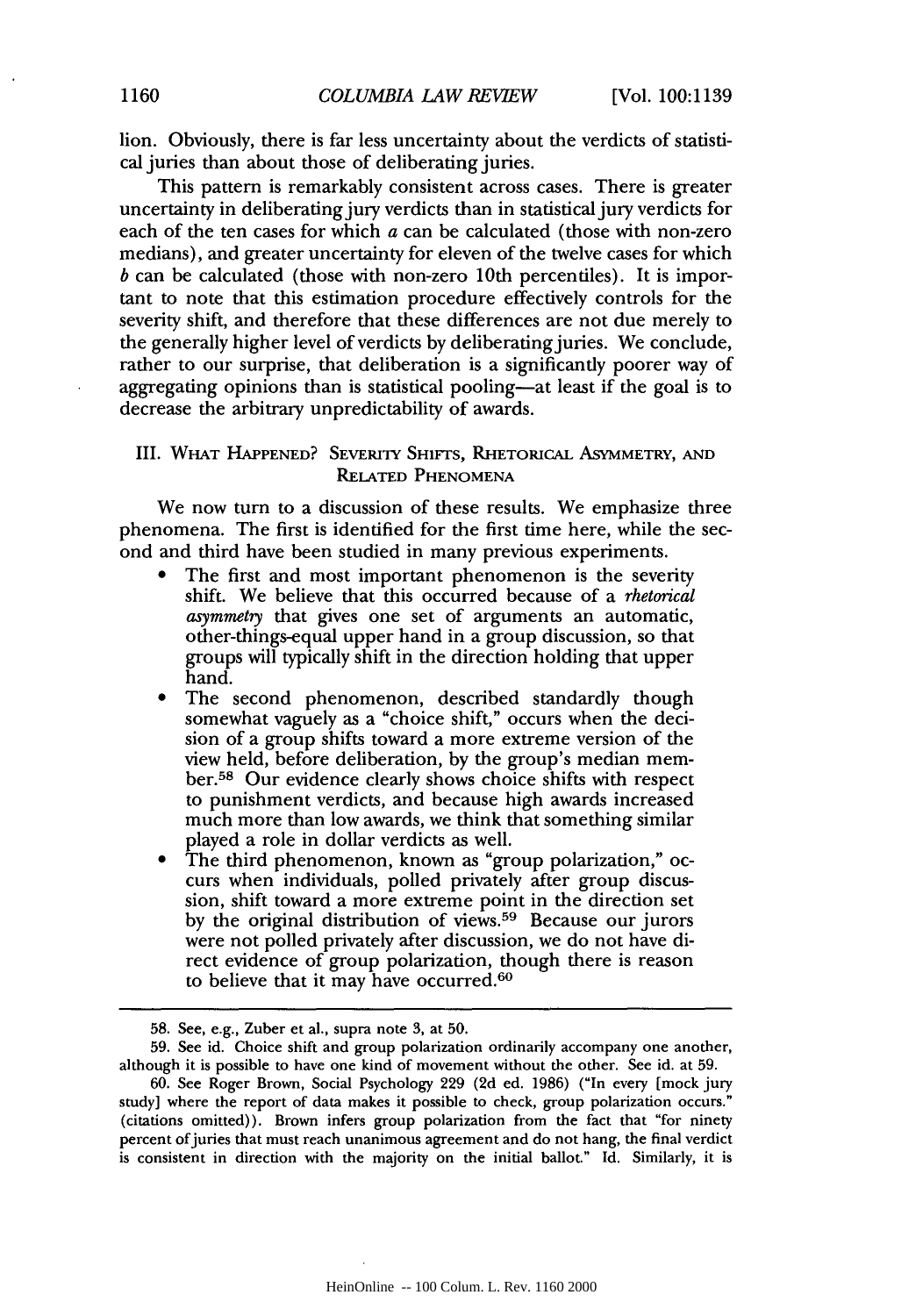## *A. The Severity Shift and Rhetorical Asymmetry*

1. *Rhetorical Asymmetry.* — By far the most striking finding in our data is the severity shift produced by deliberation. What mechanism causes a jury to decide on an award that exceeds the initial judgment of its median member-and sometimes to exceed the highest predeliberation judgment of all its members?

We hypothesize that a feature of deliberation, a rhetorical asymmetry, helps produce the one-way movement that we observe. Specifically, we hypothesize that once the jury has agreed that there will be a non-zero dollar award, the arguments for a larger award have a rhetorical advantage and are more persuasive. If this is the case, then a jury would be drawn disproportionately toward the larger predeliberation judgments of its jurors. No such asymmetry would be expected for the punishment scale, if it is hypothesized that social norms give the advantage, not to anyone arguing that the conduct of a corporate defendant was "worse" in the abstract, but to anyone arguing for a higher dollar award against a corporate defendant. The key point has to do with the translation of a punishment judgment into a dollar award; those who argue that "more" money is necessary to punish a corporation appear to have the upper hand. The unbounded dollar scale affords great latitude in the expression of what "more" means.

To examine the hypothesis of rhetorical asymmetry more directly, we asked eighty-seven University of Chicago law students whether it would be harder to argue for a smaller or a larger award. In this study, respondents were simply told that they were deliberating about punitive damage awards and were given no details of any particular case. They were first asked to generate arguments for a higher or lower award, and then asked which award (higher or lower) would be easier to justify. Half of the students were asked to argue for a higher award; half were asked to argue for a lower one. After generating the relevant arguments, they were asked to complete a second task, presented as follows:

Imagine that ajury in a civil trial is deliberating about a personal injury case in which the defendant is a large corporation (with annual profits of approximately \$200 million). The jury has already (a) unanimously ordered the defendant to pay an amount of compensatory damages that fully compensates the plaintiff, and (b) unanimously concluded that while the underlying conduct was not truly horrendous, it was sufficiently reckless to justify an award of punitive damages as well (in addition to compensatory damages).

reasonable to infer, from the dramatic choice shifts we observe, that group polarization is highly likely, in the sense that individuals will likely have shifted in the direction indicated by the group's decisions.

For a general overview and discussion, with many applications to legal problems, see Cass R. Sunstein, Deliberative Trouble? When Groups Go to Extremes, 110 Yale L.J. (forthcoming Oct. 2000).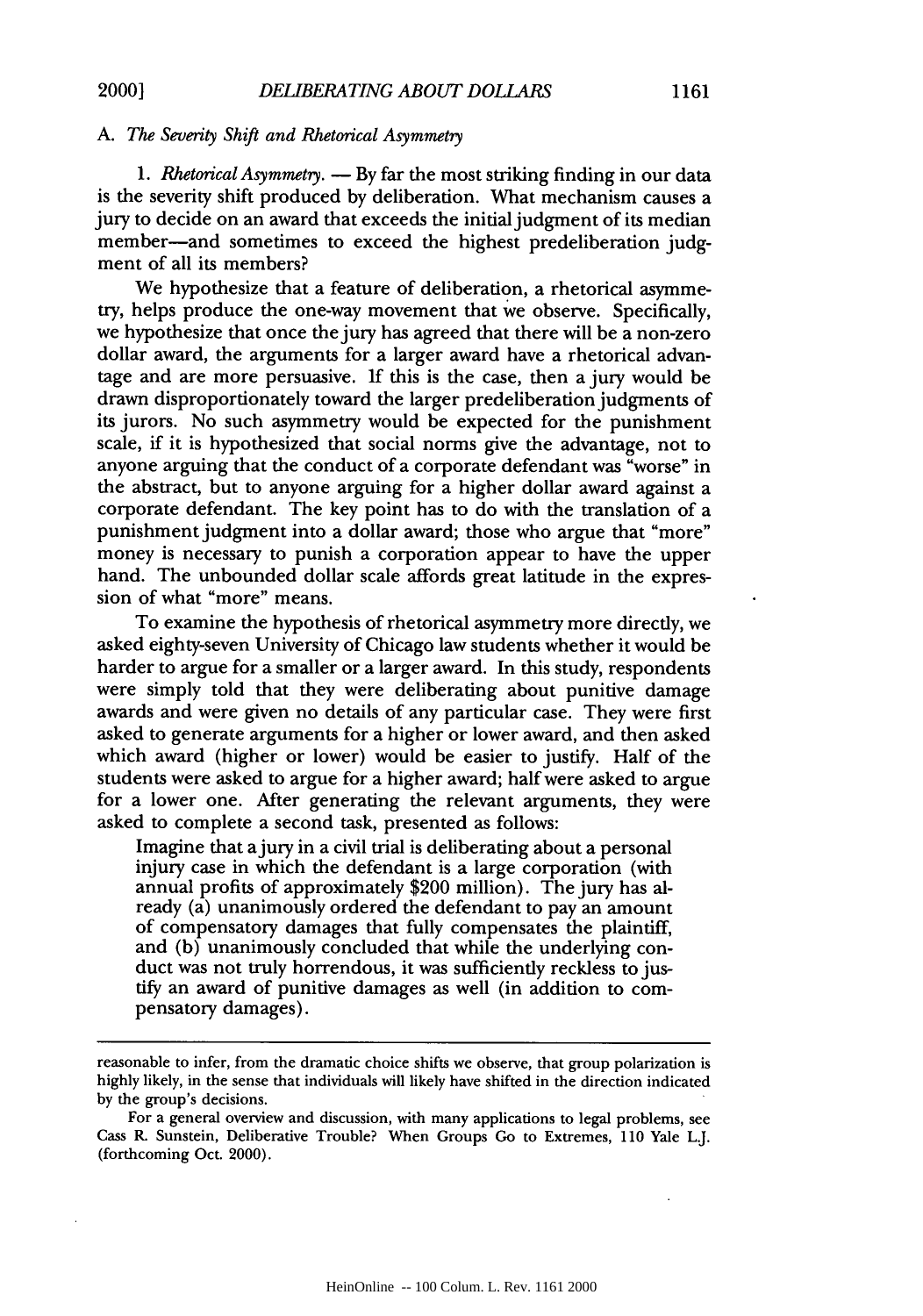In general, which position would you expect to be harder for a juror to argue for in a deliberation? (please circle the letter of your answer)

[15%] a) it is harder to argue that damages should be higher

[55%] b) it is harder to argue that damages should be lower

[30%] c) the positions are equally hard to argue for

The students were expressly told not to begin the second task (assessing the comparative difficulty question) until after they had completed the first (making arguments one way or the other).<sup>61</sup>

The results confirmed our hypothesis: A clear majority (55%) thought that arguing for a lower award would be the more difficult rhetorical position. Further, of those who showed a preference, the margin was almost four to one that arguing for a larger award is easier. Moreover, being asked to justify a higher or lower award had no effect; both groups agreed that it is harder to argue for a lower award. Note that the University of Chicago study closely followed the jury study, in that the former, like the latter, involved a corporate defendant with \$200 million in annual profits. It seems likely, then, that a rhetorical asymmetry played a substantial role in producing jury verdicts consistently above the median individual judgment, and sometimes even above the highest individual judgment.

2. *Some Remaining Questions.* **-** This finding of rhetorical asymmetry raises many issues. The concept can be understood in many ways. Taken very broadly, rhetorical asymmetry is ubiquitous: In any social arrangement containing norms, those who argue in the direction that is normative will have the advantage. Those who argue that slavery was wonderful, or that the Holocaust never happened, or that animals should be made to suffer, in a context where these positions are normative, will be at a rhetorical advantage compared to those who claim the opposite. A similar rhetorical asymmetry might also be at work in other deliberative contexts. We might imagine, for example, settings in which those arguing for higher criminal punishments would have a rhetorical advantage; it is also possible to imagine places in which people arguing for lower taxes would have an easier time in any debate.

Narrow understandings of rhetorical asymmetry are possible and, for many purposes, more useful. Our claim here is quite narrow: that when people are asking "how much" questions in deliberating about punitive damage awards in dollars, one side has a systematic advantage, *even* if *the underlying moral judgments are identical* (as measured on the bounded punishment scale). Would the same effect be found in deliberations about compensatory awards for libel, sexual harassment, and pain and suffering? Would the same effect be found for punitive damage awards if the defendant were not a corporation? If the plaintiff were a corporation?

<sup>61.</sup> For a full reproduction of the questions used in this study, see infra Appendix B.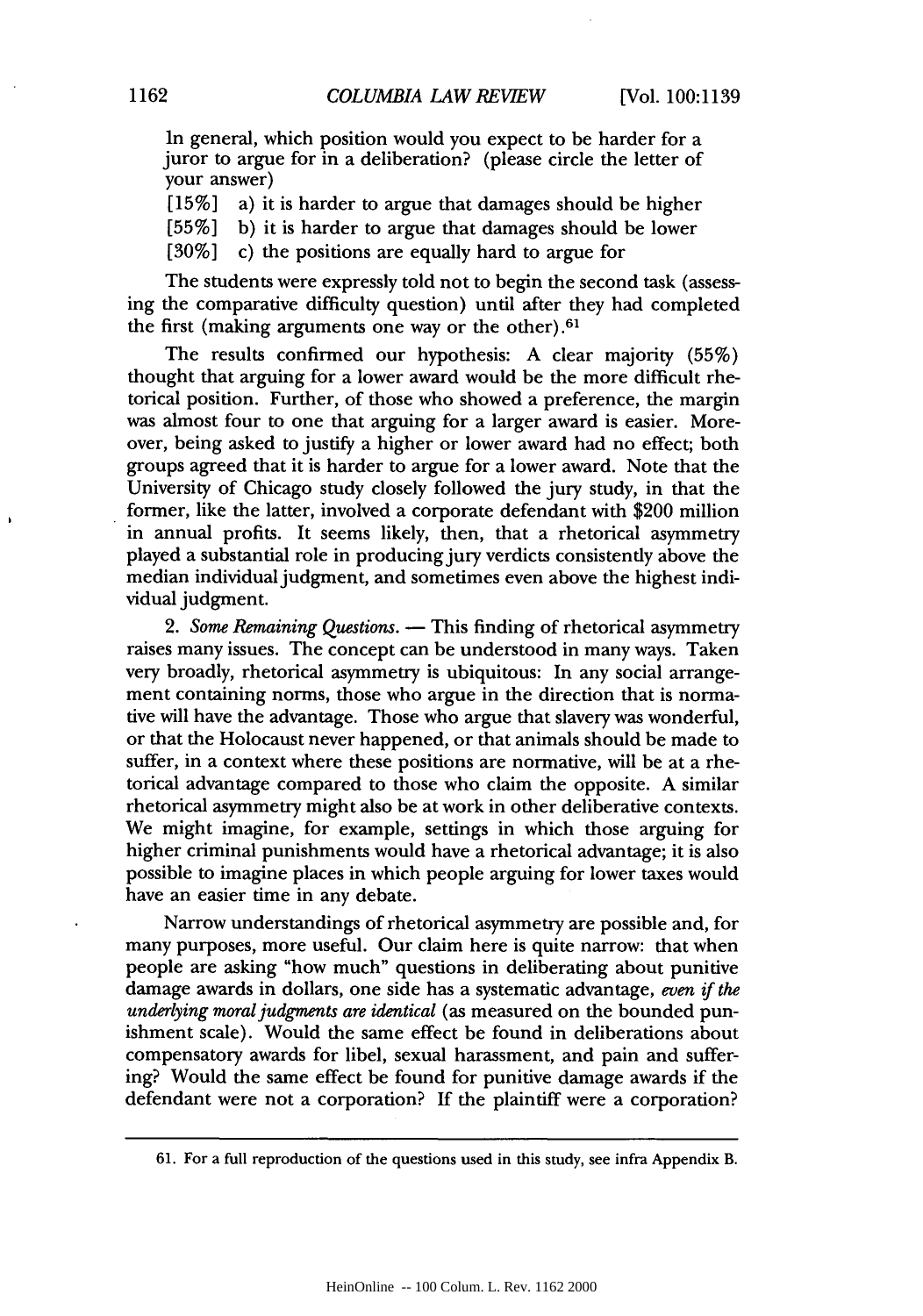We turn to some normative issues below; $62$  for the moment we note simply that there is much room for further study here.

3. An Alternative Possibility: The Mean Juror Hypothesis. - Another explanation for the severity shift would suggest that groups move toward the mean of individual dollar judgments, rather than the median. Because individual dollar judgments are skewed to the right, and include many extreme judgments, the mean will be above the median (this is true for 91% of juries), and could account, in theory, for the higher level of verdicts. From an analysis of our data, our basic conclusion is that while it is possible that movement toward the mean may have played some role in producing severity shifts, such movement cannot fundamentally account for them. The simplest demonstration of this comes from the fact that 27% of non-zero jury dollar verdicts were as high as or higher than that of the highest predeliberation dollar judgment of individuals. A fuller explanation requires a more detailed analysis.

To examine the hypothesis that the mean of individual awards would predict jury dollar verdicts and hence the severity shift, we recomputed the statistical jury results using the mean individual judgment, rather than the median. 63 As expected, the mean juror produces higher statistical jury dollar verdicts than the median juror, although these are still lower than 64% of non-zero deliberative jury verdicts (albeit an improvement over the 83% figure for the median juror). This partial success, however, comes at a high price. Even though the mean juror's award is consistently higher than the median juror's award (and seemingly closer to jury verdicts), the mean is less reliable, and is actually a worse predictor of jury verdicts on the conventional measures of predictive success, than is the median: It explains less of the variance in jury verdicts (4% vs. 26%), and has larger prediction errors on average (compared to the median juror predictions, the root-mean-square error $64$  for the mean juror is 2.21 times larger, and the mean absolute error is 1.53 times larger). The choice between the median and the mean is mainly a matter of choosing between types of errors—with the median juror, the statistical jury's verdict is almost always too low, but almost never disastrously wrong. With the mean juror the sigus of the errors are more balanced  $(2/3 \text{ too low})$ and 1/3 too high), but there can occasionally be huge positive errors

<sup>62.</sup> See infra Part IV.

<sup>63.</sup> For punishment verdicts (for clarity, not depicted here), switching to the mean as the basis for statistical juries has little effect because of the low level of skewness in the distribution of punishment judgments.

<sup>64.</sup> The root-mean-square error (RMSE) is calculated by first computing the differences between the predicted verdict (i.e., the median or average of predeliberation jurors) and the actual verdict (the jury verdict), taking the square of each difference, and then taking the square root of the average squared difference. In regression, the predicted value of the regression equation plays the same role as the mean or median do here, and the RMSE is thus analogous to the standard error of a regression (the estimate of  $\sigma$ ). The mean absolute error (MAE) is computed by taking the average of the absolute values (i.e., the magnitude, regardless of its sign) of the differences.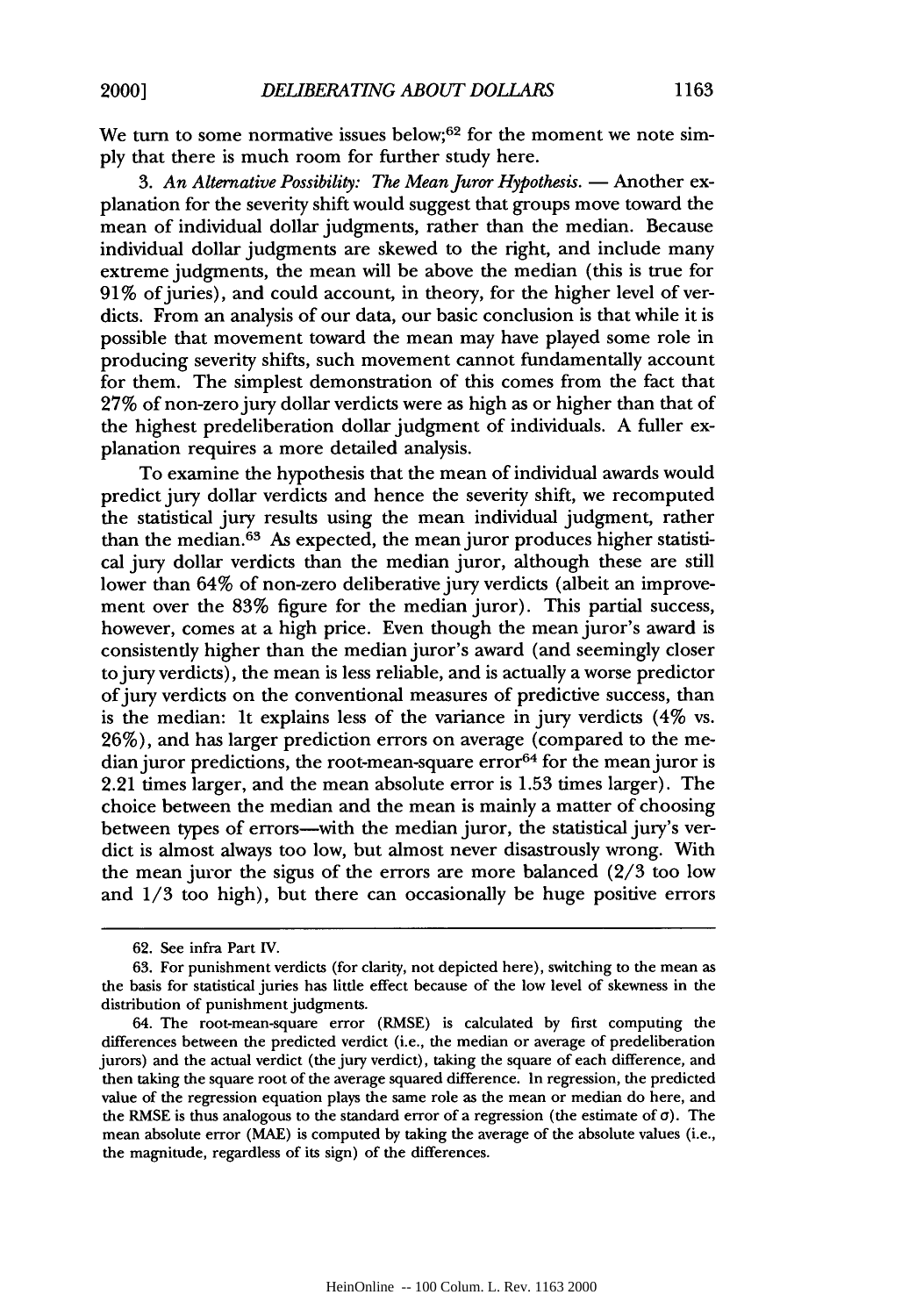(i.e., mean juror far above the jury verdict). $65$  Thus, even if the mean juror with its higher overall levels did fit jury verdicts better (and it does not), we would still need to account for a consistent upward movement in jury verdicts, relative to the mean juror, and for those verdicts that are at or above the maximum juror judgment, predeliberation.

# *B. Choice* Shifts *and Group Polarization*

1. The Data and Some Central Ideas. — Our study shows what is conventionally called a "choice shift" with respect to punishment ratings, pivoting around the rating of **"3."66** Choice shifts of this general sort are common consequences of deliberation, and they have been found in many diverse tasks. The result is that groups often go in more extreme directions-both higher or lower on the relevant scale-than would the typical or average individual in the group. As noted, the related phenomenon of group polarization-for which we did not test here-occurs when individuals move to a more extreme position in the direction indicated by the mean of predeliberation judgments. We offer a brief summary of relevant literature.

With respect to group polarization, consider some examples from relevant experiments. (a) A group with moderately profeminist attitudes becomes more strongly profeminist after discussion.<sup>67</sup> (b) Citizens of France become more critical of the United States and its intentions with respect to economic aid after discussion.<sup>68</sup> (c) After discussion, whites predisposed to show racial prejudice offer more negative responses to the question whether white racism is responsible for conditions faced by African Americans in American cities.  $69$  (d) After discussion, whites predisposed not to show racial prejudice offer more positive responses to the same question.<sup>70</sup> Choice shifts and group polarization stem from similar mechanisms, and for punishment ratings, the pattern described above is exactly what would be predicted from the literature on choice sbifts.<sup>71</sup>

69. See David G. Myers & George D. Bishop, Discussion Effects on Racial Attitudes, 169 Science 778, 778-79 (1970).

70. See id.

<sup>65.</sup> This is usually due to the presence of one or two extremely high individual judgments in a jury.

<sup>66.</sup> That is, when the median individual judgement is above 3, the jury verdict tends to move up; when the median individual judgement is 3 or less, the jury verdict tends to move down.

<sup>67.</sup> See David G. Myers, Discussion-Induced Attitude Polarization, 28 Hum. Rel. 699, 707-11 (1975).

<sup>68.</sup> See Brown, supra note 60, at 223-24 (describing experiment published in Serge Moscovici & Marisa Zavalloni, The Group as a Polarizer of Attitudes, 12 J. Personality & Soc. Psychol. 125 (1969)).

<sup>71.</sup> There is one difference: In the usual choice shift and group polarization studies, the phenomenon is defined by reference to scales having two sides, with a "neutral" midpoint, usually defined as zero (signaling neutrality on a question or no opinion). This is the arrangement by which it makes sense to speak of initial dispositions and their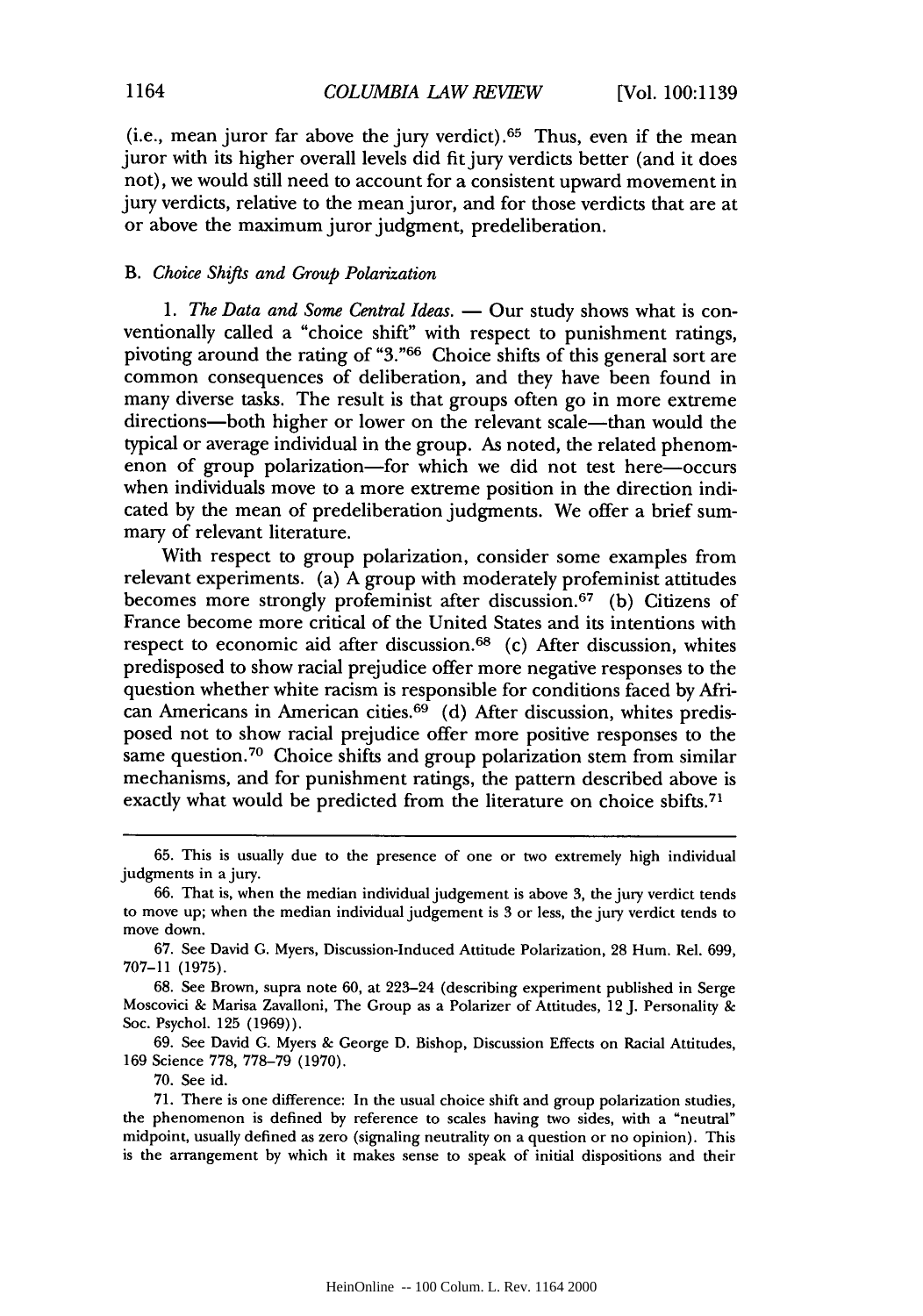compared with the individuals who compose it, a group of decisionmakers-for example, a committee or board-would be likely to favor a compromise and thus to avoid risks. 72 But the relevant **experi**ments, originally conducted by James Stoner, found otherwise; they identified what has become known as the "risky shift."<sup>73</sup> Deliberation tended to shift individual members in the direction of greater risk-taking (group polarization); and deliberating groups, asked to reach a unanimous decision, were generally more risk-inclined-sometimes far more risk-inclined-than the mean individual member, predeliberation (choice shift).

In Stoner's original data, subsequent researchers noticed, the largest risky shifts could be found when group members "had a quite extreme risky initial position," in the sense that the predeliberation votes were weighted toward the risky end, "whereas the item **[s]** that shifted a little or not at all started out near the middle of the scale."<sup>74</sup> Discussion among very cautious individuals would produce a significant shift toward greater caution; discussion among individuals inclined toward risk-taking would produce a significant shift toward greater risk-taking; and discussion among individuals in the middle would produce smaller shifts in the direction indicated **by** their original disposition. In short, "group discussion moves decisions to more extreme points *in the direction of the original inclination ....* which means shift to either risk or caution in the direction of the original disposition, and the size of shift increases with the degree of initial polarization."<sup>75</sup> Similar results have been found in many con-

aggravation. Our punishment ratings, **by** contrast, lacked an obvious neutral midpoint, and of course dollar awards have no such midpoint.

**<sup>72.</sup>** We draw in this and the following paragraph on Brown, supra note **60,** at **200-06** (discussing the phenomenon called the "risky shift" in the context of group polarization).

**<sup>73.</sup>** See James **A.F.** Stoner, Risky and Cautious Shifts in Group Decisions: The Influence of Widely Held Values, 4 **J.** Experimental Soc. Psychol. 442 **(1968);** James **A.F.** Stoner, **A** Comparison of Individual and Group Decisions Including Risk **(1961)** (unpublished M.A. thesis, School of Management, Massachusetts Institute of Technology).

<sup>74.</sup> Brown, supra note **60,** at 211.

**<sup>75.</sup> Id.** In our study, it is plausible that the requirement of unanimity pushed people further in the direction of the dominant view, an idea that might be fortified with the thought that those with outlier positions (in favor of extreme awards) would be especially likely to hold out against a compromise view, thus producing pressure toward the extremes. We are unaware, however, of any studies of choice shifts that show a difference between the outcomes produced **by** a unanimity rule and the outcomes produced **by** majority rule. Note also that numerous studies show that group polarization occurs regardless of the decision rule and hence it is extremely unlikely that the unanimity rule accounted for our results here: "The shift effect is about equally robust regardless of whether a group decision is required." Myers **&** Lamm, supra note **3,** at **611. Of** course we cannot exclude the possibility that the results would be somewhat different without a unanimity rule; this is in fact a good area for subsequent empirical study, especially in light of continuing questions about the consequences of requirements of jury unanimity.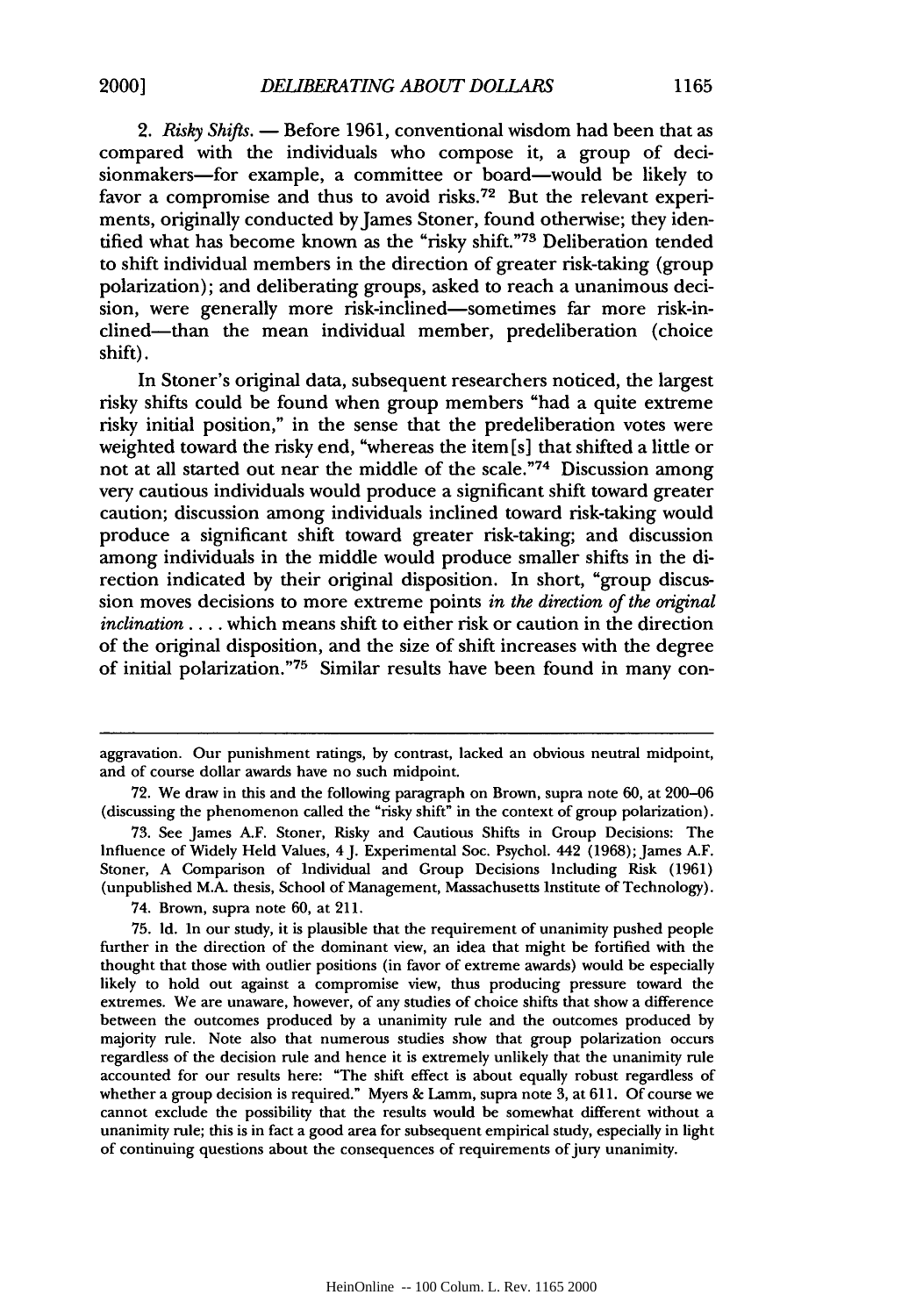texts, involving, for example, questions about economic aid, political leaders, race,  $76$  feminism,  $77$  and judgments of guilt or innocence.  $78$ 

We do not know if our jurors were susceptible to a group polarization, because members were not polled individually afterwards. But group polarization usually occurs where choice shifts are found, and hence there is reason to suspect that this happened here as well.<sup>79</sup> What is most noteworthy is the finding of a choice shift for punishment ratings, and the related finding of much larger severity shifts for high dollar awards than for low dollar awards.

*3. Two Mechanisms, and Severity Shifts Again.* **-** There have been two main explanations for group polarization and choice shifts, both of which have been extensively investigated.<sup>80</sup> Massive support has been found on behalf of both explanations.<sup>81</sup>

The first explanation involves *social comparison*.<sup>82</sup> On this view, people want to be perceived favorably by other group members (and also to perceive themselves favorably), and once they hear what others believe, they adjust their positions in the direction of the dominant position. They may want to sigual, for example, that they are not cowardly or cautious, and hence they will frame their position so that they do not appear such in comparison to other group members.<sup>83</sup> The dynamic behind the social comparison explanation is that most people may want to take a position of a certain socially preferred sort, and no one can know what such a position would be until the positions of others are revealed.<sup>84</sup> Thus individuals move their judgments in order to preserve their image to others and their image to themselves. This dynamic helps explain a shift toward caution (the "cautious shift") as well as toward risk-taking (the "risky shift"). $85$ 

79. See Brown, supra note 60, at 226.

81. Note that conformity does not explain group polarization and choice shifts. See Brown, supra note 60, at 207-08 (rejecting conformity explanation on the basis that "the risky shift is not convergence to the mean of initial positions, but, rather, to points on one side of the mean, the riskier side").

82. There is an obvious connection between the social comparison explanation and recent work in economics on reputational influences on behavior. See, e.g., Timur Kuran, Private Truths, Public Lies (1996).

83. On signaling generally, see Eric Posner, Law and Social Norms (forthcoming June 2000) (manuscript at 18-27, on file with the *Columbia Law Review).*

84. "Once the real location of the mean was known, should it not be the case, granting that everyone wanted to see himself as reasonably audacious, that those who were really below the mean would be motivated to adopt riskier positions and so change the mean and produce the risky shift?" Brown, supra note 60, at 214.

85. Investigations of social influence have emphasized both one-upmanship and the removal of pluralistic ignorance, that is, ignorance of what other people think (or are

<sup>76.</sup> See Brown, supra note 60, at 224.

<sup>77.</sup> See Myers, supra note 67, at 707-12.

<sup>78.</sup> See David G. Myers & Martin F. Kaplan, Group-Induced Polarization in Simulated Juries, 2 Personality & Soc. Psychol. Bull. 63 (1976).

<sup>80.</sup> Brown, supra note 60, at 212-17, and Isenberg, supra note 3, review this literature.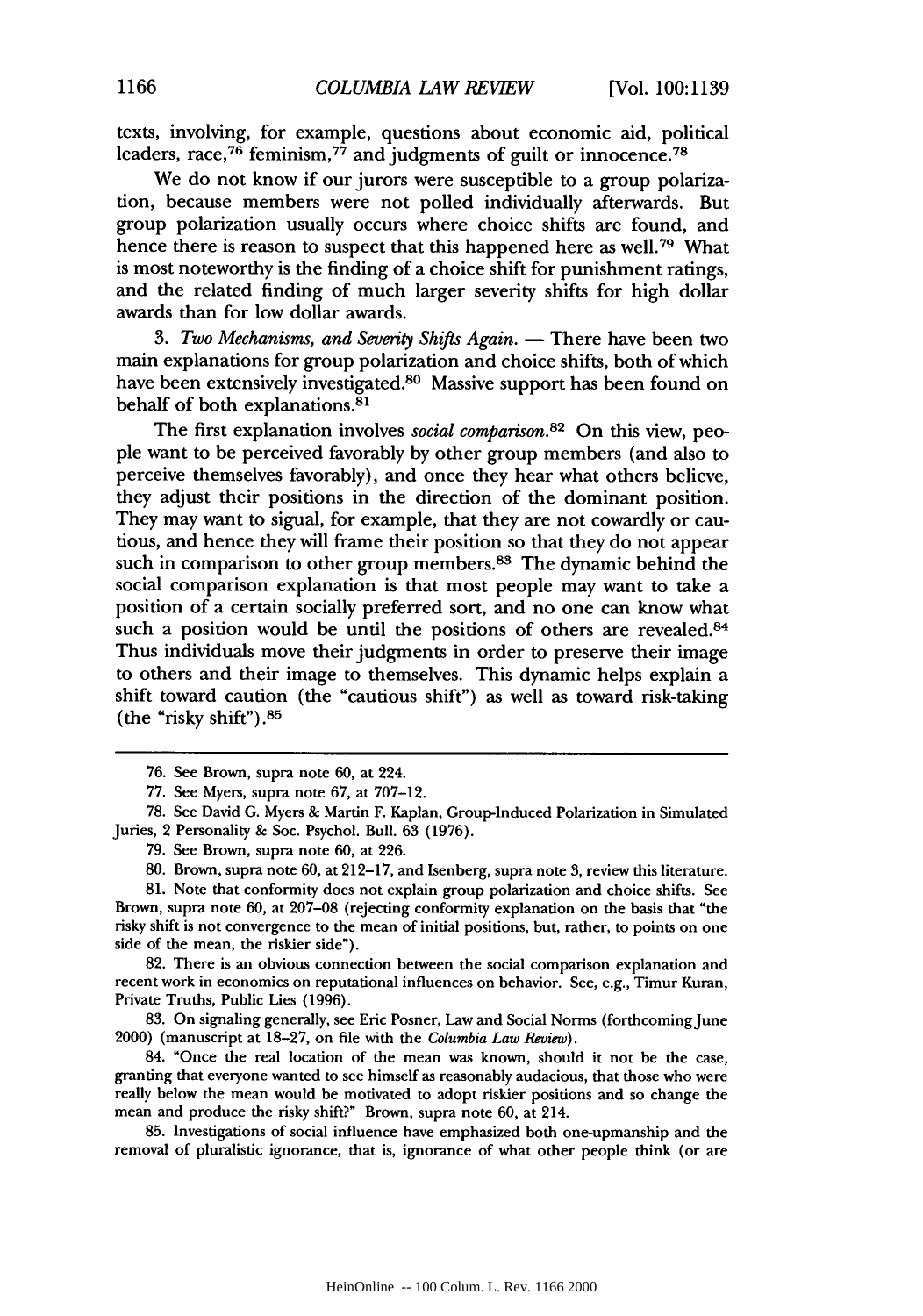more frequently than opposing arguments.<sup>88</sup>

The second explanation emphasizes the role of *persuasive arguments.*<sup>86</sup> The key point here is that an individual's choice or position on an issue is a function of the number and persuasiveness of arguments presented. Because a group that is inclined in a certain direction will have a disproportionate number of arguments supporting that direction, the result of discussion will be to move individuals further in the direction of their initial inclinations. Thus it is suggested that "[t]he important thing that happens in discussion is that individual arguments are expressed and become fully shared."<sup>87</sup> Once the set of individual arguments is exposed to all individual members, there will be a movement toward a more extreme point in the direction of initial inclinations, simply because arguments in that direction have been pressed and repeated

These two mechanisms help account for severity shifts as well; they help explain rhetorical asymmetry. As our University of Chicago study suggests, arguments for higher awards are more persuasive, other things being equal, than arguments for lower awards. This is exactly what is meant by rhetorical asymmetry, in the sense that certain arguments (for "sending a stronger signal") are, we hypothesize, more convincing than others (for "ensuring against overdeterrence"). In addition, social influences, given existing norms, are likely to push people toward higher awards, simply because a concern for reputation, and for self-conception, generally argues in favor of supporting higher awards in the face of conflict. People who argue for higher awards seem to want to give appropriate punishment to wrongdoing (a good thing to seem to want), whereas those who argue for lower awards seem, other things being equal, to be lenient toward wrongdoing by corporations, or solicitous to them (not a good thing to seem to be). We emphasize that these are simply descriptive points, and that social norms could be otherwise, as they apparently are in the context of criminal conviction, where leniency shifts have been observed.<sup>89</sup>

## IV. **IMPLICATIONS AND** REFORMS

To know whether the dollar awards of deliberating juries are better than the dollar awards of statistical juries, it seems necessary to have a theory of appropriate punitive damage awards, and it is not our purpose

willing to say they think). Note that it is implicit in these findings that people seem to want not to conform, but to be different from others in a desirable way.

**<sup>86.</sup>** There is an obvious connection between the persuasive arguments explanation and recent work in economics on informational influences on behavior, and in particular, recent work on informational cascades. See, e.g., David Hirchleifer, The Blind Leading the Blind, *in* The New Economics of Human Behavior **188,** 193-207 (Mariano Tommasi & Kathryn lerulli eds., 1995).

<sup>87.</sup> Brown, supra note 60, at 219. See Sunstein, supra note 60, for a general discussion.

<sup>88.</sup> See Brown, supra note 60, at 219.

<sup>89.</sup> See supra note 2.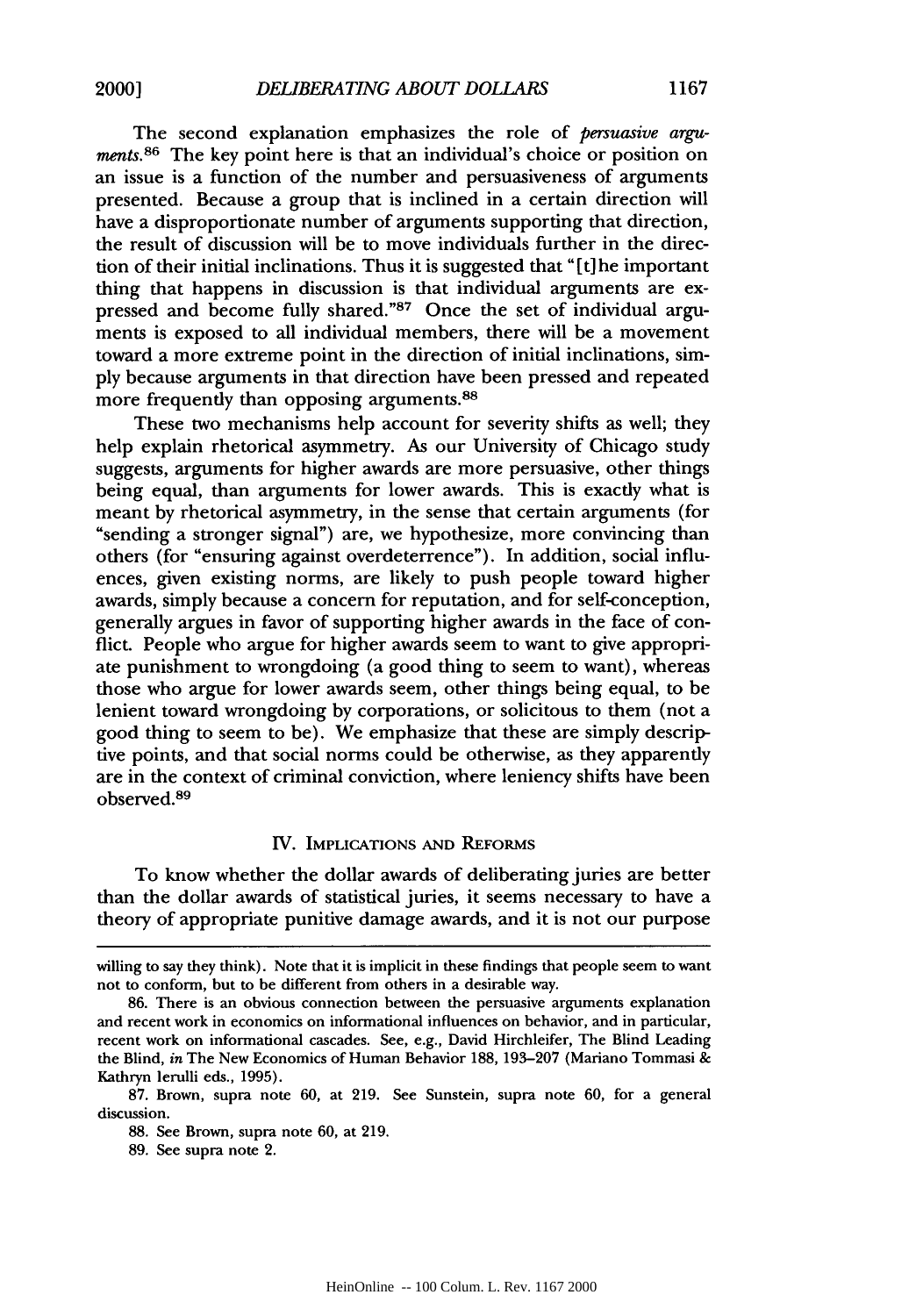here to set out such a theory. In its absence, the simplest conclusion from our study is that to the extent that there is a concern about unpredictable damage awards, deliberation is not likely to alleviate that concern, and indeed is likely to aggravate it, as demonstrated by our discussion in Part **11.90**

This unpredictability would probably be lower with larger juries (say of size twelve). But while this increase would almost certainly reduce the problem somewhat-because predictability generally increases with group size $91$ —there is little reason to hope that it would make a qualitative difference. In our current study, deliberating juries of six performed no more predictably than statistical juries of the same size when using the punishment scale, and were less predictable when using the dollar scale. The statistical juries in our previous study (which were the primary basis for our conclusions about unpredictable awards) contained twelve jurors. Thus, if the relationship between deliberating and statistical juries we found here holds, it is likely that deliberating juries of twelve would show less predictability for dollar awards than our statistical juries of twelve; and those juries showed an extremely high degree of unpredictability.

Unpredictability is a serious problem for jury verdicts, partly because it ensures that the similarly situated will often not be treated similarly (and thus produces unfairness for plaintiffs and defendants alike), partly because it may produce overdeterrence in risk-averse defendants (if some of the awards are sufficiently high), and partly because of the sheer cost involved in litigation-related expenses. Of course, predictable awards might be nothing to celebrate if they are too high or too low. But unpredictability is in itself a cause for serious concern. How do our findings here bear on possible reforms?

With respect to damage awards, compensatory as well as punitive, many proposals have been motivated by a desire to decrease unpredictability. This goal has, for example, played a role in proposals for damage caps, for simple multipliers (relating punitive awards to compensatory awards), and for informing the jury of average awards or of intervals.92 It has also played a role in constitutional limitations.<sup>93</sup> But many of these proposals would do nothing about the problem of scaling without a modulus; damage caps, for example, would reduce unduly high awards, but would not inform the jury of the meaning of various possible awards.

<sup>90.</sup> Note also that because our study stipulated compensatory damages, and held them fixed across cases, we may well have understated true variance in punitive awards, because according to previous research, real juries anchor on their own compensatory award, rather than on some constant value. See Eisenberg et al., supra note 10, at 637-39, 647; Karpoff & Lott, supra note 28, at 543.

<sup>91.</sup> See Saks, Tort Litigation System, supra note 43, at 1269, 1271-74.

<sup>92.</sup> See Saks et al., supra note 40, at 246 (discussing alternative approaches and their effects).

<sup>93.</sup> See BMW of North America, Inc. v. Gore, 517 U.S. 559, 585-86 (1996) (Breyer, J., concurring) (suggesting that punitive damages award is "grossly excessive" and beyond the "constitutional limit").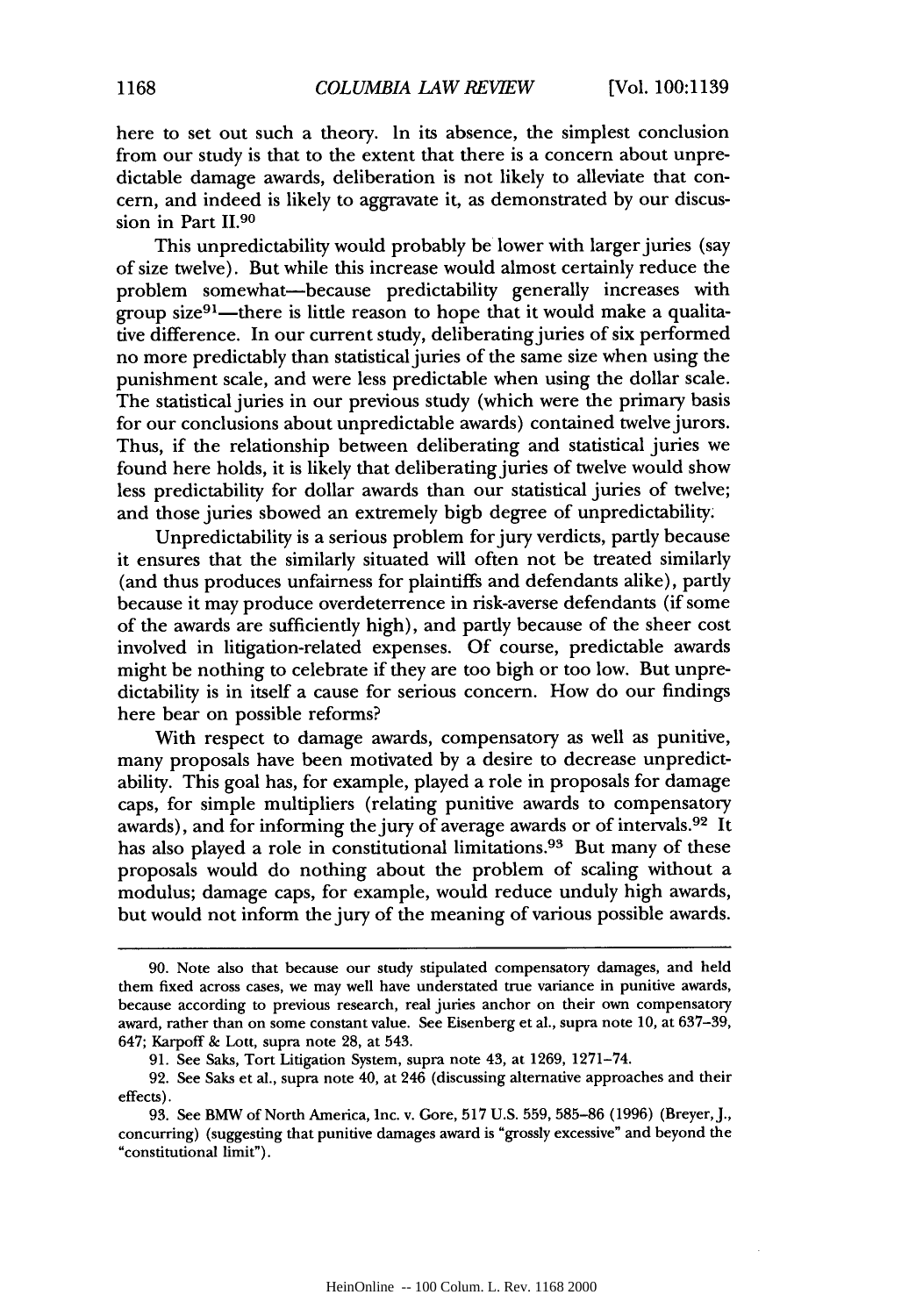In fact there is evidence that caps can act as "anchors," drawing jurors to them, and hence that caps can actually increase unpredictability. 94 For these reasons damage caps are unlikely to resolve the fundamental problem.

An understanding of that problem motivated our earlier discussion of the possibility of eliciting from the jury not dollar awards, but normative judgments on a rating scale.<sup>95</sup> These judgments might be converted into a dollar award through some kind of calibration function, based on experts ("technocratic populism") or on population-wide data relating normative judgments to dollar awards ("predictable populism").<sup>96</sup> Before our study here, it would be possible to question whether it is practical to ask a deliberating jury to make a moral judgment on a rating scale, hardly an ordinary practice in daily life, and indeed a task that might seem even odder than the somewhat more familiar one of punishing wrongdoers through dollar awards.

The findings here do not lead directly to any particular reform proposal, but they add several points to the existing literature. First, they demonstrate that juries can use a punishment rating scale quite reliably. Juries are able to answer the normative question directly, and they are also able to use a rating scale far more reliably than the familiar dollar scale. And if deliberating juries are thought to have advantages over other, less populist institutions—as many people clearly believe $\frac{97}{ }$ —then there is reason to consider a reform proposal that would involve directly eliciting the jury's moral judgment. As noted, this judgment might be converted into a dollar award by some kind of calibration formula, defined by expert judgments about what different dollar awards would mean or do to particular defendants, or instead by population-wide data relating normative judgments to dollar awards. Either route could greatly diminish unpredictability.<sup>98</sup>

The data here, along with previous data, show that a calibration formula is also feasible to develop and use. $99$  In such a reform, juries might be asked to perform two simple tasks: decide whether punitive damages should be awarded at all, and produce a "punishment rating" on a scale that has verbal descriptions to accompany the numbers. It is easy

96. See id.

<sup>94.</sup> See Jennifer *K.* Robbenolt & Christina A. Studebaker, Anchoring in the Courtroom: The Effects of Caps on Punitive Damages, 23 Law & Hum. Behav. 353, 367 (1999) ("[W]hen the cap was high, the size and variability of the punitive damage awards were higher than awards in a control condition in which the cap was absent."). But see Linda Babcock & Greg Pogarsky, Damage Caps and Settlement: A Behavioral Approach, 28J. Legal Stud. 341, 368 (1999) (finding "strong evidence that a cap reduces uncertainty about the trial outcome").

<sup>95.</sup> See Sunstein, Kahneman, & Schkade, supra note 4, at 2112-21.

<sup>97.</sup> See, e.g., Galanter & Luban, supra note 19, at 1439 (arguing that "a jury is especially suited to send the community's 'message' through the medium of damages").

<sup>98.</sup> See Sunstein, Kahneman, & Schkade, supra note 4, at 2112-20.

<sup>99.</sup> See id. at 2112-18.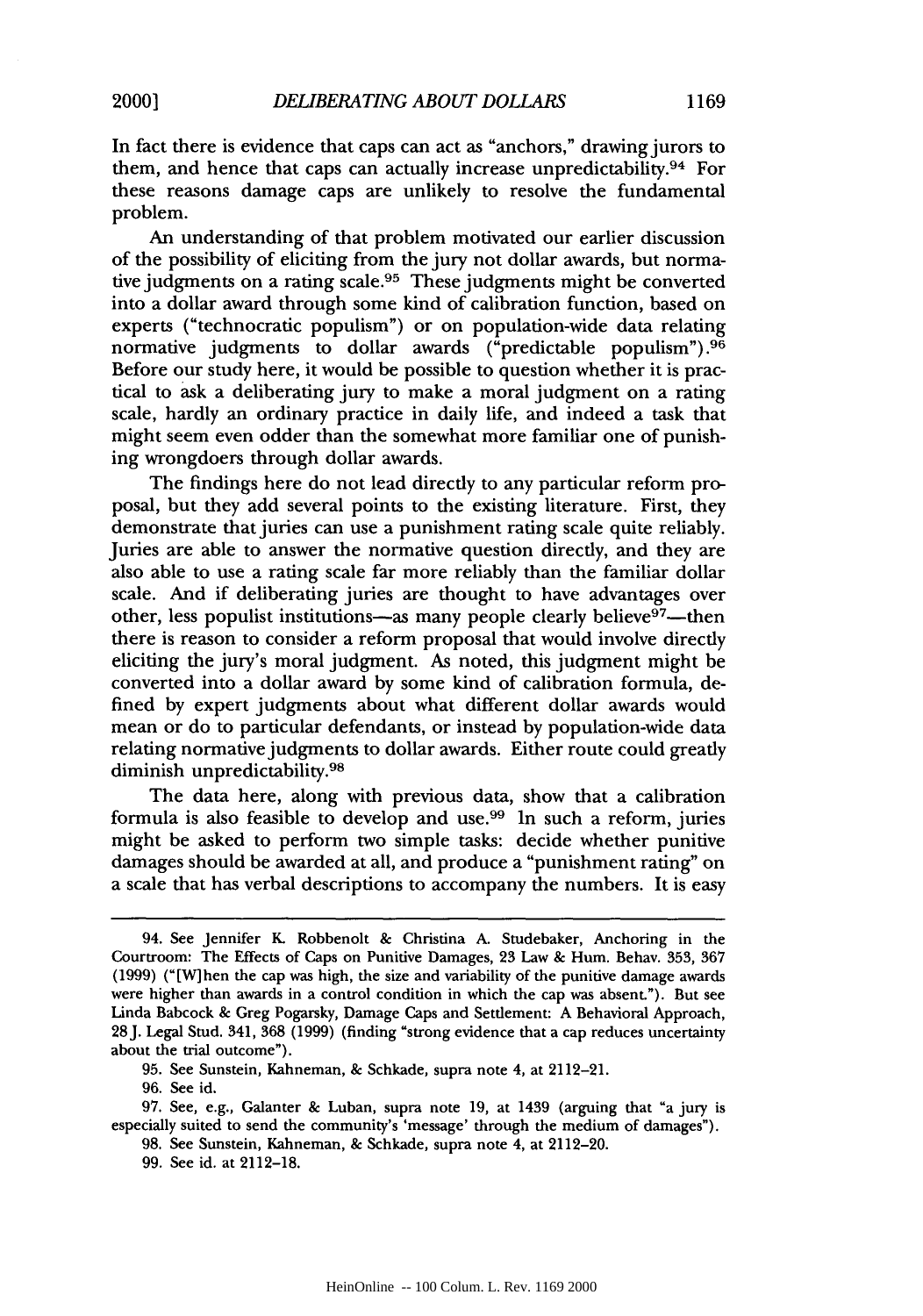to imagine a possible jury instruction that would set forth these tasks. We have shown that this approach is entirely feasible, and also that it would increase predictability.100

An additional point stems from the finding that deliberating juries do not reduce but actually increase erratic awards. We have seen as well that deliberation can produce juries in which group discussion yields awards much higher than those of even the highest of predeliberation judgments. Without saying whether the resulting judgments are good or bad, our findings fortify the suggestion that difficulties with the dollar scale make it hazardous to continue to rely on the current system, in which juries must map their moral judgments onto that scale without being given any guidance about the meaning of the various "points" on the scale. <sup>101</sup>

The most radical reform would be to dispense with the jury entirely and to move toward judicial judgments or even to develop a kind of penalty schedule, based on the judgments of some combination of representative and expert institutions.<sup>102</sup> We cannot evaluate these alternatives here. Of course the radical reform might be rejected if the relevant institutions would be unreliable, perhaps because bureaucracies might be vulnerable to the influence of politically powerful private groups. The question is one of comparative institutional competence. What we have added here is that the process of deliberation will increase awards generally and high awards dramatically, a result that cannot be comforting in light of the resulting unpredictability.

**<sup>100.</sup>** To be sure, eliciting moral judgments rather than dollar awards would not answer all of the relevant questions, because choice shifts produce not only higher and lower dollar awards, but also higher and lower moral judgments.

<sup>101.</sup> Cf. Lane v. Hughes Aircraft Co., **93** Cal. Rptr. **2d** 60, **72** (2000) (Brown, **J.,** concurring in the result) (citation omitted):

U[lury determinations of punitive damages are likely to contain an element of arbitrariness as long as the awards remain uncalibrated. To assure basic fairness, courts must consider ways of calibrating punitive damage awards. We must ask what anchoring variable will make an award of punitive damages an appropriate measure of punishment rather than a test of a jury's ability to imagine big numbers.

<sup>102.</sup> The idea has received considerable attention in the analogous area of contingent valuation. See Murray B. Rutherford et al., Assessing Environmental Losses: Judgments of Importance and Damage Schedules, 22 Harv. Envtl. L. Rev. **51, 51-56** (1998); Richard B. Stewart, Liability for Natural Resource Injury: Beyond Tort, *in* Analyzing Superfund 219, 241-44 (Richard L. Revesz **&** Richard B. Stewart eds., 1995). In the area of compensatory damages, see the plea for damages schedules in Bovbjerg et al., supra note **25,** at **922,** 937. In the punitive damage context, see Sunstein, Kahneman, & Schkade, supra note 4, at **2121-25;** Viscusi, supra note 18, at 589-90. For problems with the current damages regime generally, see Atiyah, supra note **27,** at 66-71.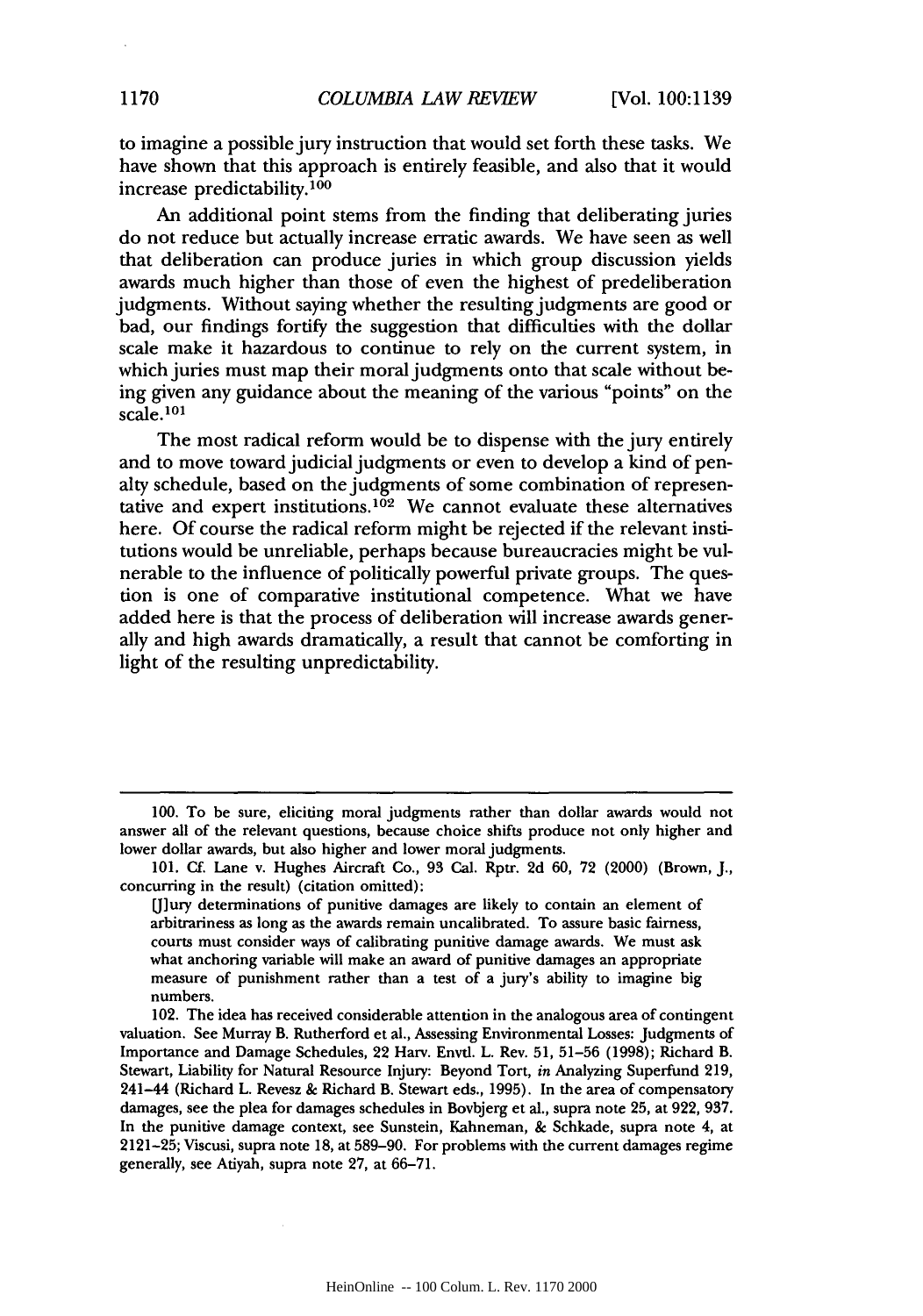## V. **BRIEF GENERAL NOTES ON** DELIBERATION

The topic of deliberation has attracted a great deal of recent interest in both political and legal theory.<sup>103</sup> Much of the relevant work depends on claims about the consequences of deliberation. But for the most part, the discussion in law and political theory has not been empirically informed.<sup>104</sup> Our study here provides a remarkable set of data about the effects of deliberation with respect to both "pure" moral judgments (as measured by punishment ratings) and dollar awards.105 An obvious question is whether our analysis of the data suggests that deliberation has moved people in better or worse directions. We offer some brief notations.

It might seem tempting to say that with respect to both punitive intent and damage awards, there is no basis for choosing between the results of jury deliberation and the results that would be produced by taking the median of nondeliberating six-person groups. Consider just one case, in which the median individual predeliberation punishment rating was 5.5 and the median dollar award \$250,000; after deliberation, the jury rating was **7.0** and the dollar award \$3 million. Which is better? Without a substantive theory about appropriate punishment ratings or dollar awards, it might seem impossible to say.  $10\overline{6}$ 

If social influence and persuasive arguments are at work, there is a tendency to move to a more extreme point in the direction of the group's initial inclination; but do these mechanisms produce improvements? It seems hard to know without evaluating the initial positions that produce social influence, and without knowing whether the arguments found to be persuasive are actually right. The finding of severity shifts, apparently rooted in rhetorical asymmetry, also raises troubling questions. The argument that "a stronger signal needs to be given to other wrongdoers," or that "we need to get the attention of this defendant," seems to be far more powerful than the argument, "wait, there is a threat of overdeter-

106. A more extended treatment of the normative issues raised by choice shifts and group polarization can be found in Sunstein, Kahneman, & Schkade, supra note 4, at **2075-82.**

<sup>103.</sup> See, e.g., Deliberative Democracy (Jon Elster ed., **1998)** (collecting theories of democracy revolving around "the transformation rather than simply the aggregation of preferences"); Gutmann & Thompson, supra note **17** (developing "a conception of democracy that secures a central place for moral discussion in political life").

<sup>104.</sup> An exception is James Fishkin's set of studies of the "deliberative opinion poll." See James **S.** Fishkin, The Voice of the People 161-76 **(1998).**

**<sup>105.</sup>** Note, however, that our study did not and could not guarantee what many theorists of deliberative democracy take to be the preconditions of well-functioning deliberation: an absence of strategic behavior, a willingness to listen, a norm of reciprocity, and equality among members. Undoubtedly some of those in the groups we studied behaved strategically and some were not willing to listen; some were undoubtedly more equal than others. Ours is a test of real-world deliberation, not ideal deliberation. An examination of the tapes gives an overall impression, however, that the participants generally listened well and obeyed a principle of equality.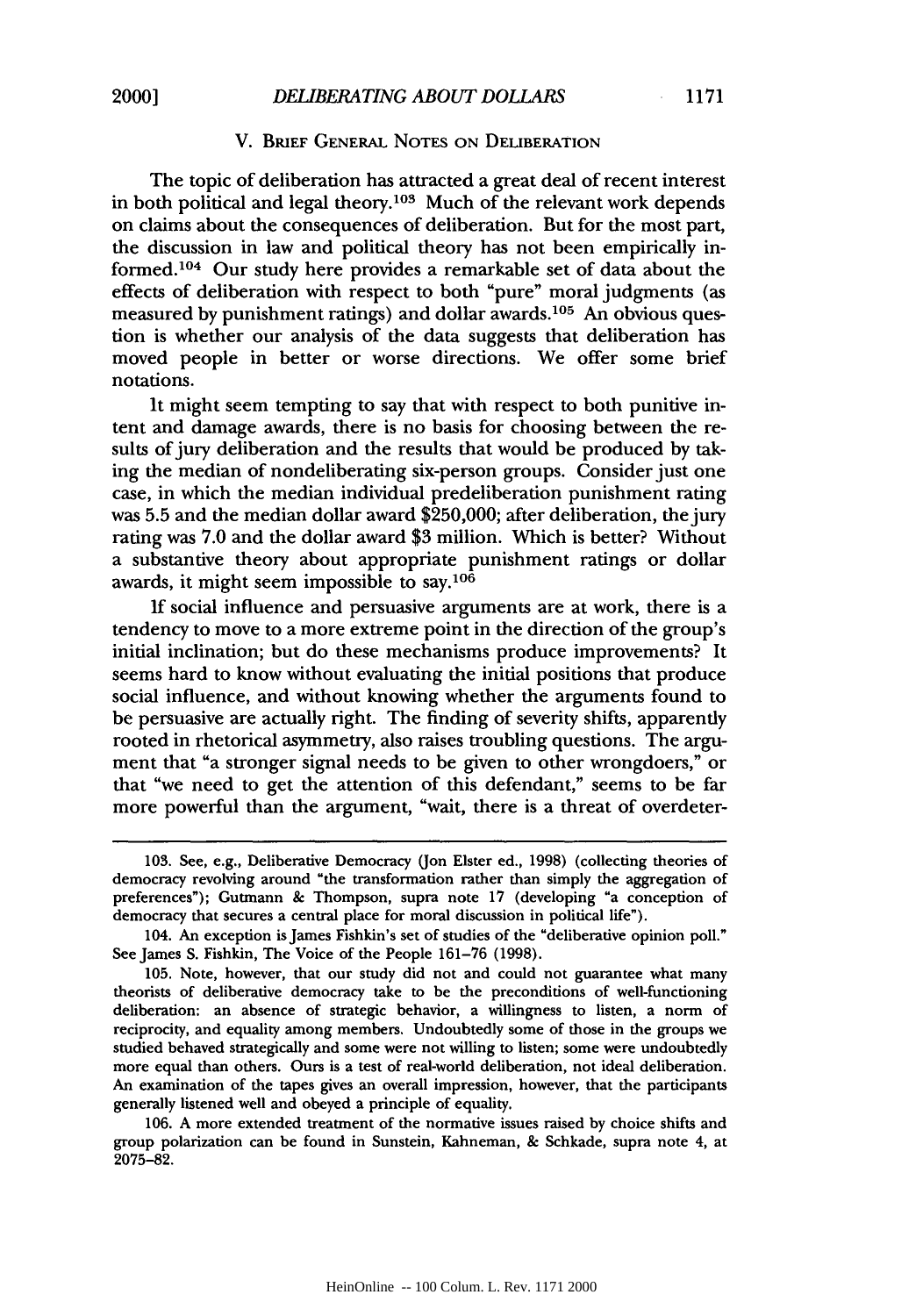rence," or, "a punitive damage award will give the plaintiff a windfall." Here too it is not clear whether the severity shifts lead to better judgments.

It is always possible that the rhetorical asymmetry is counteracting some other kind of asymmetry, or a bias in the system. If, for example, jurors have a systematic bias against personal injury actions, a pro-plaintiff rhetorical asymmetry, with respect to dollar awards, might supply a corrective. What is disturbing about the rhetorical asymmetry that we have described is not necessarily that it produces worse awards, but its mechanical, case-independent quality. If the result of the rhetorical asymmetry is to produce better awards, it would not be a shock-stranger things have happened—but it would be a lucky coincidence.

To be sure, there may be procedural reasons to have some confidence in the outcomes of a deliberative process. By hypothesis, more time is spent on the problem, and more time might well help, at least in general-judgments reached after deliberation will be more informed, simply because more arguments will be introduced; deliberation tends to increase consensus; and deliberation will, other things being equal, produce movement in the direction favored by more confident group members, and more confident people are likely (though hardly certain) to have some reason for their confidence. On procedural grounds, these points give some reason to think that with respect to punishment ratings, the outcomes of deliberation are likely to be better than the outcomes that would be produced by identifying the median or mean judgment of individuals. But because of the arbitrariness introduced by the selection of a modulus, we have no such confidence for dollar verdicts. There is little reason to believe that the dollar awards of actual juries are better than the dollar awards of statistical juries. If all existing punitive damage awards were doubled, or subject to a sliding scale of increase, so that small awards would go up a little, and large awards would go up a lot, would the system of civil penalties be better? We cannot insist on a negative answer, but it is far from obvious how one would defend an affirmative answer.

## **CONCLUSION**

We have found that as compared with the median of individual judgments, deliberation makes low punishment judgments decrease and high punishment judgments increase. It also makes—and this is our most important finding-dollar awards generally increase, while making high dollar awards substantially increase, in a general severity shift. We have also found, somewhat to our surprise, that deliberating juries produce more unpredictability than would be found by taking the median of jurors' predeliberation judgments.

These findings have implications for damage awards in general and also for understanding social deliberation. From the normative point of view, it is hard to know whether deliberative verdicts are better than the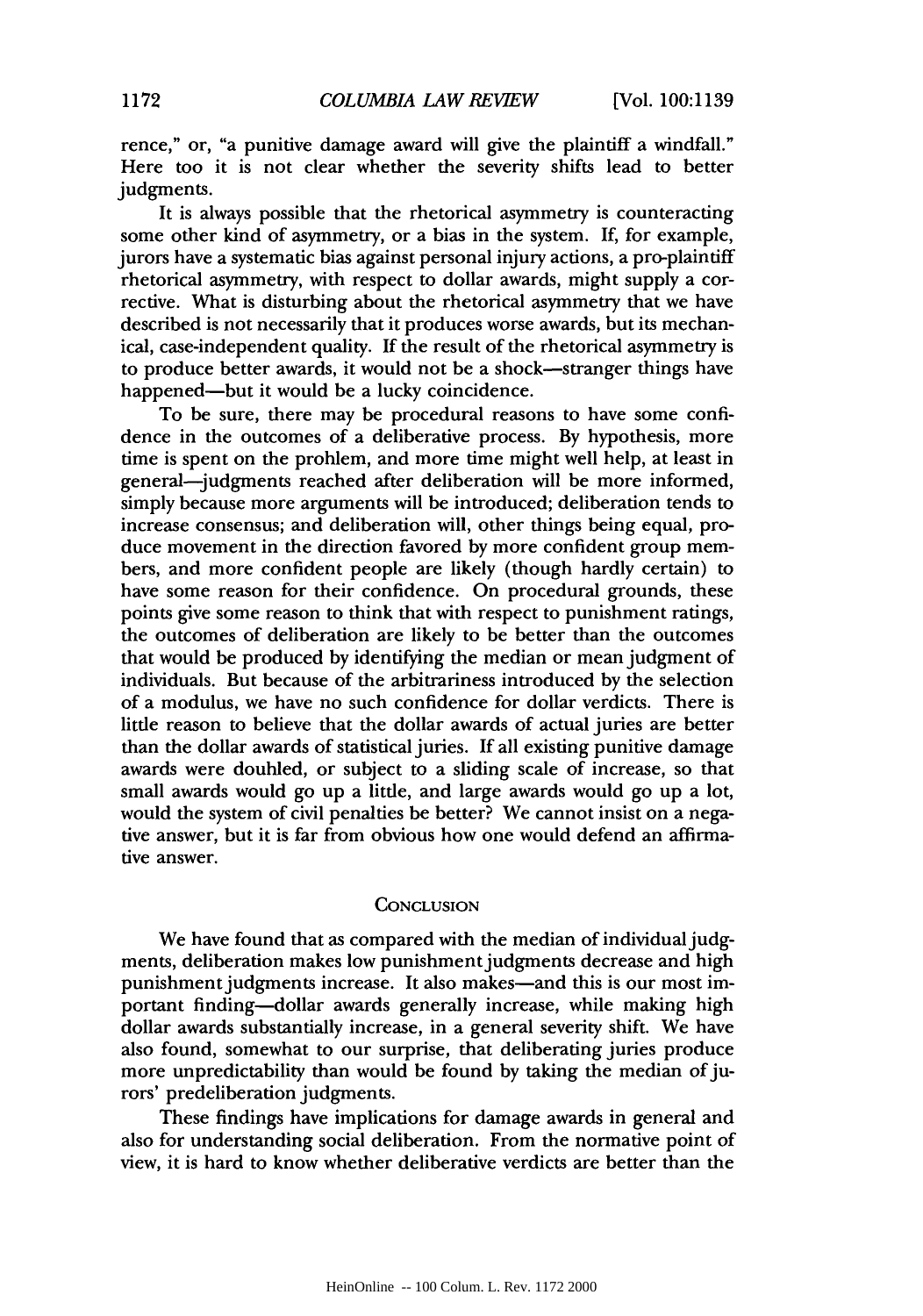median of predeliberative individual judgments. But five points seem clear. First, moral judgments about personal injury cases are very widely shared over diverse communities and demographic categories. Second, those shared moral judgments do not produce predictable dollar awards. Third, choice shifts occur in the context of punishment ratings; hence group judgments go to more extreme points in the direction of the inclination originally indicated by the median of predeliberation judgments. Fourth, dollar awards reflect a systematic severity shift, apparently a result of a rhetorical asymmetry in which arguments for higher awards have a general advantage over arguments for lower awards. Fifth, the problem of unpredictable and erratic dollar verdicts is increased, not alleviated, by the fact that juries are deliberative bodies.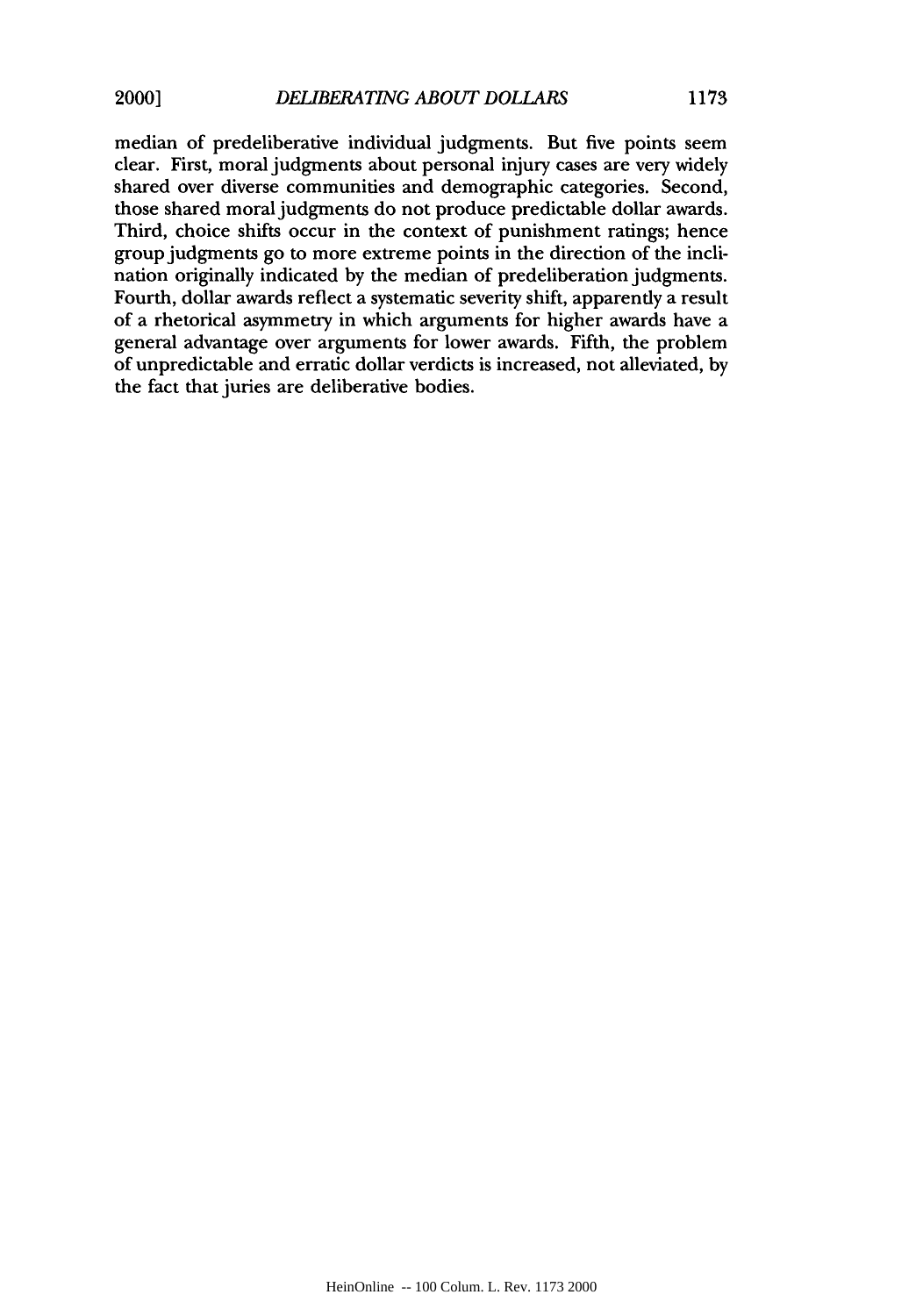## APPENDIX A: *GLOvER v. GENERAL ASSISTANCE*

Joan Glover, a five-year-old child, ingested a large amount of a nonprescription allergy medicine called Allerfree, and required a three-week hospital stay. The Allerfree bottle used a faulty childproof safety cap. The Glovers sued the manufacturer of Allerfree, the General Assistance company. The trial jury ordered General Assistance to pay the Glovers \$200,000 in compensatory damages.

*Facts of the Case Established at Trial.* **-** Joan's parents testified that after her birth they had "childproofed" their house and ensured that all of their medications had childproof safety caps. The Allerfree bottle carries a label reading "Childproof Cap." Joan found the pills in a kitchen drawer and ingested most of the bottle. The overdose permanently weakened her respiratory system, which will make her more susceptible to breathing-related diseases such as asthma and emphysema for the rest of her life.

General Assistance is a large company (with profits of \$100-200 million per year) that manufactures a variety of non-prescription medicines. The company has sold tens of thousands of bottles of medicines with childproof safety caps that were generally effective, but had a failure rate much higher than any others in the industry. Internal company documents showed that General Assistance had chosen to ignore federal regulations requiring more effective safety caps. An internal memo presented at trial says that "this stupid, unnecessary federal regulation is a waste of our money"; it acknowledges the risk that Allerfree might be punished for violating the regulation but says "the punishments are extremely mild; basically we'd be asked to improve the safety caps in the future." An official at the Food and Drug Administration had previously warned a General Assistance executive that the company was "on shaky ground on this one."

*Closing Argument by Glovers' Attorney.* **-** The attorney for the Glovers argued that General Assistance's disregard for children's safety and for the law was abhorrent and represented exactly the kind of reckless corporate greed deserving of a high award of punitive damages. He concluded that General Assistance's shocking profit-mongering should be punished so that the company would not feel itself at liberty to put children at risk in the future.

*Closing Argument by General Assistance's Attorney.* **-** The attorney for General Assistance emphasized that while the cap had a high failure rate relative to others on the market, it had nonetheless been conceded at trial that the cap was effective in most cases. She argued that, given that the FDA official had only communicated with General Assistance verbally, and had not required the company to take any action, it was not at all clear that the cap was actually in violation of the regnlation at all.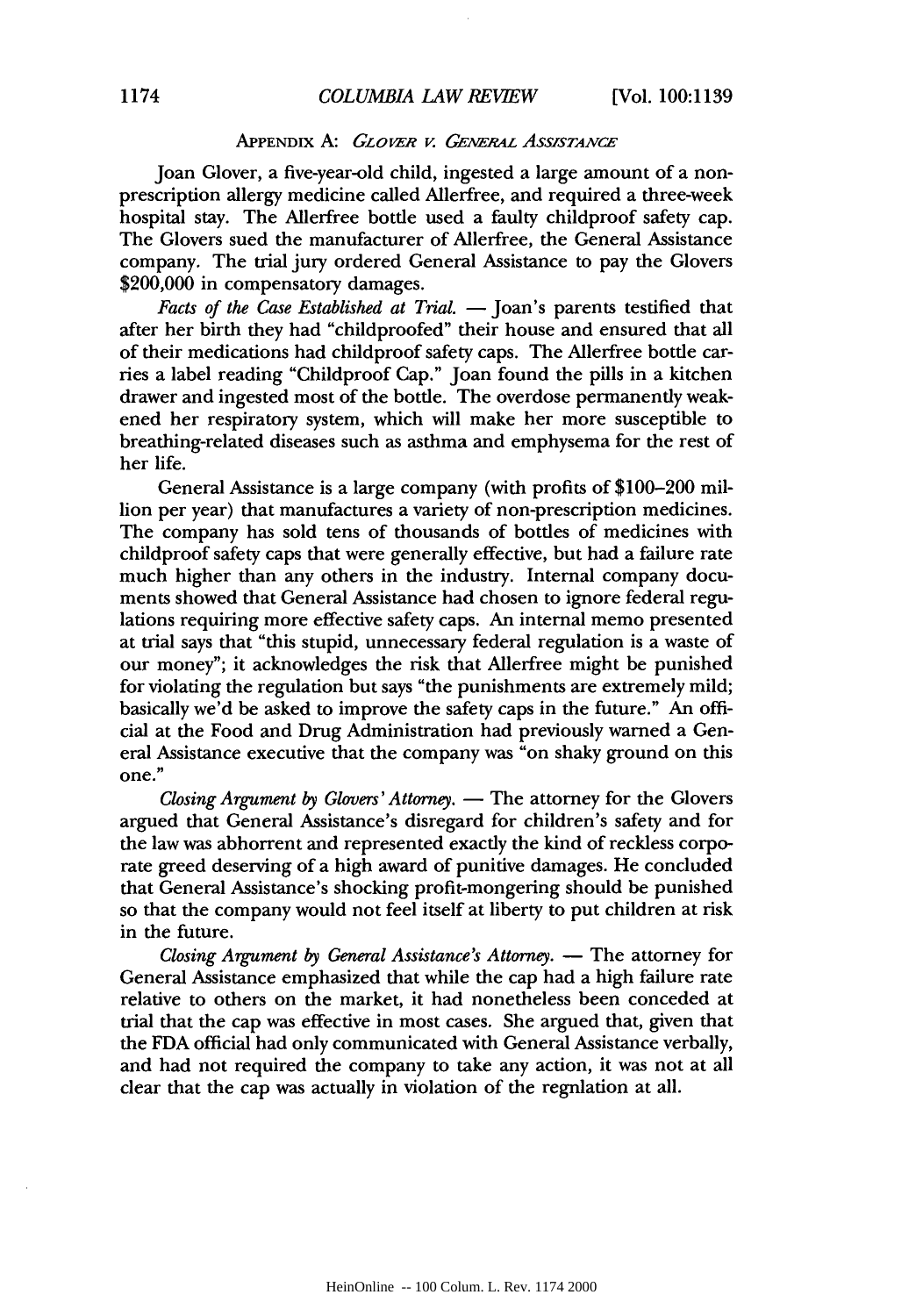#### APPENDIX B: RHETORICAL ASYMMETRY **QUESTIONNAIRE**

### *A Jury's Decision*

Imagine that a jury in a civil trial is deliberating about a personal injury case in which the defendant is a large corporation (with annual profits of approximately \$200 million). The jury has already (a) unanimously ordered the defendant to pay an amount of compensatory damages that fully compensates the plaintiff, and (b) unanimously concluded that while the underlying conduct was not truly horrendous, it was sufficiently reckless to justify an award of punitive damages as well (in addition to compensatory damages).

The jurors then decided to think individually about the proper amount of punitive damages, prior to deliberating as a group.

They have now made their individual determinations, and group deliberation has begun.

*Please do not turn to the next page until requested to do so.*

#### *Deliberating over an Amount of Punitive Damages*

Juror A states an amount of punitive damages. Juror B states an amount that is much higher, three times A's amount. (You are not expected to know the exact amounts stated by A and B.)

What arguments would you expect to hear from Juror B, to support an award that is higher than Juror A's proposal?

On the lines below, please write down a list of the arguments that you might expect to hear from Juror B in support of a higher award. Write as many distinct arguments as you can, briefly summarizing each idea in a short phrase or sentence. Please write only one distinct idea per line.

## *Which is Harder to Defend?*

In general, which position would you expect to be harder for a juror to argue for in a deliberation? (please circle the letter of your answer)

a) it is harder to argue that damages should be *higher*

b) it is harder to argue that damages should be *lower*

c) the positions are equally hard to argue for

Very briefly, please write down the reason for your answer in the space below.